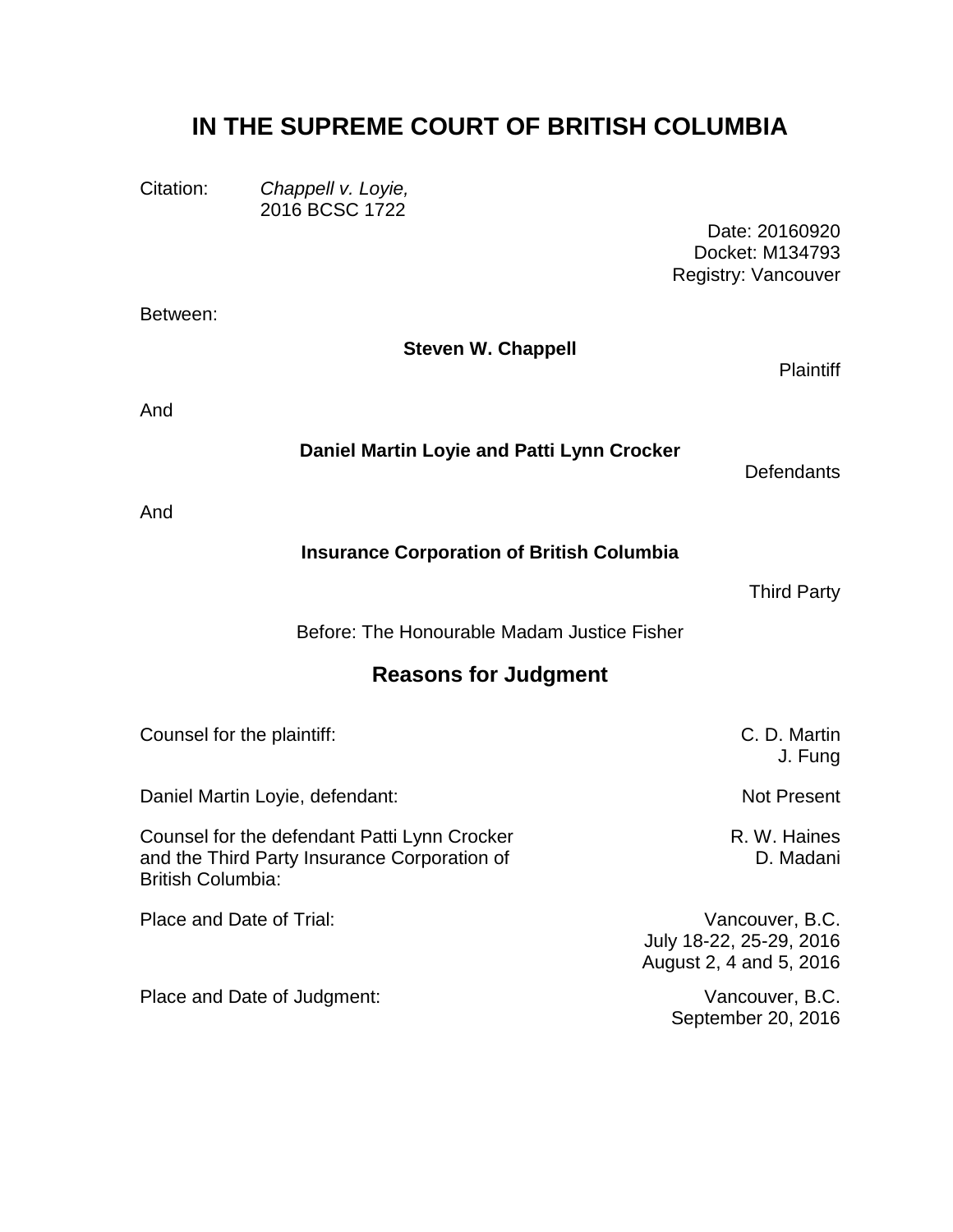## **Table of Contents**

| a)   |  |
|------|--|
| i)   |  |
| ii)  |  |
| iii) |  |
| b)   |  |
| C)   |  |
| d)   |  |
| e)   |  |
| f)   |  |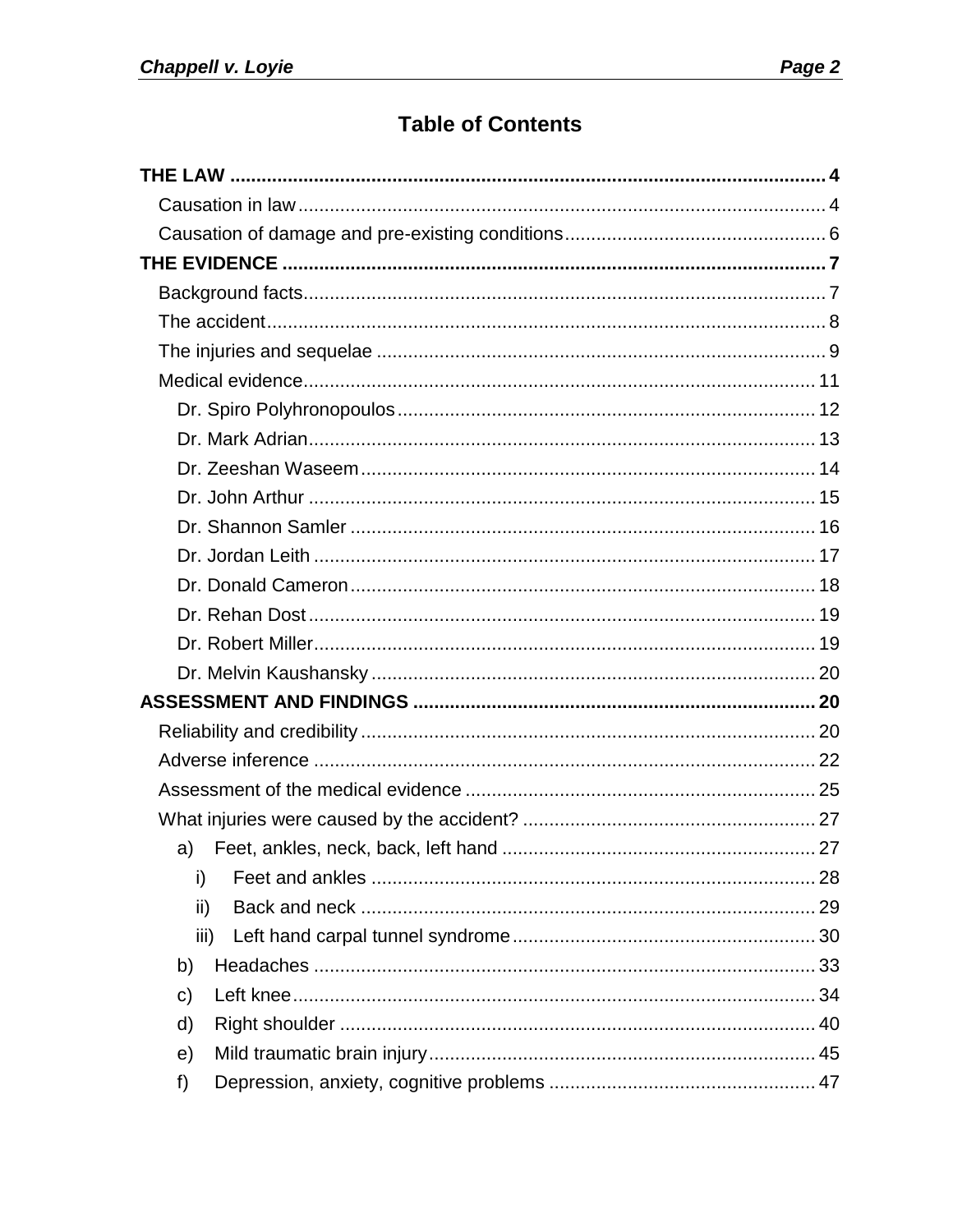| a)                                                           |  |
|--------------------------------------------------------------|--|
| b)                                                           |  |
|                                                              |  |
| a)                                                           |  |
| b)                                                           |  |
| C)                                                           |  |
|                                                              |  |
| LOSS OF HOUSEKEEPING CAPACITY & HOME MAINTENANCE, REPAIR AND |  |
|                                                              |  |
|                                                              |  |
|                                                              |  |
|                                                              |  |
|                                                              |  |
|                                                              |  |
|                                                              |  |
|                                                              |  |
|                                                              |  |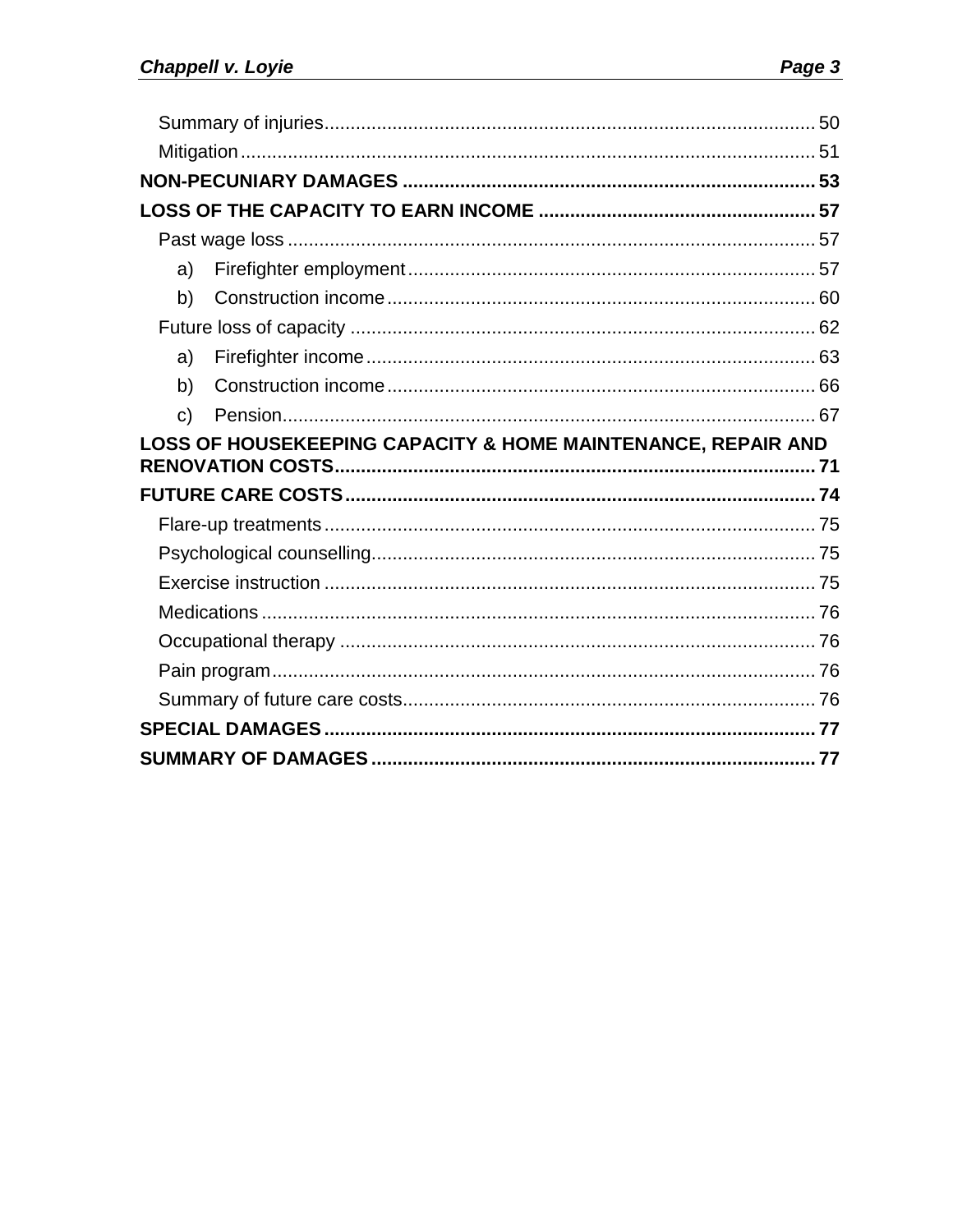[1] On August 2, 2011, the plaintiff, Steven Chappell, was injured when his motorcycle struck a car driven by the defendant Daniel Martin Loyie and owned by the defendant Patti Lynn Crocker. Mr. Chappell was proceeding on a green light in a southerly direction when the defendants' vehicle, proceeding in the opposite direction, crossed his path while attempting to make a left hand turn. Mr. Chappell was thrown from his motorcycle and landed some distance away on the road. Fortunately, he did not suffer a serious head injury or any broken bones, but the multiple injuries he did suffer have been significant and quite complex, partly due to the fact that Mr. Chappell had some pre-existing conditions that became seriously symptomatic at various times after the accident.

[2] Liability was not contested by the defendant Patti Crocker and the third party, the Insurance Corporation of British Columbia. The defendant Daniel Loyie did not appear at trial although duly served.

[3] The central issues involve causation of damage and the extent to which Mr. Chappell's pre-existing conditions affect the assessment of damages. Before setting out the evidence, I will discuss the general legal principles for causation and assessment of damages.

#### <span id="page-3-1"></span><span id="page-3-0"></span>**The law**

#### **Causation in law**

[4] Causation is established where the plaintiff proves on a balance of probabilities that the defendant caused or contributed to his injury. This general "but for" test is set out in *Athey v. Leonati,* [1996] 3 SCR 458 and confirmed in *Resurfice Corp. v. Hanke*, 2007 SCC 7. This test does not require scientific precision; causation is a question of fact that may best be answered by applying ordinary common sense: *Snell v. Farrell*, [1990] 2 SCR 311 at 328. Moreover, the plaintiff does not have to establish that the defendant's negligence was the sole cause of the injury. At para. 17 of *Athey*, the court stated:

... There will frequently be a myriad of other background events which were necessary preconditions to the injury occurring. ... As long as a defendant is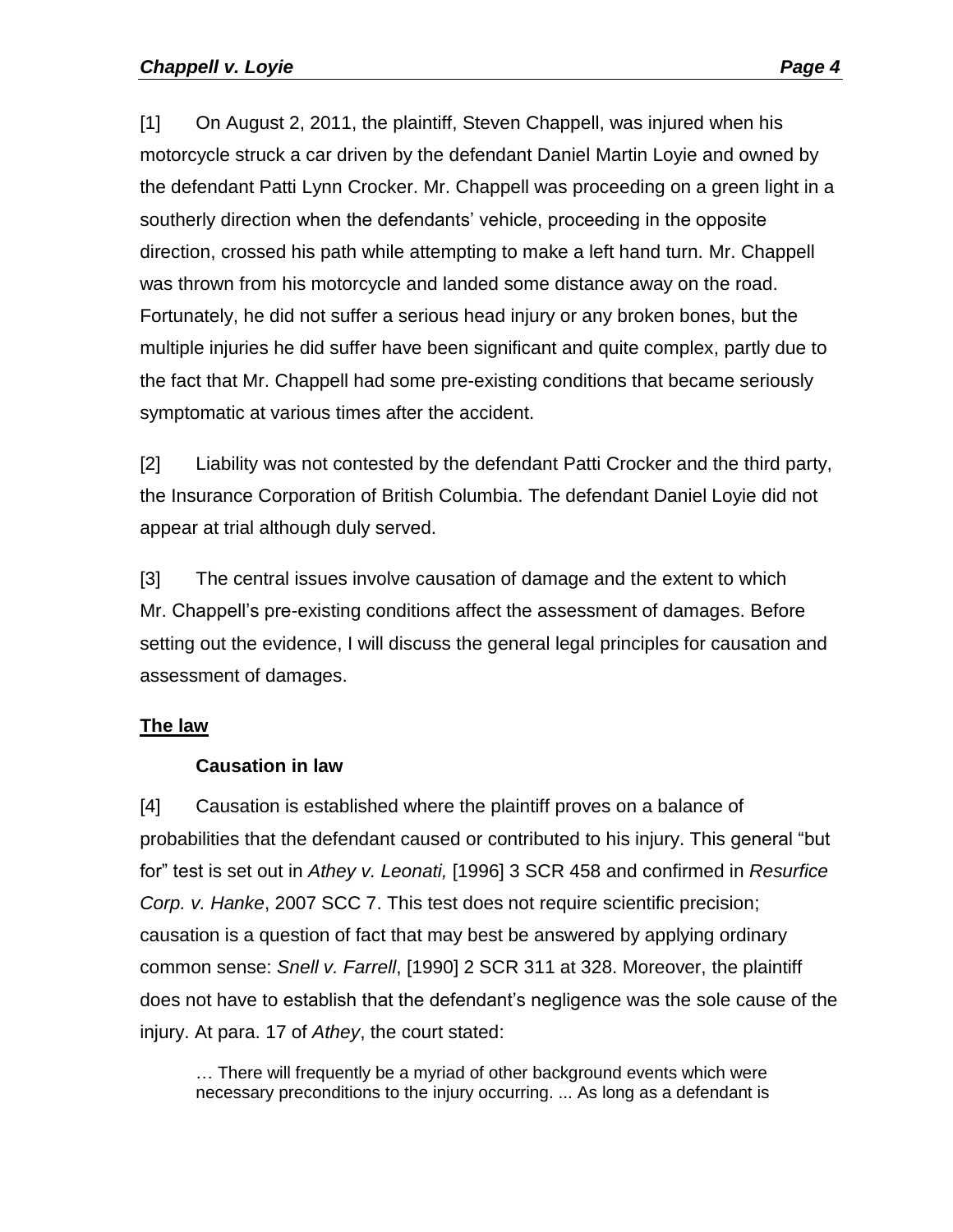*part* of the cause of an injury, the defendant is liable, even though his act alone was not enough to create the injury. There is no basis for a reduction of liability because of the existence of other preconditions: defendants remain liable for all injuries caused or contributed to by their negligence.

[5] Therefore, even where there are other potential non-tortious causes of an injury, such as degenerative changes, the defendant will still be found liable if the plaintiff can prove that the accident caused or contributed to the injury. The contribution must be material, in the sense that there is a substantial connection between the accident and the injury, beyond a *de minimus* range: *Farrant v. Laktin*, 2011 BCCA 336 at paras. 9-11.

[6] In *Blackwater v. Plint*, 2005 SCC 58, McLachlin C.J.C. discussed the difference between causation as the source of the loss and the rules of damage assessment in tort, at para. 78:

… The rules of causation consider generally whether "but for" the defendant's acts, the plaintiff's damages would have been incurred on a balance of probabilities. Even though there may be several tortious and non-tortious causes of injury, so long as the defendant's act is a cause of the plaintiff's damage, the defendant is fully liable for that damage. The rules of damages then consider what the original position of the plaintiff would have been. The governing principle is that the defendant need not put the plaintiff in a better position than his original position and should not compensate the plaintiff for any damages he would have suffered anyway: *Athey*.

[7] In short, the essential purpose of tort law is to restore the plaintiff to the position he would have enjoyed but for the negligence of the defendants.

[8] It is not permissible to apportion liability between tortious and non-tortious causes, as the plaintiff would not be adequately compensated. However, where there are multiple causes of a plaintiff's injuries, the key factual question is whether the injuries are divisible or indivisible. Divisible injuries are those that can be separated so that their damages can be assessed independently. Indivisible injuries are those that cannot be separated: *Bradley v. Groves*, 2010 BCCA 361 at para. 20.

[9] If the injury is divisible, a plaintiff can recover from the defendant only the damages attributable to the injury caused or contributed to by that defendant. If the injury is indivisible, a plaintiff can recover from the defendant 100% of the damages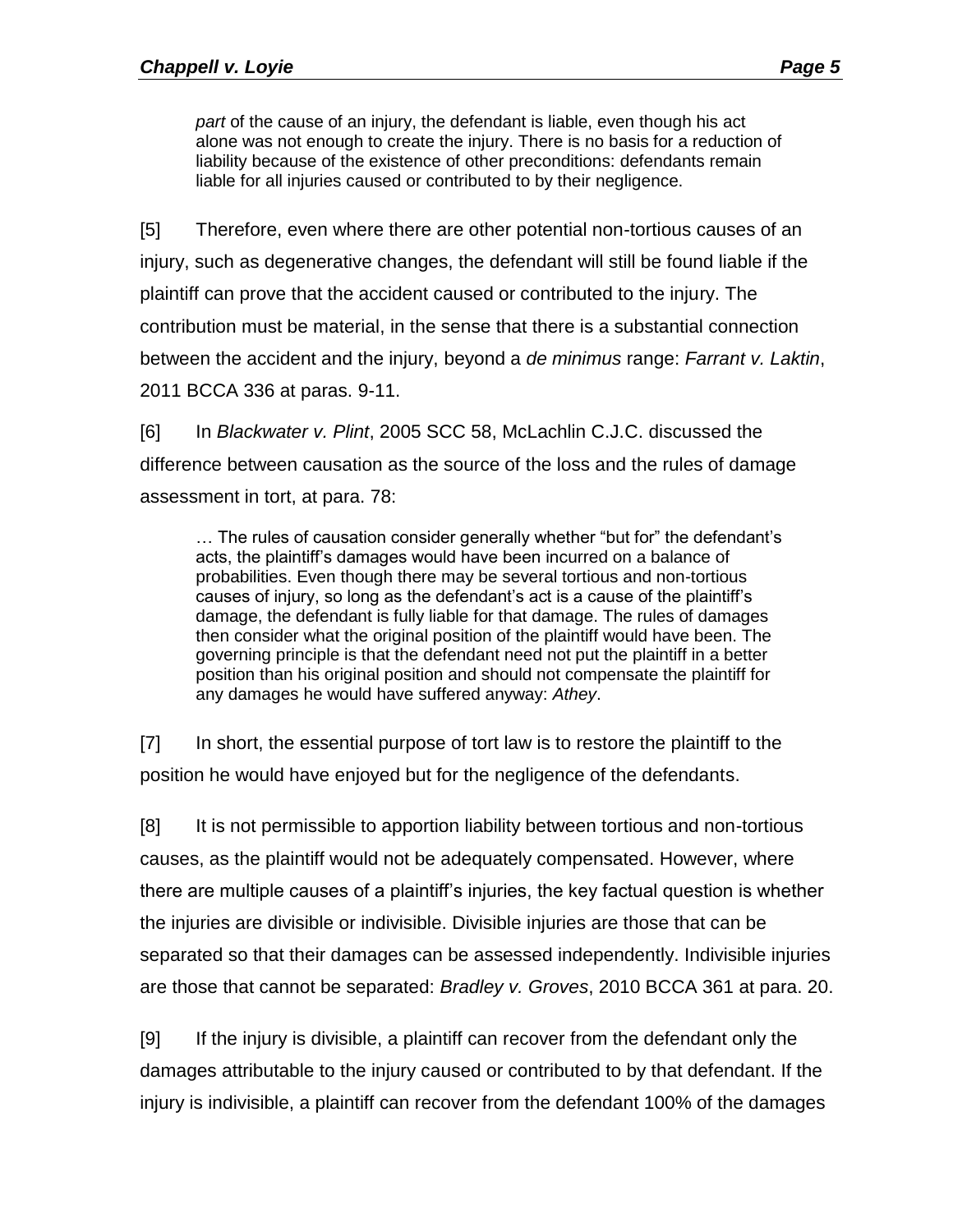attributable to the injury caused or contributed to by that defendant regardless of the contribution to the injury by others: *Athey,* at para. 24; *Bradley; B.P.B. v. M.M.B*., 2009 BCCA 365 at para. 33; see also *E.D.G. v. Hammer*, 2003 SCC 52 at paras. 29- 33.

#### **Causation of damage and pre-existing conditions**

<span id="page-5-0"></span>[10] As the court said in *Blackwater*, a plaintiff is only to be restored to his original position, and not a better position. A defendant is not required to compensate a plaintiff for any debilitating effects arising from a pre-existing condition that the plaintiff would have experienced anyway, and if there is a measureable risk that the pre-existing condition would have detrimentally affected the plaintiff in the future, regardless of the defendant's negligence, this is to be taken into account in reducing the overall award: *Athey,* at para. 35; *Moore v. Kyba*, 2012 BCCA 361 at para. 43. In addition, damages caused by other non-tortious causes that occur after the defendant's wrongful act must be taken into account: *Blackwater,* at para. 80. This is referred to as the "crumbling skull" doctrine. It is important to note that any reduction made to take these factors into account does not reduce the damages; it simply awards the damages which the law allows: see *Blackwater,* at para. 84.

[11] In addition, a tortfeasor is liable for a plaintiff's injuries even if the injuries are unexpectedly severe owing to a pre-existing condition. As the court said in *Athey,* at para. 34, the tortfeasor must take the victim as he finds him, and is liable even though the plaintiff's losses are more dramatic than they would be for the average person. This is known as the "thin skull rule".

[12] There has been some confusion in the law with respect to these labels. In *A. (T.W.N.A.) v. Canada (Ministry of Indian Affairs)*, 2003 BCCA 670, the court clarified this at para. 30 by stating that the "simple idea" expressed in *Athey,* was clear and direct and "both latent and active pre-existing conditions must be considered in assessing the plaintiff's original position." At para. 48:

…Whether manifest or not, a weakness inherent in a plaintiff that might realistically cause or contribute to the loss claimed regardless of the tort is relevant to the assessment of damages. It is a contingency that should be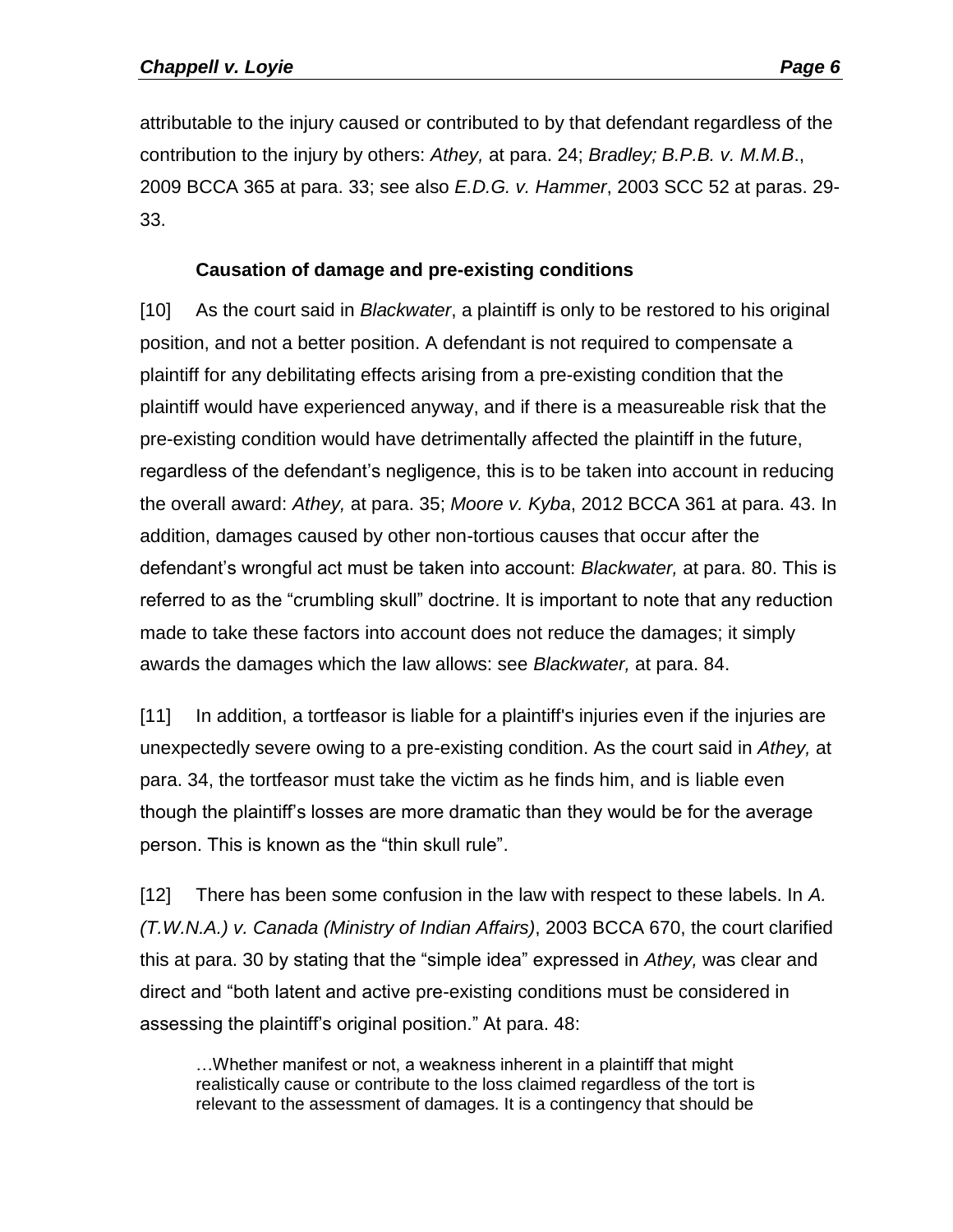accounted for in the award. Moreover, such a contingency does not have to be proven to a certainty. Rather, it should be given weight according to its relative likelihood.

[13] Hypothetical and future events – how the plaintiff's life would have gone without the tortious injury – need not be proven on a balance of probabilities. They are given weight according to their relative likelihood, or the probability of their occurrence. A future or hypothetical possibility is to be taken into account "as long as it is a real and substantial possibility and not mere speculation": *Athey,* at para. 27.

#### <span id="page-6-0"></span>**The evidence**

#### **Background facts**

<span id="page-6-1"></span>[14] Steven Chappell, now aged 52, has worked as a firefighter for the Corporation of Delta since April 1989. He is a large, burly man formerly known for his strength, who loved his work and loved being physically active. In addition to his fire-fighting career, he enjoyed doing landscaping and home renovations for himself and others. For many years, he did this kind of work in his spare time and earned extra income to supplement his lifestyle. He also loved hunting, and spent considerable time planning his annual fall trips. In earlier years he was also very active in sports, particularly rugby and soccer.

[15] Mr. Chappell and his wife Cheryl Ann Chappell have been together for over eight years and married in 2010. Each brought their own children from previous marriages into the relationship: Mr. Chappell has two sons and Ms. Chappell has three sons, two who are considerably younger than the others. They managed to blend their families quite successfully and they share many interests, particularly home renovations. They are very committed to each other.

[16] For almost his entire career, Mr. Chappell's work as a firefighter was in the fire suppression division. In February 2010, he was promoted to Lieutenant and soon after, in June 2010, to Captain of Suppression. He was in this position at the time of the accident on August 2, 2011. He aspired to be the Battalion Chief of Suppression, the highest union position in that division. He enjoyed the camaraderie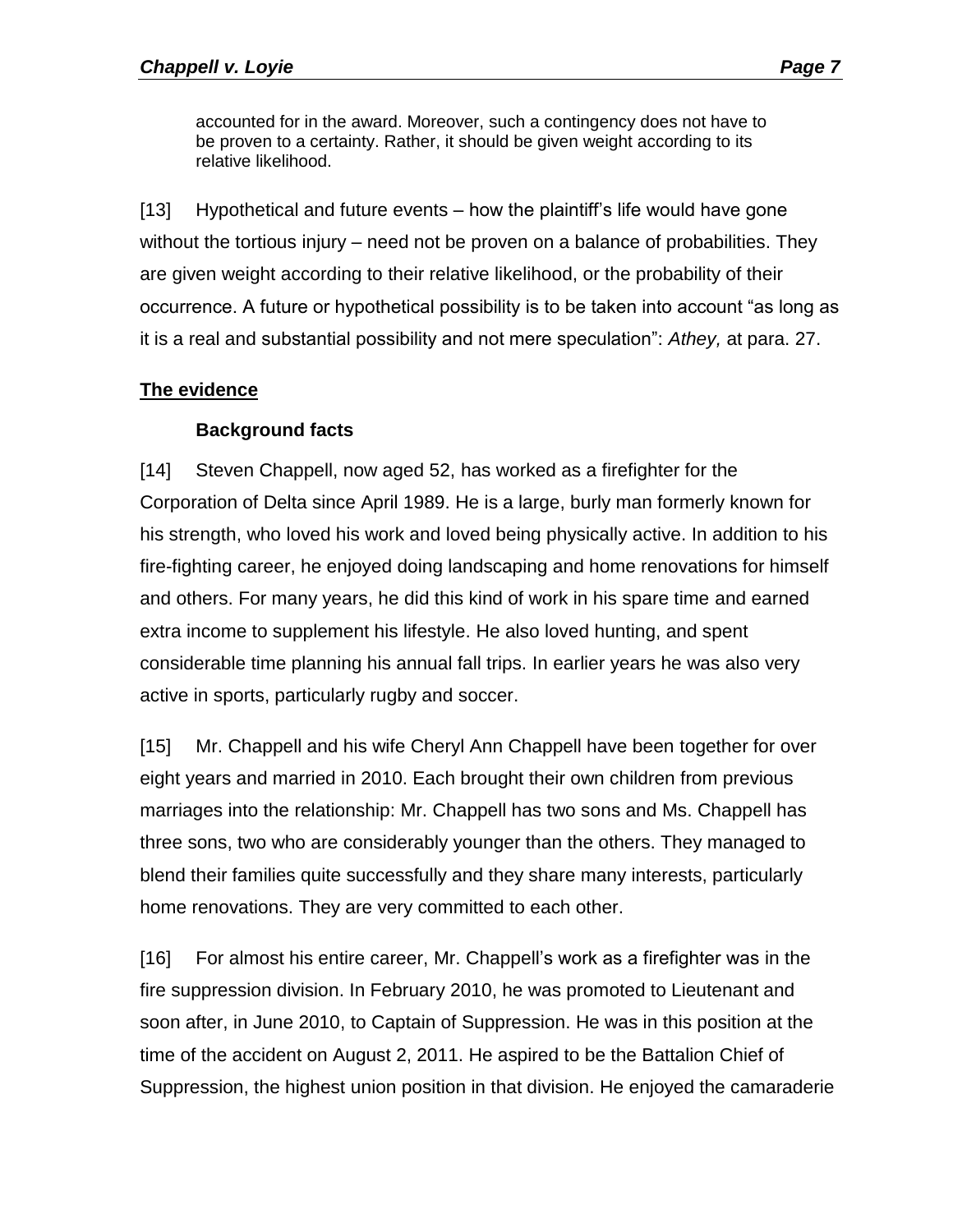amongst his co-workers and he enjoyed a four day on/four day off schedule, which allowed him time with his family and time to do landscaping and renovation projects.

[17] Mr. Chappell had some intermittent neck and back problems in the years prior to the accident, which were generally treated with chiropractic treatment and did not interfere with his activities. He also had several surgeries. In May 2003, he had surgery on his right elbow to correct a torn ligament, or tennis elbow; in May 2005, he had surgery on his right shoulder to correct a torn rotator cuff; in March 2009, he had a partial left knee replacement and anterior cruciate ligament (ACL) reconstruction; and in February 2011, he had nasal surgery. After each surgery, Mr. Chappell was off work for varying periods of time, the longest period (seven months) after the knee surgery in 2009. However, after rehabilitation, he was able to resume his duties at work and function as he had previously, albeit with periodic flare-ups for short periods of time that he would treat with anti-inflammatory medication. Whatever pain he experienced, he was able to deal with and it generally went unnoticed by his wife, friends and co-workers.

#### **The accident**

<span id="page-7-0"></span>[18] The accident occurred shortly after 5:00 pm on August 2, 2011, at the intersection of Nordel Way and River Way in Delta, B.C., as Mr. Chappell was returning from a day shift at the fire hall. Police and ambulance arrived at the scene and Mr. Chappell was transported to Delta Hospital. Photographs taken of the vehicles indicate fairly extensive damage to the rear passenger door and rear wheel area of the defendants' Ford Escort and extensive damage to the front end of Mr. Chappell's motorcycle. The motorcycle was deemed to be a total loss.

[19] There was one witness to the accident. John Lowe was driving south on Nordel Way behind Mr. Chappell. He testified that the traffic light was green and Mr. Chappell was in the intersection travelling at 50 to 55 kph when the defendants' vehicle tried to turn left. He said that the motorcycle hit the right side of the Ford Escort near the rear door and Mr. Chappell "flew in the air" over the Ford at least 10 to 15 feet, 5 to 10 feet in the air. Mr. Lowe pulled over and ran towards the body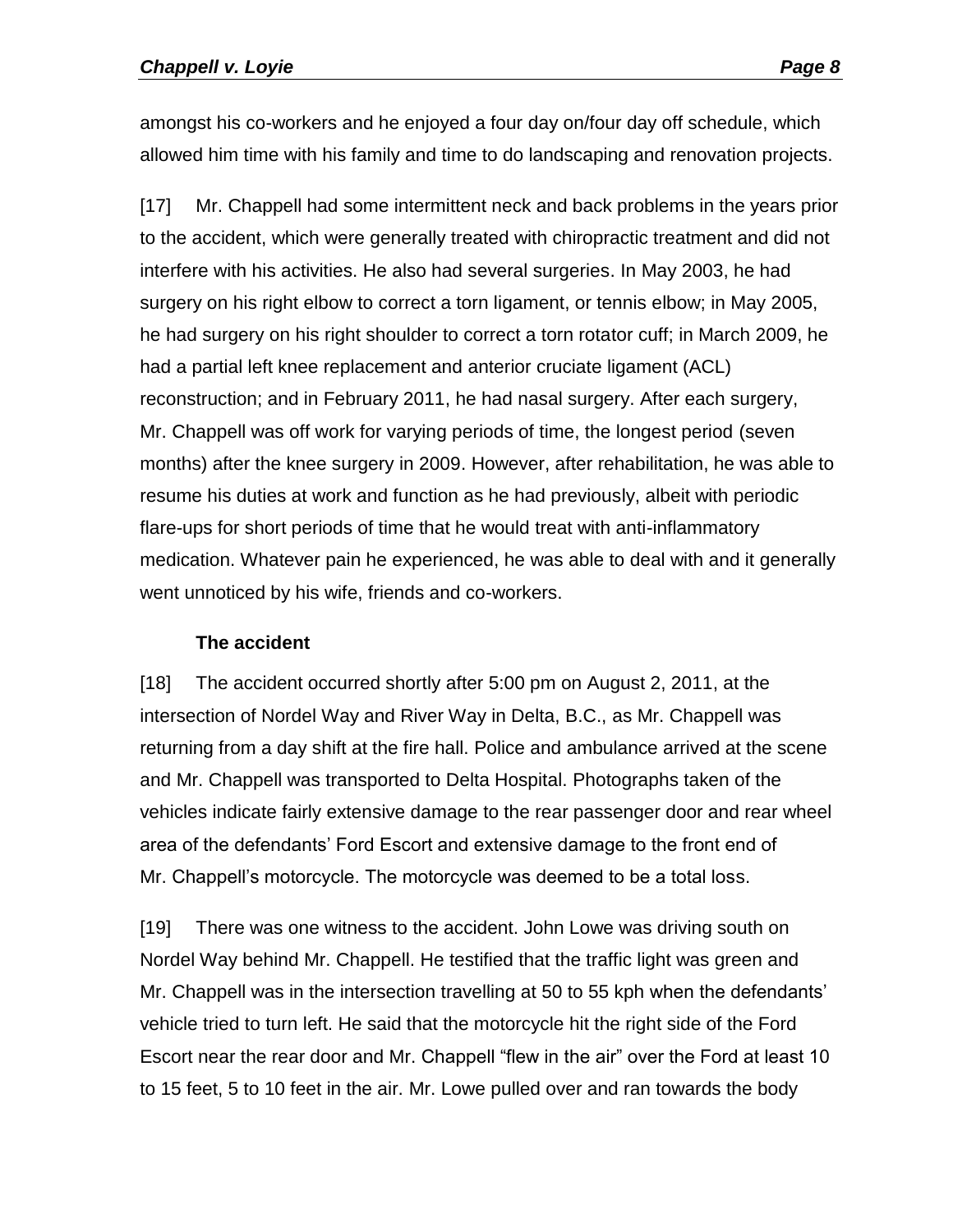lying on the other side of the intersection. He described the body as motionless and he thought the person was dead because of the way he flew over the vehicle.

[20] Mr. Chappell's memory of the accident and the events immediately following it was patchy. He testified that he remembered seeing something to his left and then lying on his back on the ground. He did not recall the impact. He remembered thinking that he should get off the road and hearing someone calling behind him not to move. He remembered seeing two off duty firefighters at the scene and asking one of them to call his wife. He did not remember being placed on a spine board or in a neck brace, the ride to the hospital in the ambulance, or any details about what happened at the hospital. He was released later that night, at about 11:00 pm, in the care of his wife.

#### **The injuries and sequelae**

<span id="page-8-0"></span>[21] Mr. Chappell said that his worst injuries immediately following the accident were to his feet, ankles, knees, hips and lower back. He could barely walk due to the pain in his feet. His head was "splitting", his shoulders were extremely tense and he had clicking in his right shoulder when he lay down. He said that he was in so much pain in the first few days he was afraid to move. He took the pain medication he was given at the hospital, spent most of the first five weeks on his back, and tried to get some relief in his swimming pool. He saw his family doctor two days after the accident and quite regularly thereafter. He began regular sessions of physiotherapy in early September, which continued until late January 2012.

[22] I address the injuries in more detail below. At this stage, I will briefly outline Mr. Chappell's evidence about the effects of his various injuries, his course of rehabilitation, and his attempts to return to work.

[23] Mr. Chappell said that the physiotherapy initially dealt with his feet and lower back. Within the first few weeks, his feet had improved significantly, and as he became more active, he noticed more symptoms in his knees, hips and arms. In consultation with his family doctor, he went back to work in January 2012. However,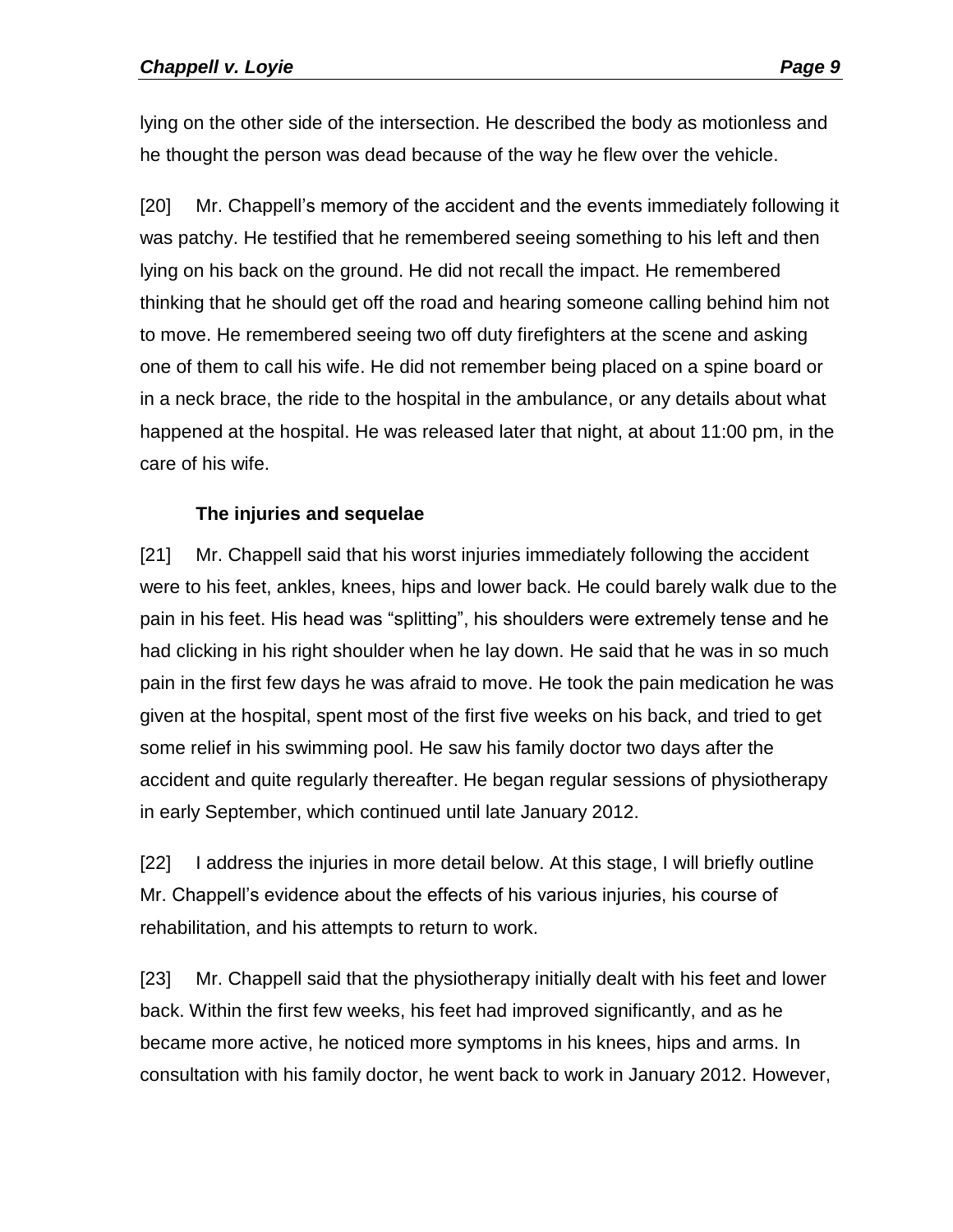he said that he was not functioning well. He thought he was functioning physically at about 40%, and mentally he was a "wreck".

[24] The return to work was not successful. Mr. Chappell was still taking substantial amounts of narcotic pain medication, which made it difficult to focus on his tasks. When he got home at the end of a shift he was a "vegetable", unable to do anything of note. By March, he went back on sick leave. At that time, his hands and his left knee were causing most of his problems.

[25] Mr. Chappell realized he was not physically capable of continuing as Captain of Suppression, so he took some training courses and in June 2012 was the successful candidate for the position of Captain of Training. Despite the fact that this was a more sedentary job, Mr. Chappell said that he was fighting himself physically to stay at work and mentally he found it overwhelming. In November 2012, he had surgery on his left hand to correct carpal tunnel syndrome. In January 2013, he had the same surgery on his right hand. Both of these surgeries were successful. However, his back, shoulders and knees were still a problem.

[26] Mr. Chappell said that the more he did, the more he hurt. By the end of 2012, he was quite dysfunctional. He avoided his wife and his children and he was unable to do anything useful at home, whether looking after the house, the garden or doing any projects in his shop. By early 2013, his "two big issues" were his right shoulder and left knee, and he also continued to have headaches, neck pain, and tense shoulders. He was becoming very depressed and his relationship with his wife was suffering.

[27] Mr. Chappell was frustrated with his progress and unhappy with his family doctor. He described himself as angry and impatient, not wanting to talk to anyone. He said, "I used to be able to do anything; now I want to kill myself. I feel worthless." In May 2013, he had an unsuccessful surgery on his right shoulder. After that, he found a new family doctor, who took a fresh look and made a number of referrals to specialists to address Mr. Chappell's various problems.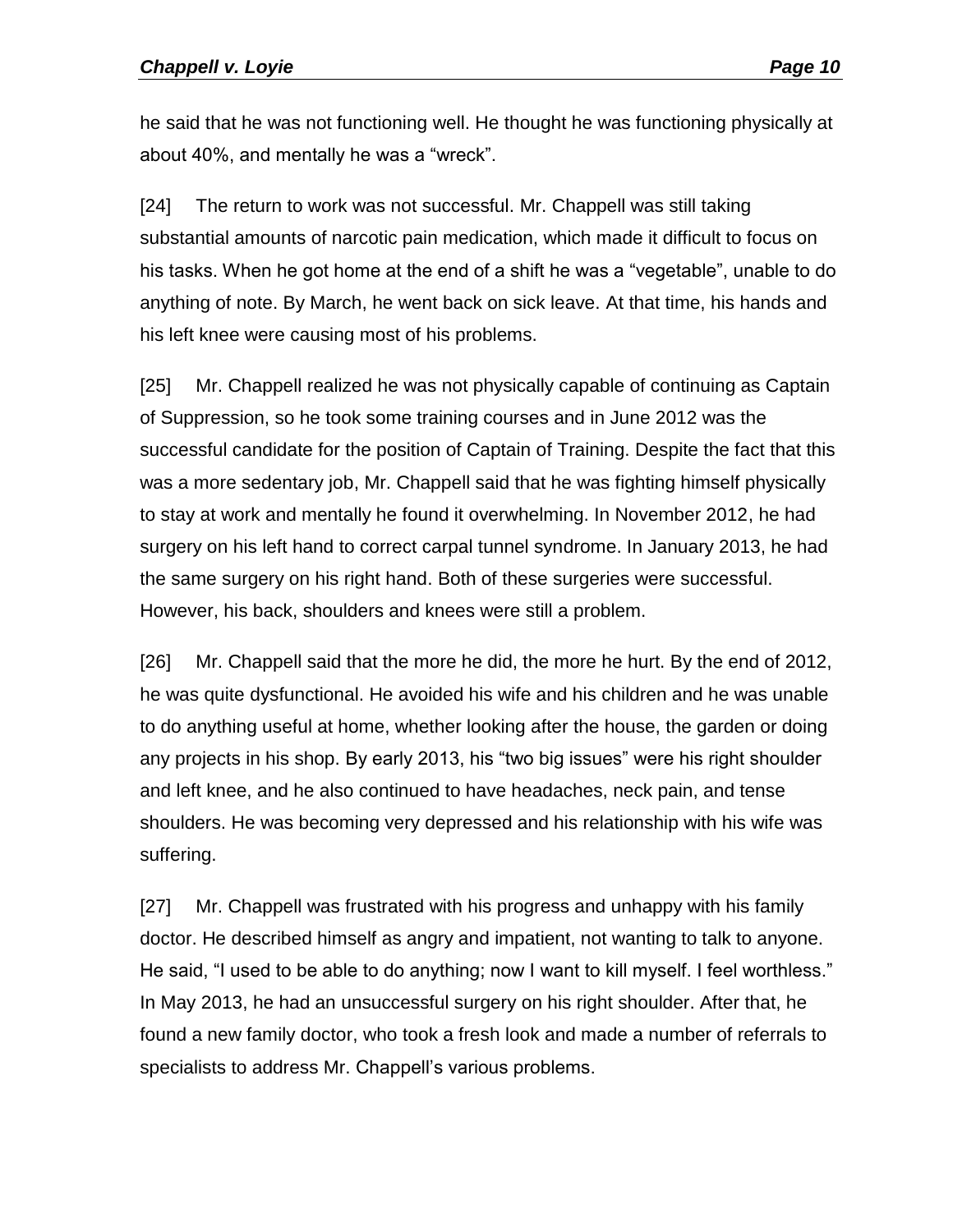[28] In July 2013, Mr. Chappell was promoted to Battalion Chief of Training, also a sedentary job. While at first he thought he was doing well at work, he felt his condition was progressively getting worse. He was unable to concentrate and he continued to have headaches and pain in his back, knees and shoulders. His increasing anger was causing problems at home. In April 2014, he had an arthroscopy on his left knee, which confirmed the need for further surgery to reconstruct his ACL again. By the end of June 2014, Mr. Chappell was at his "wit's end" at work. He had been told that his performance had not been satisfactory, and on the advice of his family doctor, he went on extended sick leave. He has not returned to work since.

[29] Mr. Chappell then moved to the family's vacation home at Sheridan Lake, B.C. while his wife and stepson stayed in Delta, returning to the Lower Mainland for several surgeries. In September 2014, he had the ACL surgery on his left knee; in March 2015 he had his left shoulder repaired and in August 2015 his right shoulder. He is now waiting for a right knee replacement. Mr. Chappell said that his left knee and his shoulders are much improved now and he feels a little stronger physically, but he continues to have headaches and pain in his back and right knee, and he is angry and depressed. He has a hard time getting through the day and he feels mentally alone. He does not know what the future holds for him.

#### **Medical evidence**

<span id="page-10-0"></span>[30] There is no question that Mr. Chappell suffers from a number of conditions. He has been assessed by specialists in physical medicine and rehabilitation, orthopaedic surgery, neurology, psychiatry and neuropsychology. Of the ten expert witnesses who gave evidence, three testified on behalf of the defendant.

[31] There is some agreement among the expert witnesses that some of the injuries Mr. Chappell suffered – to his neck, low back, feet and to some extent his psychological condition – were caused by the accident. There is disagreement regarding the cause of the injuries to his hands, shoulders and knees and whether he suffered a mild traumatic brain injury.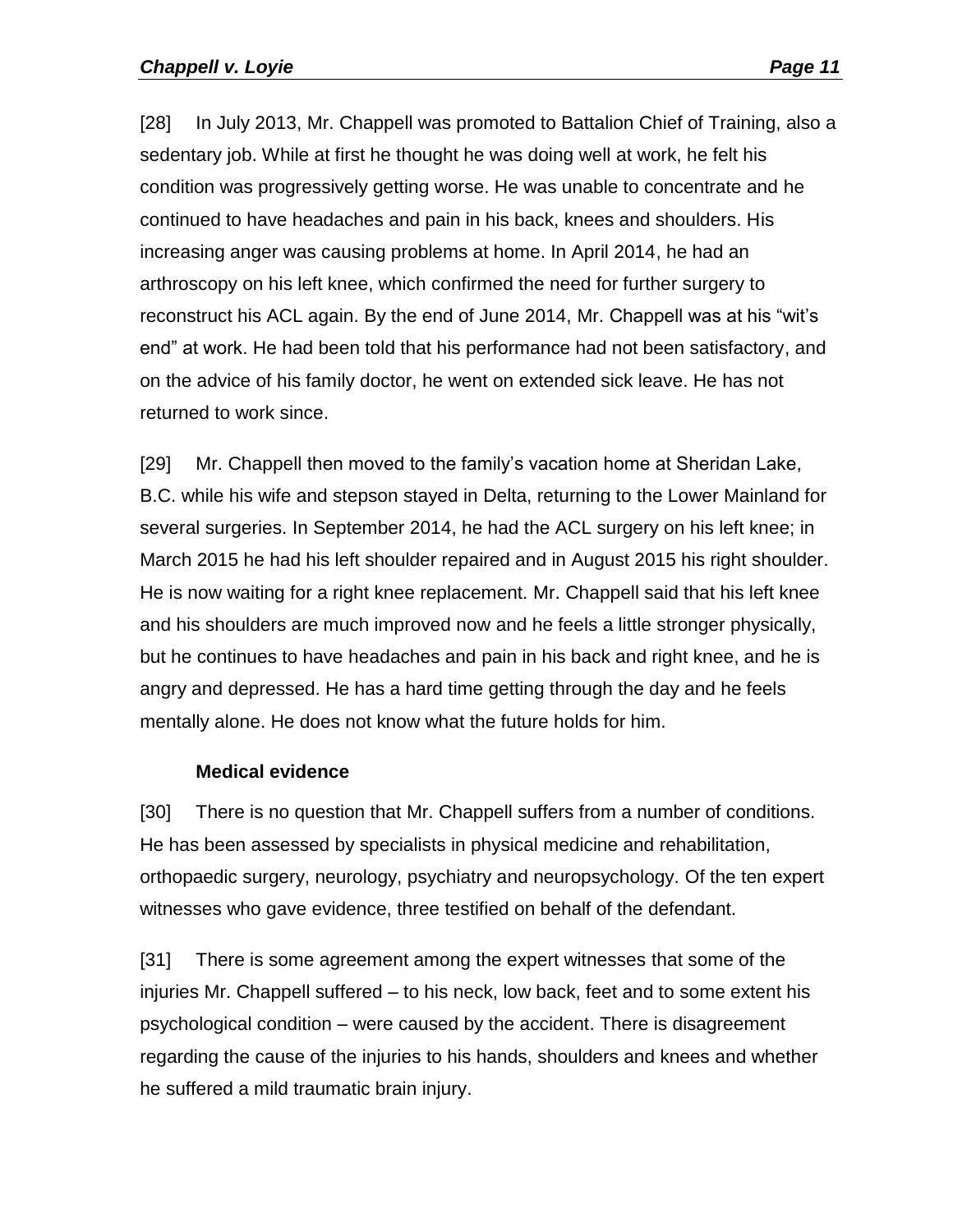## *Dr. Spiro Polyhronopoulos*

<span id="page-11-0"></span>[32] Dr. Spiro Polyhronopoulos has been Mr. Chappell's primary care family physician since May 30, 2013. At that time, he took a detailed history from Mr. Chappell that included his conditions before and after the accident, and he has since continued to treat Mr. Chappell's various problems. Dr. Polyhronopoulos provided both pre and post-accident diagnoses as follows:

- a) Pre-Accident Diagnoses
	- 1. Pre-existing intermittent low back pain
	- 2. Pre-existing osteoarthritis of both knees
	- 3. Prior right shoulder surgery around 2008 [sic]
	- 4. Prior left knee surgery around 2009
- b) Post-Accident Diagnoses
	- 1. Headaches
	- 2. Probable strains and transient bruising to both feet and both ankles
	- 3. Neck (cervical spine) strain
	- 4. Upper back (thoracic spine) strain
	- 5. Low back (lumbar spine) strain and transient bruising
	- 6. Internal derangement of right shoulder
	- 7. internal derangement of left shoulder
	- 8. Bilateral knee internal derangements
	- 9. Mood disorder characterized by anxiety and depression
	- 10. Deconditioning syndrome
	- 11. Obstructive sleep apnea
	- 12. Sexual dysfunction … probably secondary to depression or as a result of a side effect to antidepressant medications

[33] It was Dr. Polyhronopoulos' opinion that the accident was "probably responsible, directly or indirectly" for the post-accident diagnoses listed above. This opinion was based on the close temporal relationship between the accident and the onset of Mr. Chappell's symptoms "very shortly thereafter" and the medical plausibility that such symptoms would arise out of the type of forces in the accident that caused Mr. Chappell to be ejected from his motorcycle.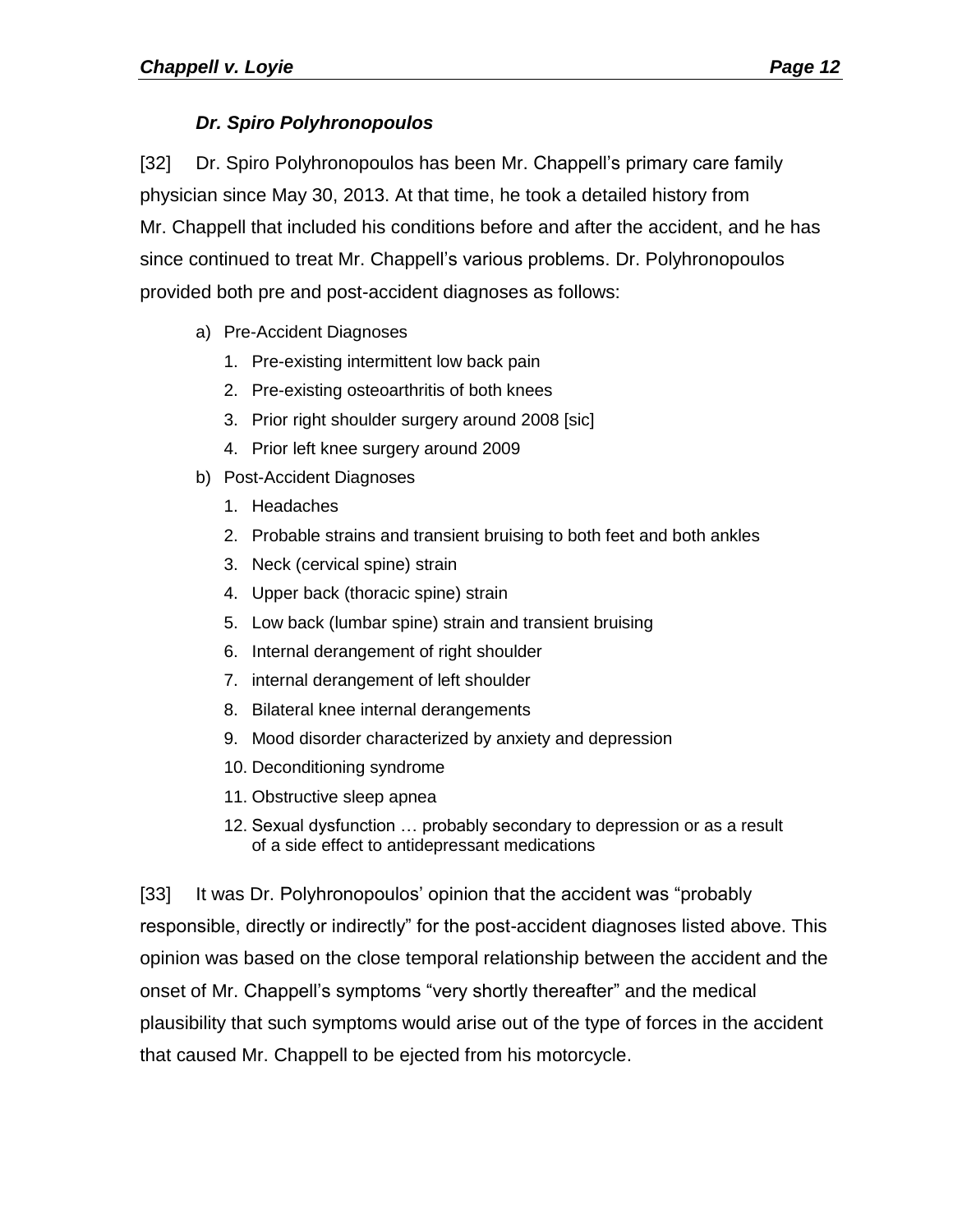[34] Dr. Polyhronopoulos thought that Mr. Chappell would continue to need narcotic analgesics and anti-depressant medications and recommended that he remain under the care of a neurologist for his headaches, an orthopaedic surgeon for his knee condition, and a clinical psychologist and possibly a psychiatrist for his anxiety and depression. He recommended rehabilitation with the services of an occupational therapist, a kinesiologist, a rehabilitation consultant and vocational expert, as well as an evaluation by a multi-disciplinary pain clinic. His prognosis was poor with respect to the shoulders, knees, neck, back, depression and anxiety, and he thought that Mr. Chappell would remain permanently limited in his activities.

#### *Dr. Mark Adrian*

<span id="page-12-0"></span>[35] Dr. Mark Adrian, a specialist in physical medicine and rehabilitation, assessed Mr. Chappell in October 2012. He concluded that the accident caused or contributed to the following injuries: mechanical neck and lower back pain with cervicogenic headaches (related to the neck); right shoulder rotator cuff tear; left knee pain; carpel tunnel syndrome in the left hand; and soft tissue injuries in both feet. It was his opinion that due to Mr. Chappell's pre-accident problems with his neck and lower back, right shoulder, left knee and left hand, these areas were probably vulnerable to injury but he thought it unlikely that persistent and limiting problems would have spontaneously developed had it not been for the accident. He did not think that the accident caused the problems in the left shoulder or the right hand due to the lack of a temporal relationship to the accident and the onset of symptoms.

[36] Dr. Adrian was not sure of the nature of the problems in the left knee but his examination revealed swelling and tenderness over the inner joint line and he was aware that Mr. Chappell did not begin to notice pain symptoms immediately after the accident but rather as his level of activity increased. His view that the injury to the right shoulder was a tear to the rotator cuff was based on Mr. Chappell's history and his examination findings. The history included Mr. Chappell having no consistent recurring symptoms in that shoulder in the time leading up to the accident, experiencing pain shortly after it while at Delta Hospital, and reporting pain and clicking symptoms to his family doctor within a month. He explained that one would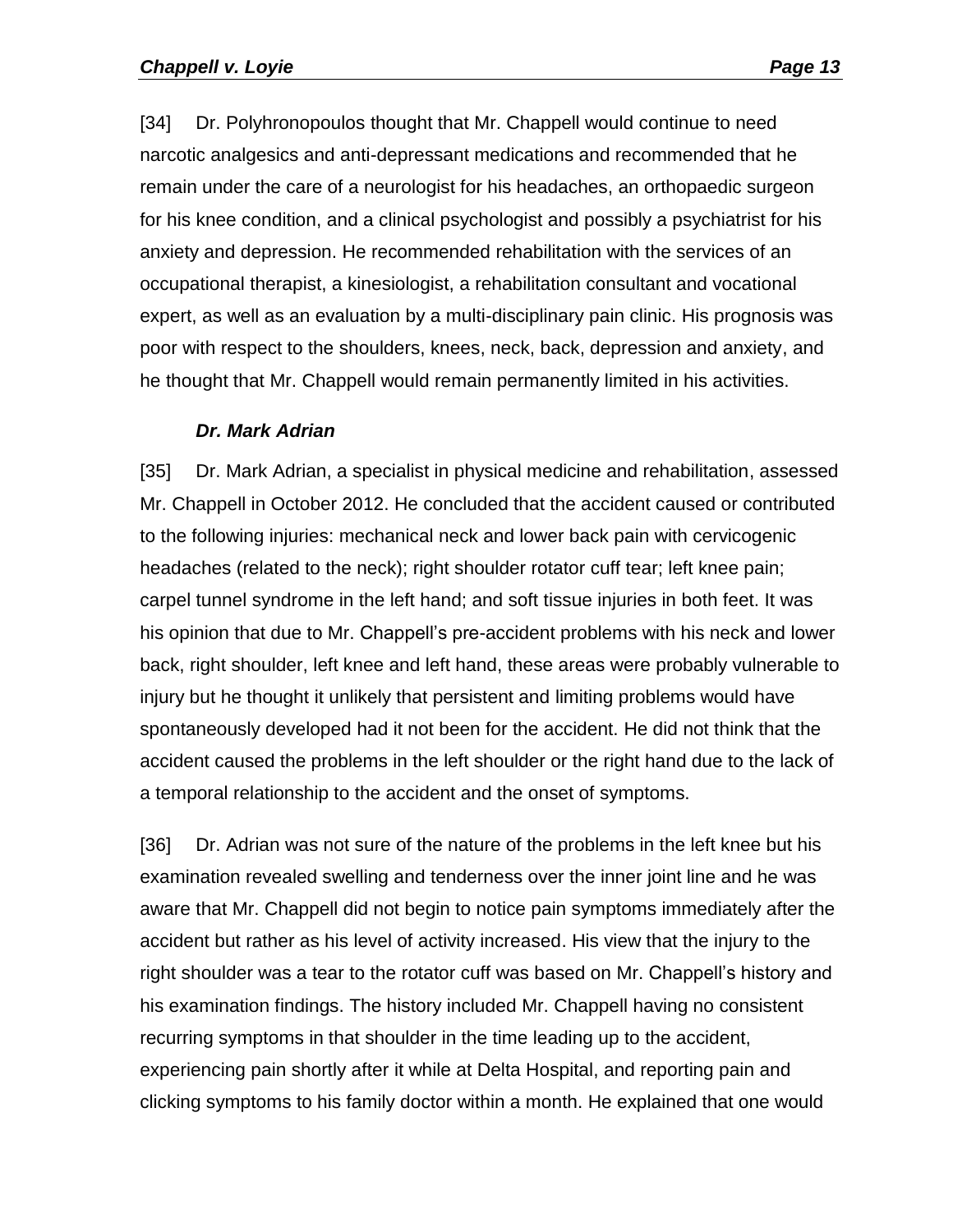have symptoms within hours to days after an accident but that the pain would be variable; some people can function with rotator cuff tears with little pain while others may have severe pain.

[37] Dr. Adrian thought the prognosis for a spontaneous, full recovery of these injuries was poor and he encouraged Mr. Chappell to continue with light cycling exercises and try aquatic based exercise.

[38] Dr. Adrian re-assessed Mr. Chappell in January 2016. By that time, Mr. Chappell had undergone carpal tunnel release surgery in both hands, arthroscopic surgery to both shoulders, an ACL reconstruction in his left knee, and he was awaiting surgery to his right knee. He was experiencing persistent, regularly occurring and physically limiting pain in his neck with related headaches, pain in his lower back, right shoulder and left knee, as well as ongoing symptoms in the left shoulder and right knee. The right shoulder and left knee had partially improved after the surgeries and the carpel tunnel problem in both hands had resolved. Mr. Chappell was also experiencing ongoing psychological and cognitive symptoms; the daily pain was affecting his mood, concentration and memory.

[39] Dr. Adrian's prognosis for further recovery of the injuries to the neck and lower back was poor but he did not think these injuries would progressively deteriorate over time. His opinion on Mr. Chappell's functional capacity was the same. He encouraged Mr. Chappell to continue with physical therapy for his shoulder function, to continue with a home exercise program, and to attend a multidisciplinary pain clinic (for which he was wait-listed) to help with pain management and coping strategies.

## *Dr. Zeeshan Waseem*

<span id="page-13-0"></span>[40] Dr. Zeeshan Waseem, also an expert in physical medicine and rehabilitation, gave evidence on behalf of the defendant. He provided a responding opinion to that of Dr. Adrian based only on a review of the medical records.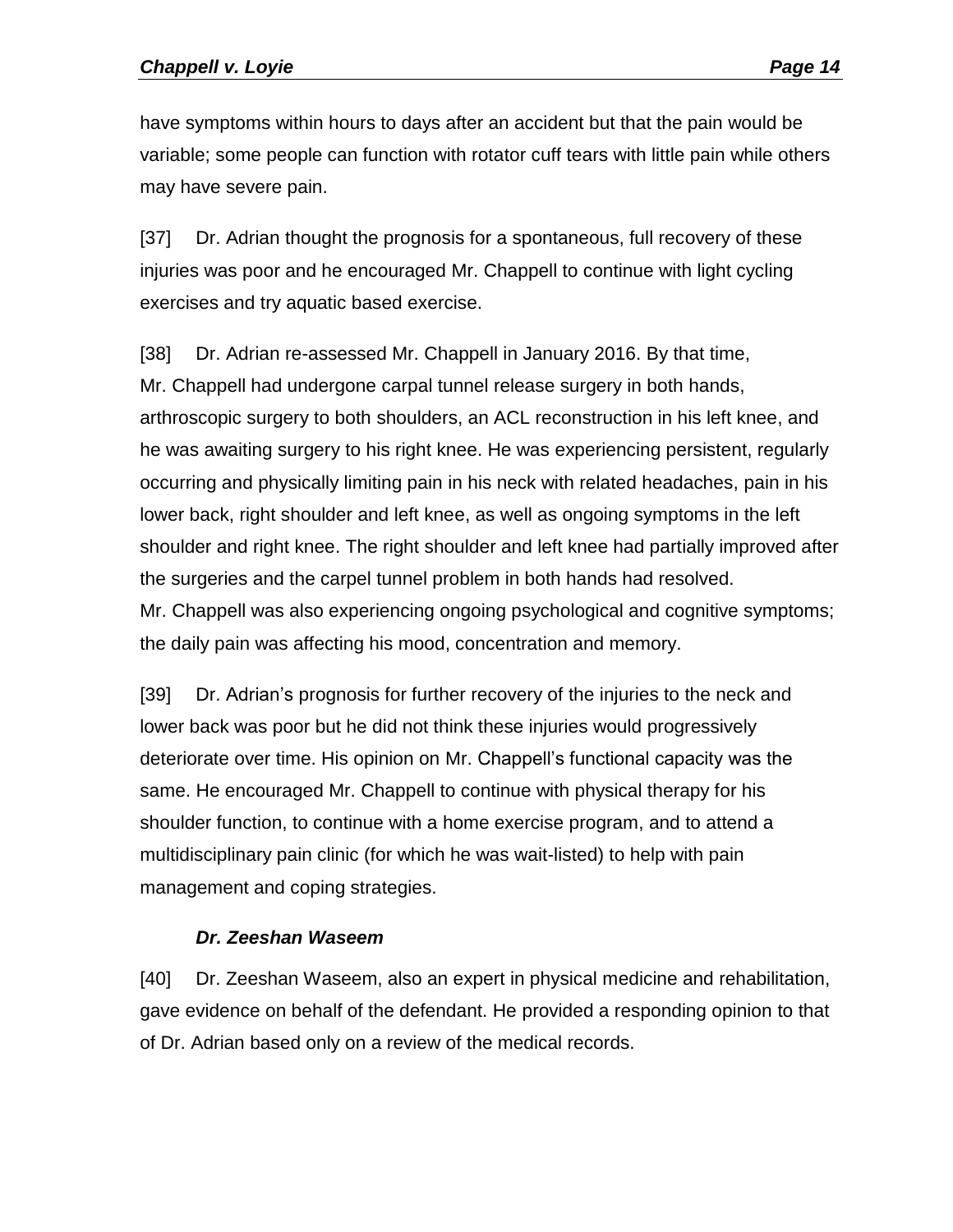[41] Dr. Waseem did not agree with Dr. Adrian that Mr. Chappell's right shoulder rotator cuff tear, his left knee ACL injury, or his left hand carpal tunnel syndrome were caused by the accident. It was his view that Mr. Chappell would have experienced immediate, severe pain if he had torn the rotator cuff in his right shoulder, and due to his history of a prior repair, he was at an increased risk of developing right shoulder problems independent of the accident due to degenerative changes. It was also his view that Mr. Chappell's issues with his left knee were due only to pre-existing osteoarthritic changes and the carpal tunnel syndrome in the left hand occurred absent any specific injuries documented to the left hand or wrist.

[42] Dr. Waseem stated that Mr. Chappell suffered only soft tissue injuries to his neck, lower back, feet and ankles, right shoulder, left knee, and abrasions to the right knee. He opined that only the neck and back pain were causally related to the accident but that Mr. Chappell's weight and "body habitus" were also contributing to his "spinal discomfort". He did not view Mr. Chappell's prognosis for the neck and back as poor and stated that his pain could be reduced with weight loss, exercise for posture, core and deep neck flexors, and cardiovascular training. He agreed that Mr. Chappell should continue with a home exercise program and should pursue treatment at a multidisciplinary pain clinic.

#### *Dr. John Arthur*

<span id="page-14-0"></span>[43] Dr. John Arthur is an orthopaedic surgeon (now retired) who treated Mr. Chappell's left knee problems both before and after the accident. In 2009, he performed a partial knee replacement and ACL reconstruction, after which Mr. Chappell recovered and was able to resume almost all of his previous level of activity, although with some intermittent pain. Dr. Arthur saw Mr. Chappell again in October 2012, when he complained of pain and swelling, and examination revealed possible instability in the ACL. Further investigations followed and Mr. Chappell's symptoms worsened. In April 2014, Dr. Arthur determined, in an arthroscopic procedure, that the ACL was absent. In September 2014, Dr. Arthur performed another ACL reconstruction, which fortunately healed quite well. By November 2014 Dr. Arthur considered that knee to be stable.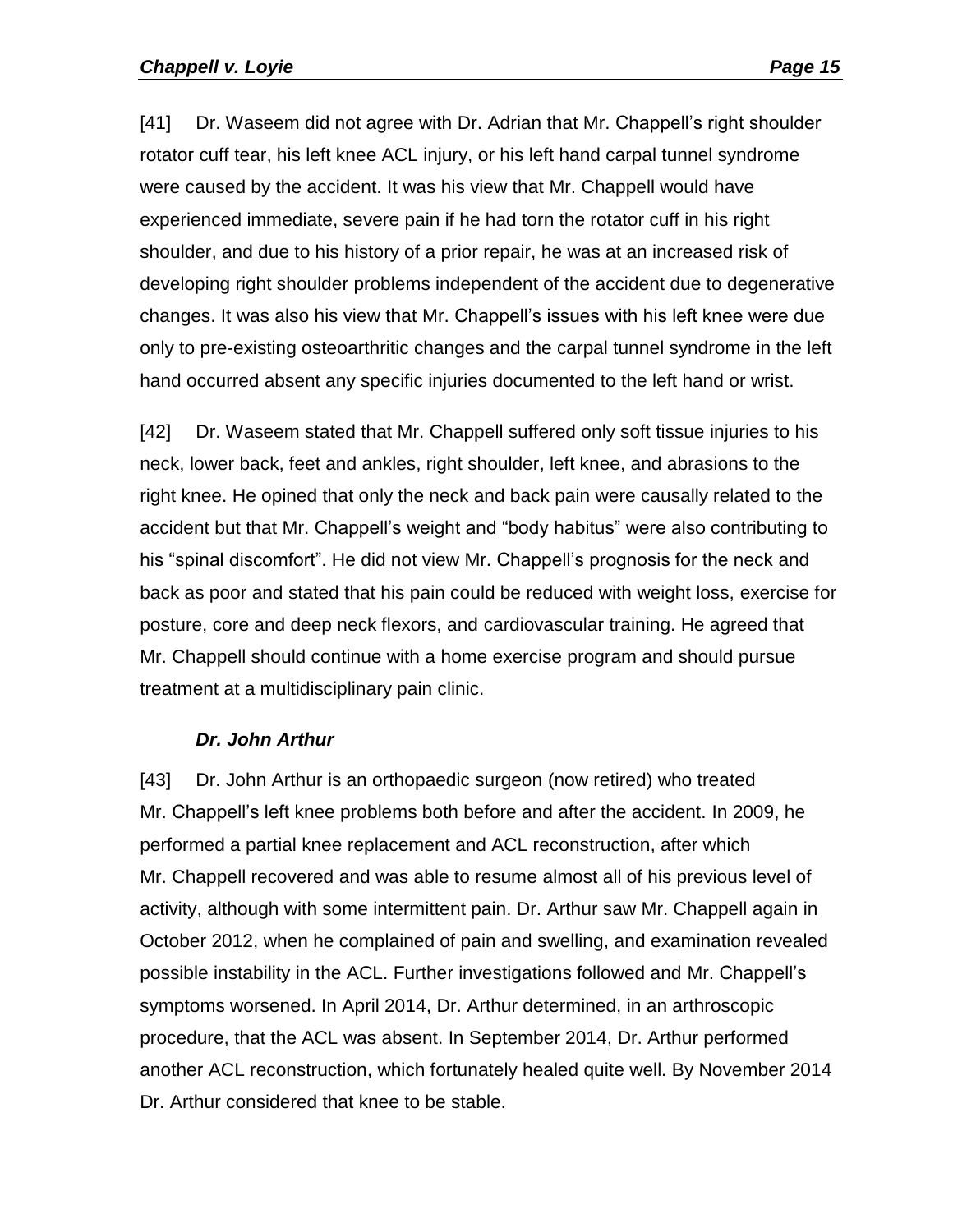[44] It was Dr. Arthur's opinion that Mr. Chappell sustained an injury in the accident to the left knee that involved the previously reconstructed ACL. He explained that a tear to a reconstructed ACL may not produce immediate pain, rather the patient may notice something not being right, but there should be some swelling within a few days. He believed that the accident probably caused the ACL to tear, after which a process evolved causing the ACL to dissolve.

[45] Dr. Arthur acknowledged that Mr. Chappell had some degenerative change in parts of the knee joint that were likely not related to the accident. He said that this degeneration, which was present before the accident, made the left knee more vulnerable to injury, but it was more extensive in 2014 and it was likely to progress in the ACL. He opined that Mr. Chappell will likely develop further arthritic symptoms in the left knee that may involve a total replacement within 15 to 20 years depending on his level of activity and attention to his weight.

#### *Dr. Shannon Samler*

<span id="page-15-0"></span>[46] Dr. Shannon Samler is an orthopaedic surgeon who performed surgery on both of Mr. Chappell's shoulders in 2015. It was her opinion that Mr. Chappell reinjured his right shoulder and injured his left shoulder in the accident. This was based in part on an understanding that Mr. Chappell had pain in both shoulders immediately following the accident, subsequent limited mobility, and symptoms of catching, clicking and sharp stabbing pain. She considered his previous right shoulder rotator cuff repair surgery to be a remote issue, as she understood that Mr. Chappell had no ongoing problems before the accident, and she did not think that this made him more susceptible to a re-injury. She also considered that the mechanism of the accident, "a high energy injury that caused him to land on his shoulders", was consistent with the shoulder injuries she repaired.

[47] Dr. Samler opined that Mr. Chappell will likely have ongoing difficulties with his shoulders and would never regain non-painful function. She also noted osteoarthritic changes in the right shoulder and thought it likely that this condition will progress to become more symptomatic, regardless of the accident.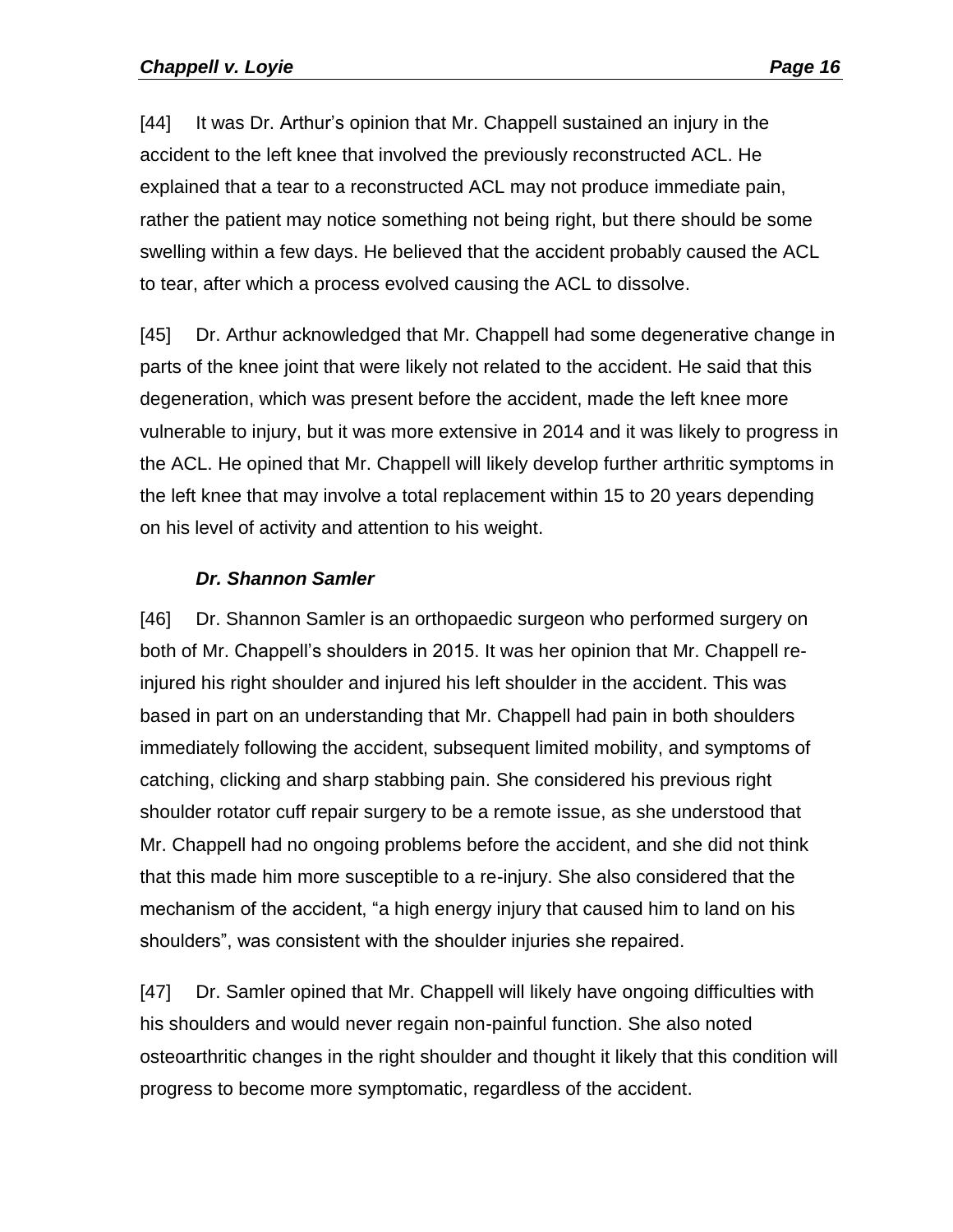#### *Dr. Jordan Leith*

<span id="page-16-0"></span>[48] Dr. Jordan Leith, an orthopaedic surgeon who gave evidence on behalf of the defendant, examined Mr. Chappell in November 2015. Based on his review of the clinical records and the history provided by Mr. Chappell, it was his opinion that Mr. Chappell suffered only a number of abrasions and contusions (scratches and bruises) to his feet and lower back and the top of his left hand as a result of the accident. He did not think that the left knee and right shoulder conditions and the left hand carpal tunnel syndrome were caused by the accident. This was based on the fact that Mr. Chappell made no complaints immediately following the accident related to the shoulders, knees or wrists that would be consistent with acute injuries.

[49] Dr. Leith explained that if there had been a tear in the right shoulder rotator cuff, the pain and loss of use of the shoulder would have been significant. He said that most rotator cuff tears occur through attrition and are degenerative in nature, and that Mr. Chappell's previous right shoulder surgery predisposed him to a higher re-tear rate and progressive problems with aging. In his view, a more likely causative event was a trip on September 28, 2011, after which Mr. Chappell complained to his physiotherapist of right shoulder pain, as recorded in the physiotherapy records. He stated that this event "meets the principles of injury and was the cause of the shoulder problems that eventually led to investigations and surgery".

[50] Dr. Leith opined that any of Mr. Chappell's current symptoms in his left knee are more likely related to the progression of his pre-existing degenerative process, exacerbated by his weight. If an acute injury had occurred to the knee, he would have expected immediate symptoms and disability arising from this joint that would have been continuous after the accident.

[51] With respect to the left hand, Dr. Leith stated that if the carpal tunnel had been caused by the accident, he would expect acute inflammation to have first occurred to cause compression to the medial nerve in both wrists immediately following the accident, and this was not apparent from the history or the clinical records.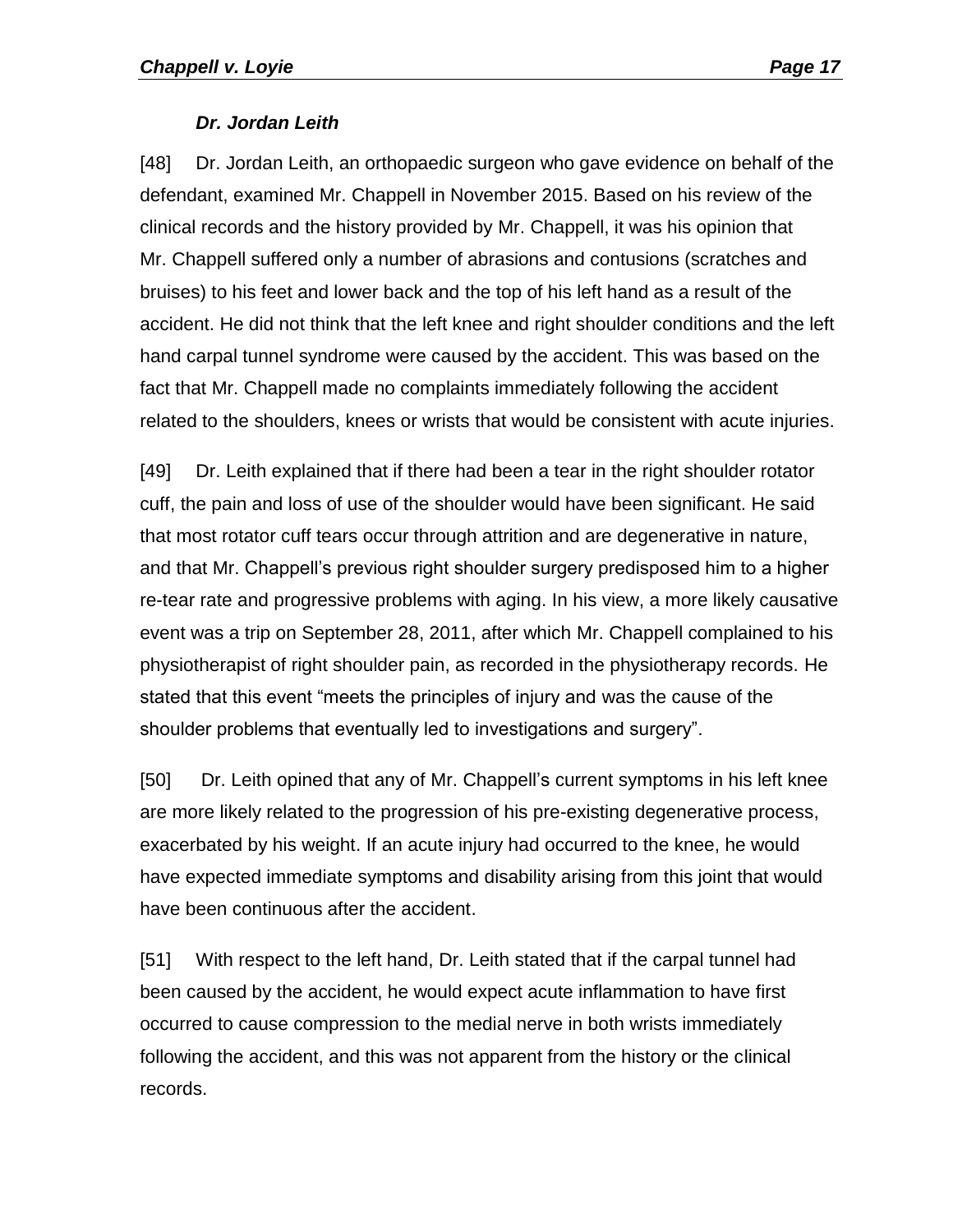[52] He acknowledged that Mr. Chappell continues to have a variety of problems "that seem to mostly be from non accident related problems". His prognosis as it related to the injuries caused by the accident was "excellent".

#### *Dr. Donald Cameron*

<span id="page-17-0"></span>[53] Dr. Donald Cameron, a neurologist, assessed Mr. Chappell in February 2016. He was of the opinion that Mr. Chappell suffered a mild traumatic brain injury (TBI or concussion) and post-traumatic cervicogenic headaches as a result of the accident. He was also of the opinion that the accident was a contributing factor to the carpal tunnel syndrome in the left hand.

[54] Dr. Cameron's opinion regarding the mild TBI was based on the history Mr. Chappell provided of no recall of the accident itself beyond the first second of impact and patchy recall of the events immediately following it. He thought this mild TBI lasted for several months but did not cause any prolonged cognitive problems.

[55] Dr. Cameron based his opinion about the cervicogenic headaches on Mr. Chappell's history that they started immediately following the accident. He thought that Mr. Chappell had developed rebound headaches due to excessive use of Tylenol over a period of time, and he recommended that this be assessed by a neurologist with a view to a change in therapy.

[56] With respect to the left hand, Dr. Cameron opined that other factors were the predominant cause of the carpal tunnel syndrome but the soft tissue injuries to the left wrist area sustained in the accident probably contributed to its development or worsening over time. He explained that this syndrome usually develops as a result of ongoing wear and tear, and that Mr. Chappell's carpal tunnel syndrome probably developed as a result of his work related and recreational activities over several years. Dr. Cameron thought that the accident was an event that caused "the tip over" but that Mr. Chappell would probably have developed carpal tunnel symptoms in any event had he continued his work as a firefighter.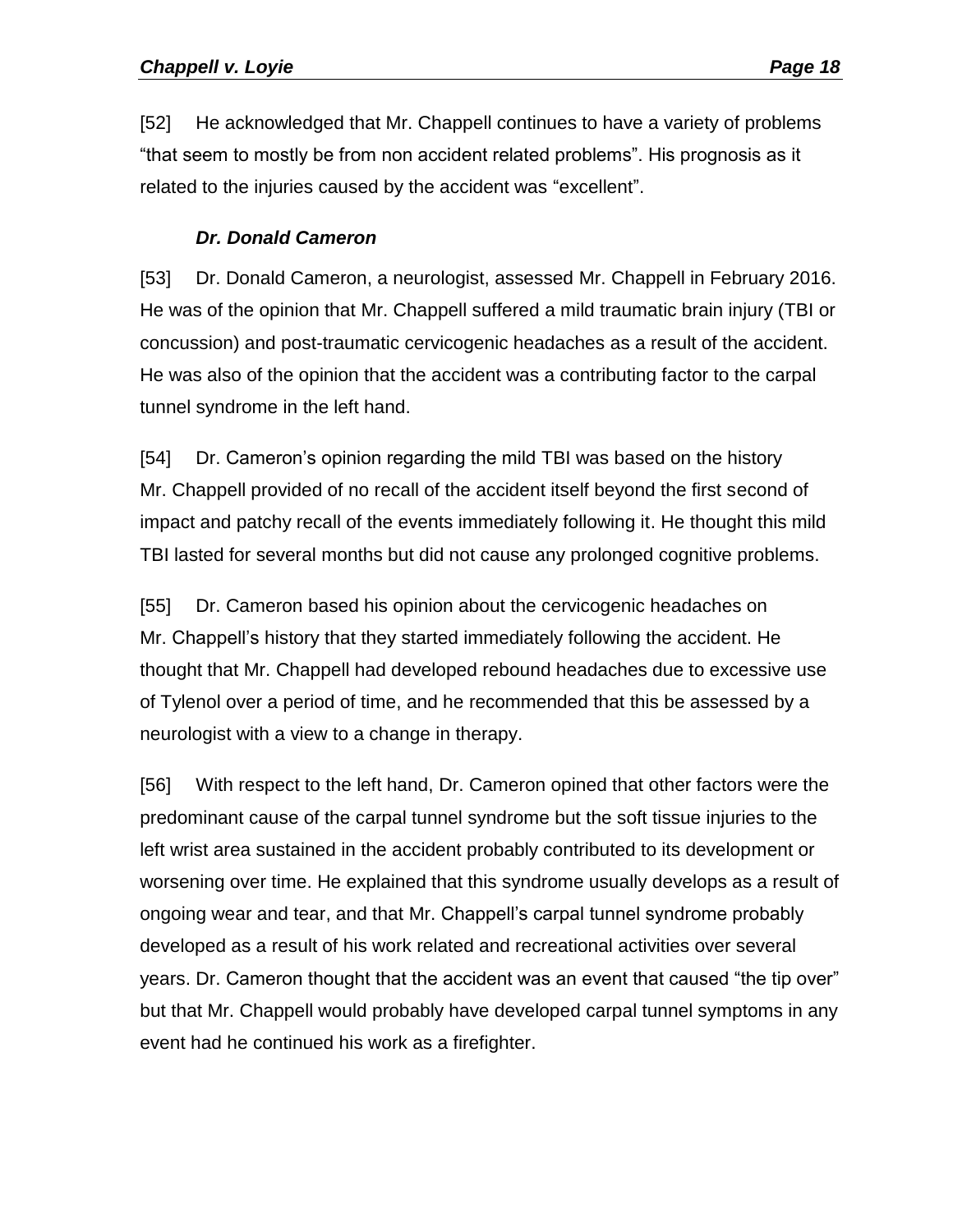#### *Dr. Rehan Dost*

<span id="page-18-0"></span>[57] Dr. Rehan Dost, also a neurologist, gave evidence for the defendant. He examined Mr. Chappell in January 2016 and initially opined on the nature of his headaches and the cause of his carpal tunnel syndrome. Subsequently, he reviewed Dr. Cameron's report and disagreed with the diagnosis of mild TBI.

[58] It was Dr. Dost's opinion that a diagnosis of mild TBI based only on a patient's patchy recall of an event in a history taken sometime thereafter is not supported in the literature or the criteria for such an injury. The criteria require that the most plausible explanation be brain trauma and in his view, Dr. Cameron did not consider other more plausible explanations for Mr. Chappell's "non-specific physical and cognitive complaints".

[59] Dr. Dost did not think that Mr. Chappell's headaches were cervicogenic but rather chronic tension type headaches and he was of the view that these headaches had not been optimally treated. He also did not think that Mr. Chappell's carpal tunnel syndrome was related to trauma from the accident in the absence of immediate symptoms or the onset of symptoms within days to weeks. Although he acknowledged that the medical records indicated some injuries to the left hand, Dr. Dost did not think any of these injuries were in the region of the wrist that would affect the medial nerve and carpal tunnel.

#### *Dr. Robert Miller*

<span id="page-18-1"></span>[60] Dr. Robert Miller, a psychiatrist, was of the view that Mr. Chappell probably suffered a mild TBI at the time of the accident and that this explains the gaps in his recall of the accident. However, he thought it unlikely that this was the cause of Mr. Chappell's ongoing cognitive problems as there was nothing ongoing from this.

[61] Dr. Miller opined that Mr. Chappell's symptoms of depression and anxiety were sufficient for a diagnosis of major depressive disorder. It was his view that Mr. Chappell's pain and physical limitations were the cause of this depression, his difficulties with concentration and drowsiness were likely caused by his narcotic pain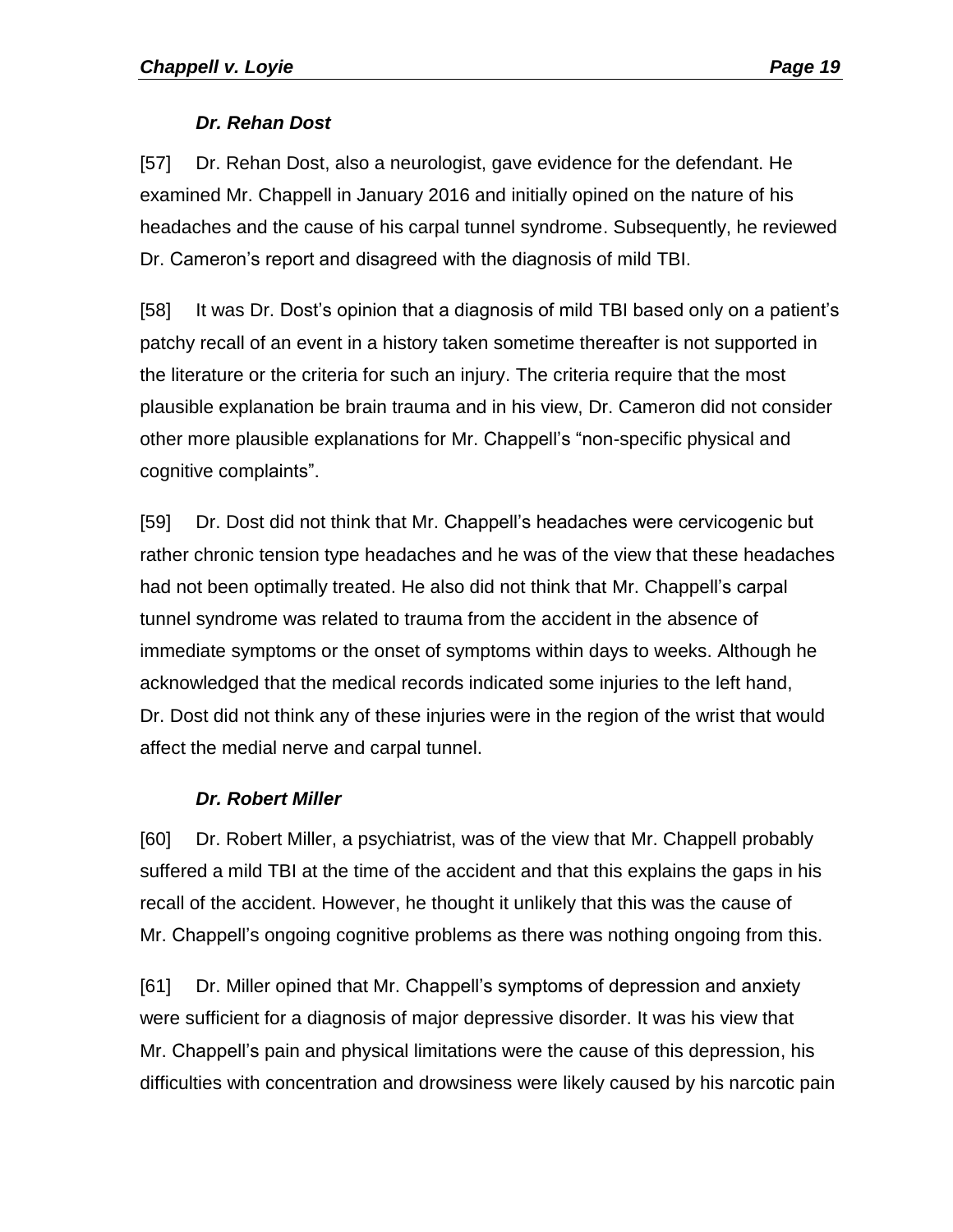medications, and his motivation and work performance were impaired due to his depression. He thought that a complete recovery was improbable as it was linked to the prognosis for Mr. Chappell's continuing pain and physical limitations. He recommended continued treatment with anti-depressant medication and active rehabilitation.

## *Dr. Melvin Kaushansky*

<span id="page-19-0"></span>[62] Dr. Melvin Kaushansky, a neuropsychologist, conducted a neuropsychological assessment of Mr. Chappell in March 2016. This involved a review of medical records, an interview of Mr. Chappell and his wife, and a series of tests. His test results did not indicate any cognitive problems secondary to a traumatic brain injury and found Mr. Chappell's overall level of functioning to be within the average range, with most cognitive skills commensurate with his level of intellectual functioning.

[63] However, Dr. Kaushansky assessed the reports of Mr. Chappell and his wife of problems with memory, attention and speed of processing information in the community as "cognitive inefficiencies" that are likely due to his depression, ongoing physical pain and the effects of his medications. He thought that Mr. Chappell had developed a severe depression as a result of his circumstances since the accident, which had become chronic, and his prognosis was poor given the primary issue of persistent physical pain with its very limiting consequences for his lifestyle.

[64] Dr. Kaushansky recommended ongoing psychological support, continuing anti-depressant medication, assessment for a multi-disciplinary pain clinic and vocational assistance with a view to being more active in community-based activities.

## <span id="page-19-2"></span><span id="page-19-1"></span>**Assessment and findings**

## **Reliability and credibility**

[65] The defendant has raised issues regarding the reliability and credibility of Mr. Chappell's evidence. The reliability issues stem from inconsistencies between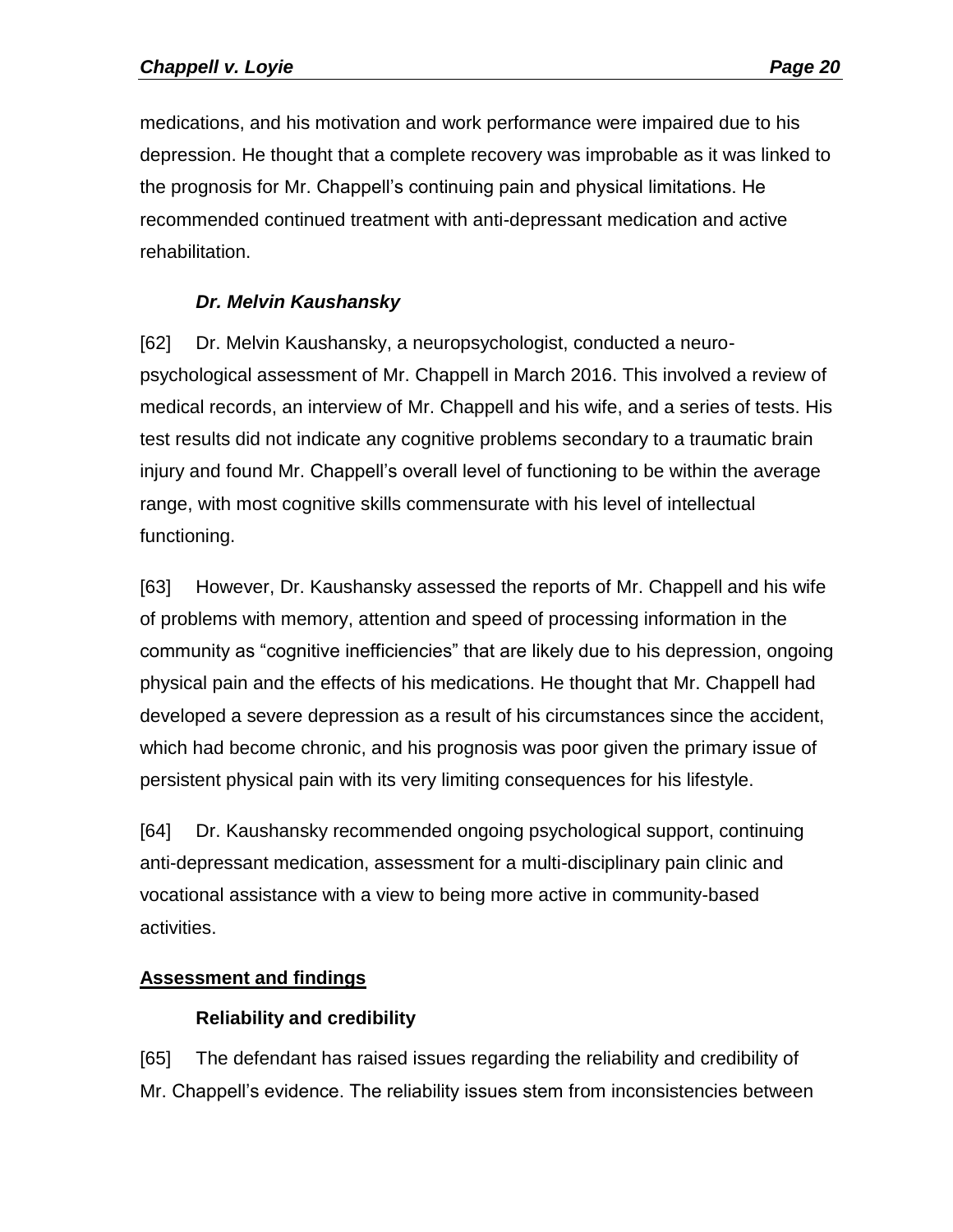Mr. Chappell's evidence about his injuries and the contents of the medical records, as well as what Mr. Chappell reported to the expert witnesses. The credibility issues arise from Mr. Chappell's failure to report for many years the income he earned from his construction side business.

[66] In personal injury cases, there is often little to no objective medical evidence supporting a plaintiff's self-reported symptoms. In such circumstances, judges must examine the plaintiff's evidence carefully and sometimes skeptically: *Price v. Kostryba* (1982), 70 BCLR 397 (SC); *Dhaliwal v. Greyhound Canada Transportation Corp*., 2015 BCSC 2147, aff'd 2012 BCCA 114 at para. 280.

[67] This is not a case where there is little to no objective evidence of injury, as all of Mr. Chappell's conditions are clearly supported by medical evidence. This is a case where the causation issues depend in large part on the plaintiff's evidence about the onset of symptoms. The defendant says that Mr. Chappell's evidence must be scrutinized with care because it is inconsistent with his reporting of symptoms as reflected in the medical records and expert reports.

[68] I agree that the court must scrutinize Mr. Chappell's evidence given the apparent inconsistencies in his reporting of symptoms. However, much of the defendant's challenge to Mr. Chappell's credibility was based on what was contained (or not contained) in the clinical records. In this regard, I agree with the comments of N. Smith J. in *Edmondson v. Payer*, 2011 BCSC 118 at para. 36, that the absence of a record is not, in itself, evidence of anything:

… For example, the absence of reference to a symptom in a doctor's notes of a particular visit cannot be the sole basis for any inference about the existence or non-existence of that symptom. At most, it indicates only that it was not the focus of discussion on that occasion.

[69] Mr. Chappell testified that he did not remember what he told various medical professionals, particularly in the immediate aftermath of the accident and in the initial months following. He explained that he was first aware of his most immediate problems, which were focussed on his back and lower extremities, and although he noticed symptoms in his left knee and right shoulder, they did not become a focus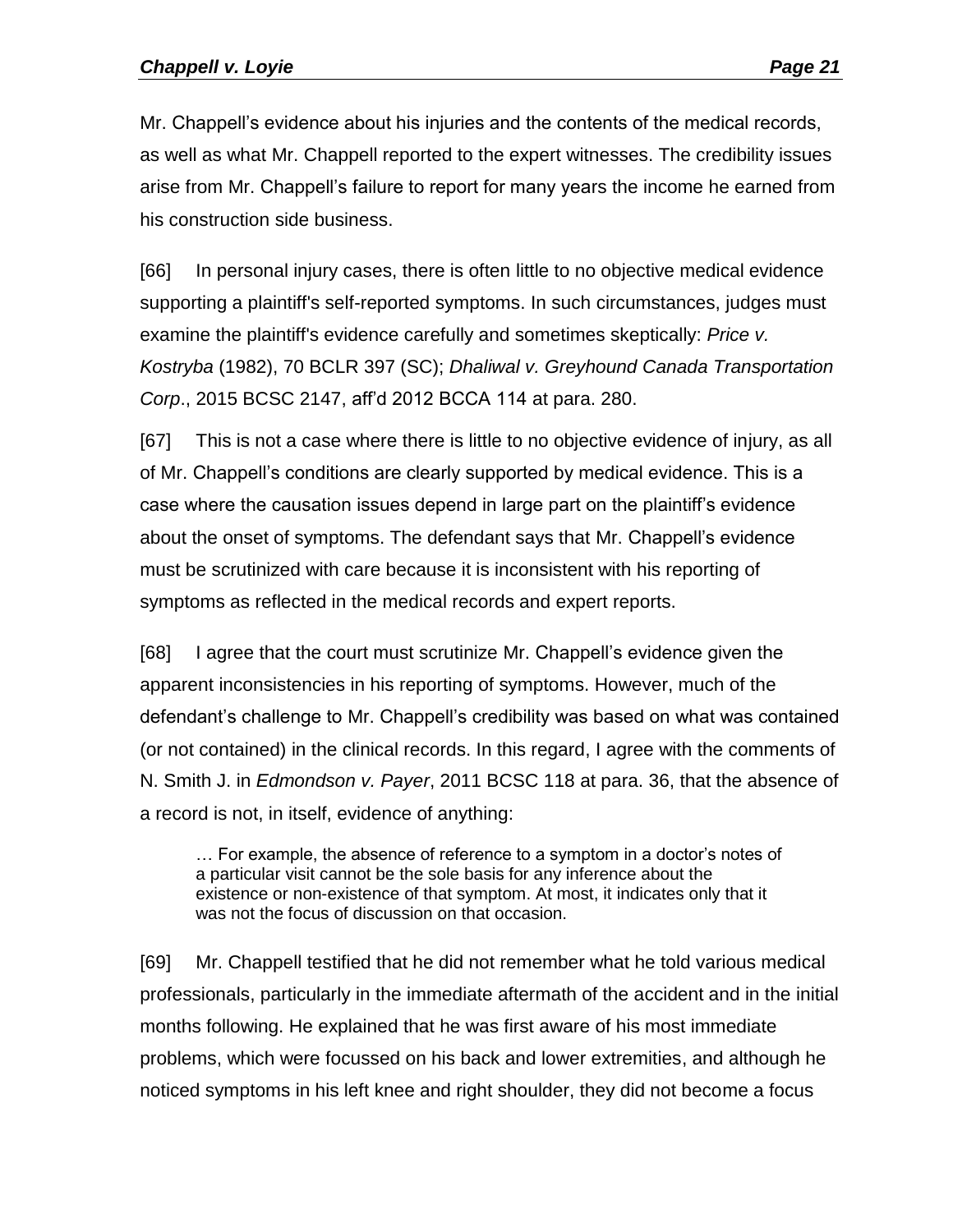until some of the other symptoms improved and he was able to be more active. He said that he knew within a couple of days that his body hurt "from top to bottom", he dealt with his immediate issues first, and he was not sure when his knee and shoulder became a problem.

[70] Given Mr. Chappell's multiple injuries and conditions, and the length of time since the accident, I found his explanation credible. This man is clearly suffering and his pain - both physical and psychological - is palpably real. That said, it is difficult for him to differentiate between conditions that may have been caused by the accident and those that may not have been caused by the accident, and this is something that I have carefully considered in assessing the reliability of his evidence.

[71] Overall, I found Mr. Chappell to be a credible witness. Initially, he diminished to some extent the symptoms he was having before the accident due to his preexisting conditions, but in cross-examination he acknowledged these conditions and their effect on him. He was at times reactive and unresponsive to questions, but more often he appeared exhausted and quite overwhelmed. The issue with respect to his non-reporting of income is certainly a concern that will affect his ability to prove damages for this loss of income, but it does not change my general assessment of his credibility as a witness.

#### **Adverse inference**

<span id="page-21-0"></span>[72] Dr. Richard Bacchus was Mr. Chappell's family doctor at the time of the accident and had been his doctor for many years before. He was not called as a witness. Because the primary issue in this case is causation, the defendant suggests that the court may draw an adverse inference from this, submitting that Dr. Bacchus was the witness best able to provide opinion evidence about Mr. Chappell's preexisting conditions and what injuries were caused by the accident.

[73] An adverse inference may be drawn if a litigant, without explanation, fails to call a witness who might be expected to give supporting evidence. In personal injury cases, this means that a plaintiff may be expected to call doctors who treated him for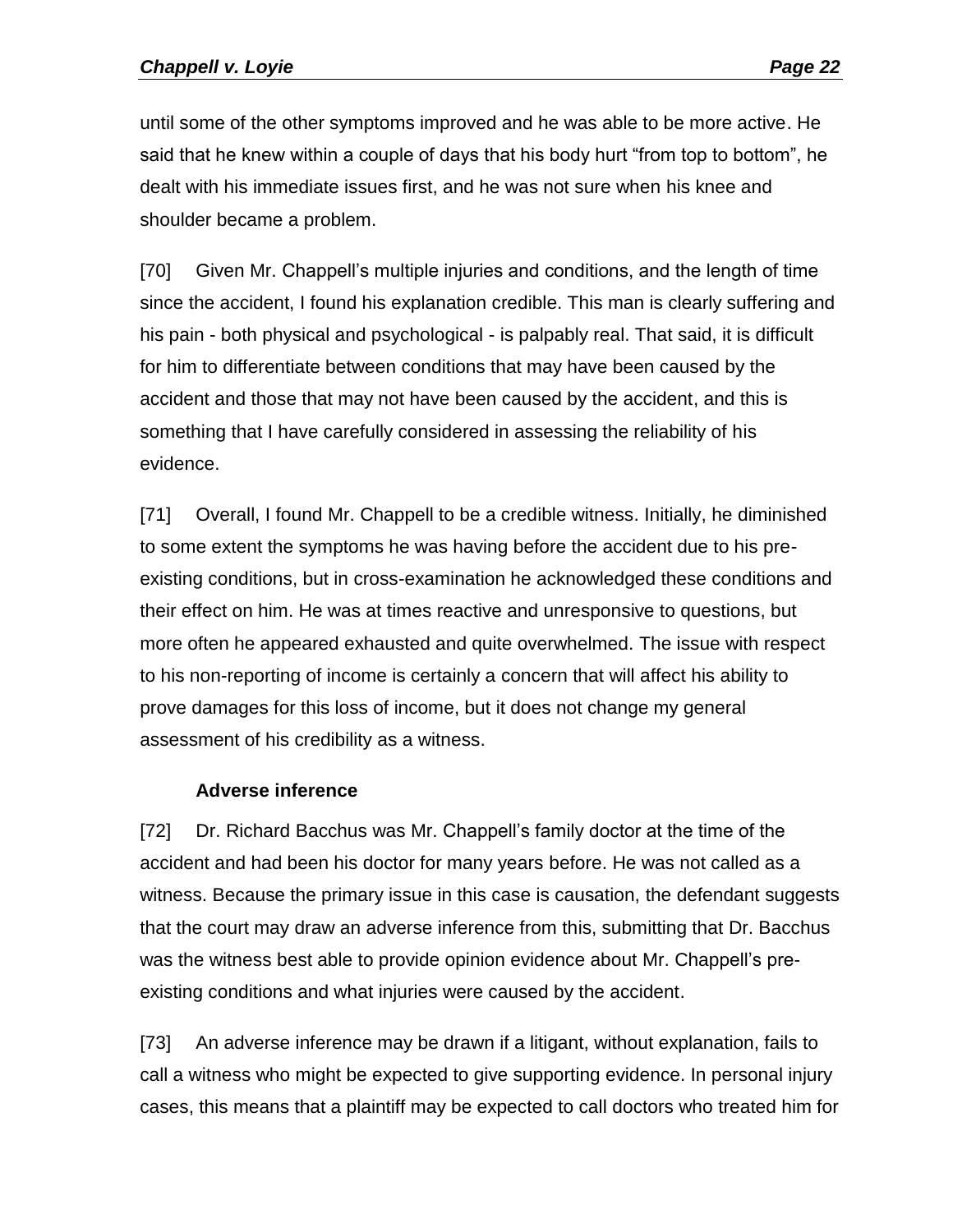the important aspects of his injuries: *Barker v. McQuahe* (1964), 49 W.W.R. 685 (BCCA). While a party is free to dispense with evidence that is relatively unimportant or repetitive, the same may not be the case for evidence that may be described as "superior in respect to the fact to be proved": *Buksh v. Miles*, 2008 BCCA 318 at para. 30, citing Wigmore's *Evidence in Trials at Common Law*.

[74] A trial judge is not bound to draw an adverse inference from the failure of a witness to testify, and one is not usually drawn if the witness is equally available to both parties and unless a *prima facie* case has been established: see *Thomasson v. Moeller*, 2016 BCCA 14 at para. 34-35, citing *Zawadski v. Calimoso*, 2011 BCSC 45.

[75] In *Buksh* at para. 35, Saunders J.A. identified a number of factors to consider when assessing whether an adverse inference should be drawn: (a) the evidence before the court; (b) the explanation for not calling the witness; (c) the nature of the evidence that could be provided by the witness; (d) the extent of disclosure of the doctor's clinical records; and (e) the circumstances of the trial, such as where there has been an agreement to introduce clinical records that may be contrary to the inference or where the witness' views are apparent in the report of another witness.

[76] Clearly, Dr. Bacchus could have provided pertinent evidence related to Mr. Chappell's pre-existing conditions and his immediate and ongoing symptoms following the accident. However, all of his clinical records are in evidence pursuant to a document agreement that provides as follows:

a) The observations by the doctor … are facts and admissible as such without further proof thereof;

b) The treatments prescribed by the doctor … are facts and admissible as such without further proof thereof;

c) The statements made by the patient are admissible for the fact they were made but not for their truth;

d) The diagnoses made by the doctor … are admissible for the fact they were made but not for their truth;

e) The diagnoses made by the person to whom the doctor … has referred the patient are admissible for the fact that they were made but not for their truth;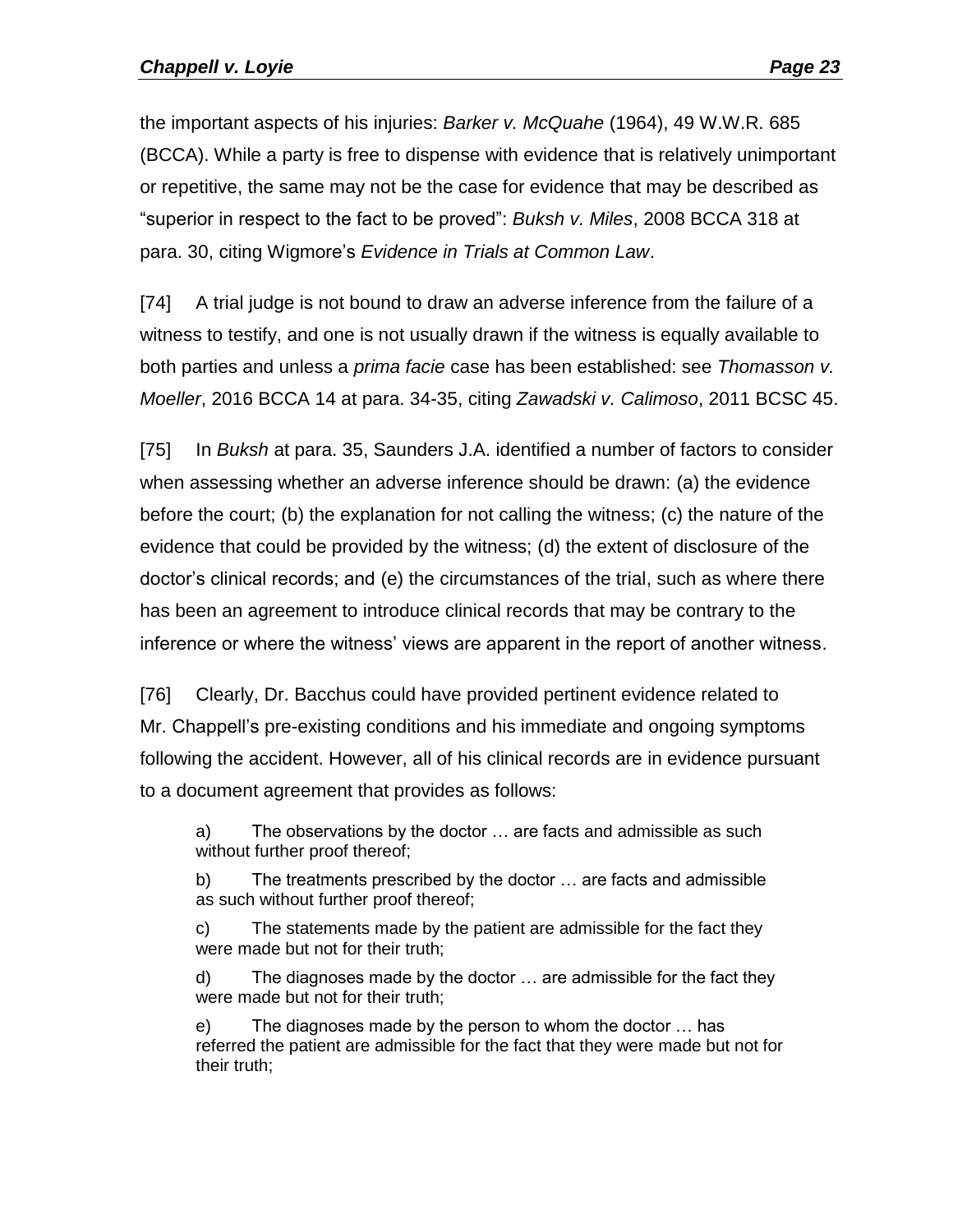f) The Clinical Records are not admitted for the purpose of proving any opinions stated therein and no opinion contained therein may be relied upon as expert opinion evidence.

[77] Dr. Bacchus' clinical notes do contain a record of Mr. Chappell's visits before and after the accident. Many pages were referred to Mr. Chappell and to other witnesses in cross-examination. His notes from August 31, 2011 through to August 2012 refer to symptoms in the neck, back, feet, left hand, left knee and right shoulder as "ICBC follow up" or "f/u re MVA injuries", which implies that the nature of the evidence he could have provided may not have been adverse to Mr. Chappell.

[78] Counsel for Mr. Chappell explained that there was no need to call Dr. Bacchus because the doctor's records are before the court in accordance with the document agreement, there is a good record of Mr. Chappell's pre-existing conditions, and his evidence is generally consistent with the records. He pointed out that it was open to the defendant to call the doctor as a witness and there is no evidence that any attempt was made to do so.

[79] Counsel for the defendant submitted that it is not usually feasible for a defendant to obtain an opinion from a plaintiff's treating family doctor due to a general unwillingness to undermine the trust involved in the doctor-patient relationship. I accept that this may be a real and practical consideration, but in this case Mr. Chappell had stopped seeing Dr. Bacchus on a regular basis after July 2013, so it was open to the defendant to at least approach the doctor and consider whether or not to call him as a witness.

[80] I consider the circumstances here quite different from those in *Mohamud v. Yu*, 2016 BCSC 1138, a case relied on by the defendant. There, important parts of the plaintiff's evidence were inconsistent with statements she made (or did not make) to her family doctor and the experts who testified on her behalf, and the extent of the inconsistencies was of particular concern because there was no objective confirmatory evidence from *any* treating physician. In that context, it was especially troubling that the plaintiff's long-time and trusted family doctor, who saw her throughout all the relevant times, did not testify or provide an expert report. Here,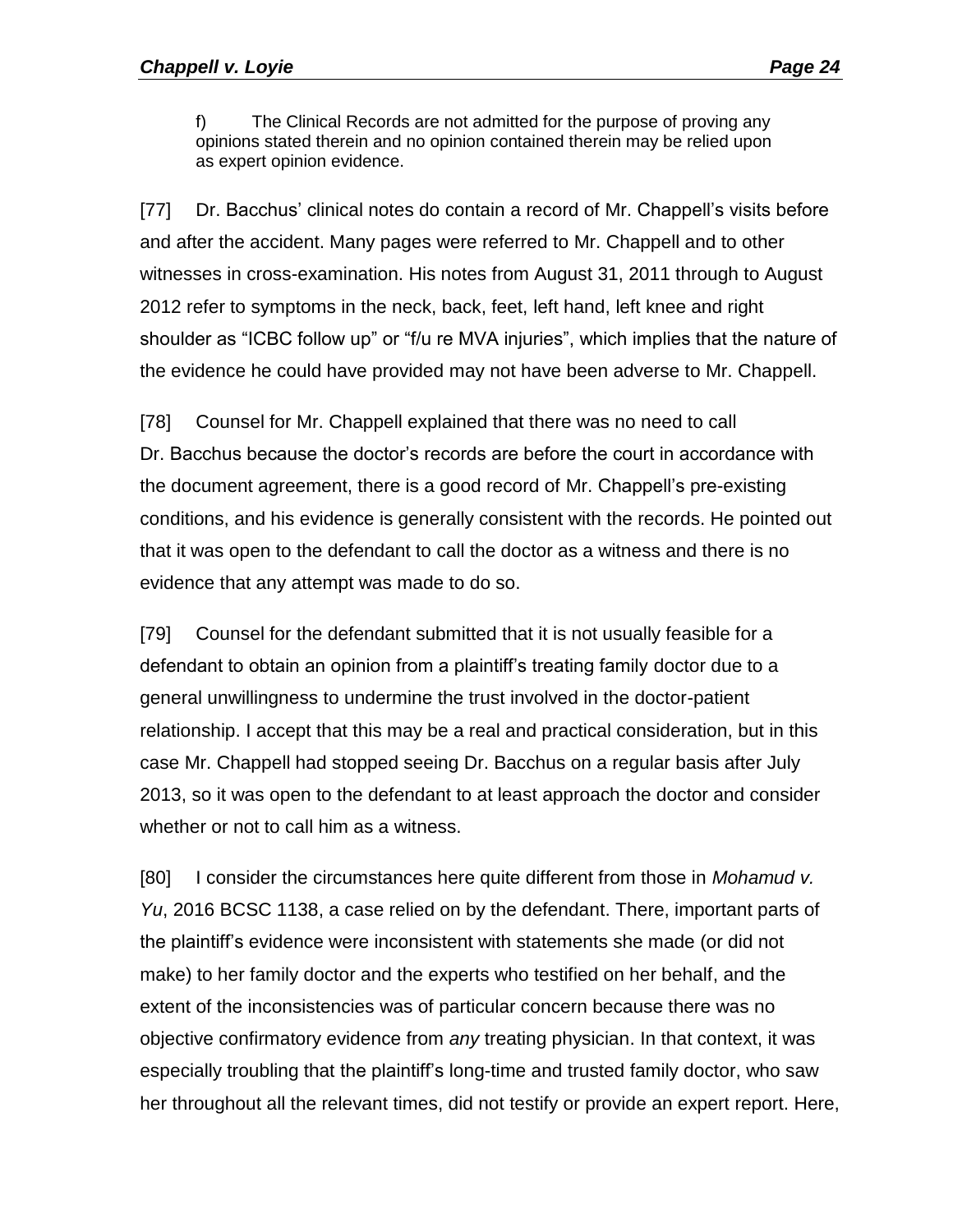as I review below, there are actually few real inconsistencies between Mr. Chappell's evidence and the medical records, and there is also objective evidence from three physicians who treated him, the most significant being Dr. Arthur, who treated Mr. Chappell's left knee problems both before and after the accident.

[81] While it would have been helpful to have heard evidence from Dr. Bacchus, given the length of time since this accident, I would expect his testimony about his treatments and diagnoses to have relied mainly on his clinical records, all of which are in evidence for the purposes set out in the document agreement. Moreover, the records indicate that Dr. Bacchus did not see Mr. Chappell on all visits, most notably the first two after the accident in August 2011. In all of the circumstances here, I am not prepared to draw an adverse inference from the plaintiff's failure to call Dr. Bacchus as a witness.

#### **Assessment of the medical evidence**

<span id="page-24-0"></span>[82] Most of the expert witnesses who testified at trial were not treating physicians for Mr. Chappell but rather had been retained and instructed by counsel. Where those witnesses examined Mr. Chappell, they did so long after the accident. As Johnston J. observed in *Meghji v. Lee*, 2011 BCSC 1108, varied on other grounds 2014 BCCA 105, at para. 214, a physician who examines a patient soon after an accident, and who regularly follows that patient thereafter, is in a better position to opine on causation than is a physician who examines months or even years later. It is therefore important for the court to carefully evaluate the expert evidence in determining how much weight to give it.

[83] Most of the expert witnesses who testified in this trial were professional and independent in their approach.

[84] With respect to the experts on physical medicine and rehabilitation, I found the opinion evidence of Dr. Adrian much more reliable and compelling than that of Dr. Waseem. While Dr. Adrian was not prepared to accede to a reasonable suggestion put to him in cross-examination (the possibility of reducing symptoms with weight loss), overall I found his approach to be fair and generally supported by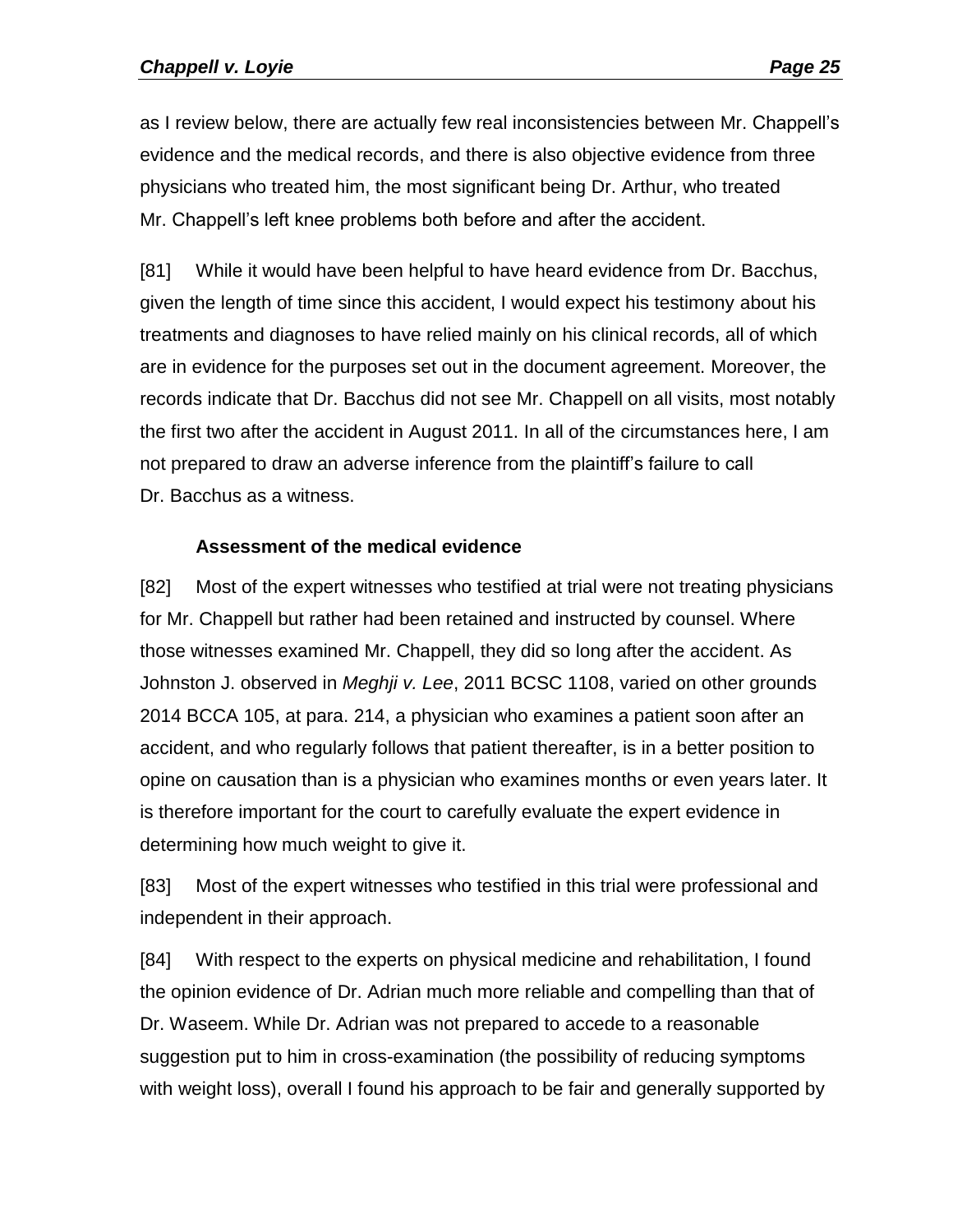#### *Chappell v. Loyie Page 26*

the evidence. In contrast, Dr. Waseem's approach was inconsistent and confusing. He denied opining about causation, stating that he was merely describing the injuries identified in the hospital and family doctor's records, yet he also stated that the neck and back pain were "causally related" to the accident. He agreed that Mr. Chappell's right shoulder and left knee were injured in the accident but he steadfastly maintained that these were soft tissue injuries only despite acknowledging that right shoulder "clicks" could involve derangement of the shoulder and some rotator cuff tears are asymptomatic, and without considering whether the impact from the accident could have contributed to the left knee ACL injury. Relying solely on the clinical records, he did not refer to a number of references that were inconsistent with his opinion, stating that he primarily relied on the diagnosis given by the doctors in the emergency room. Yet, he stated that the diagnosis was not the issue in this case but rather Mr. Chappell's level of disability. While I have considered Dr. Waseem's opinion throughout, I have generally given it little weight.

[85] I have given considerable weight to the evidence of Dr. Arthur and Dr. Samler, the orthopaedic surgeons who treated Mr. Chappell's left knee and shoulder conditions respectively. Each testified in an objective manner and each was prepared to consider alternative suggestions. Dr. Samler's opinion was not always clearly stated, but I attribute this to inexperience as a witness; she was obviously a knowledgeable and skilled surgeon. Dr. Leith, who challenged the opinions of Dr. Arthur and Dr. Samler, was critical of any suggestion that the left knee and right shoulder injuries were attributable to the accident and remained steadfast in his opinion that these injuries required immediate, acute symptoms to meet "the principles of injury". While he is obviously knowledgeable in his field, I found his approach closer to that of an advocate. He was not prepared to consider reasonable alternatives and he appeared to rely on the medical records in preference to the history he obtained from Mr. Chappell.

[86] Both neurologists who testified were clearly knowledgeable and both were firm in their opinions, but Dr. Dost also appeared to rely too heavily on the medical records. In my view, this caused him (as well as Drs. Leith and Waseem) to parse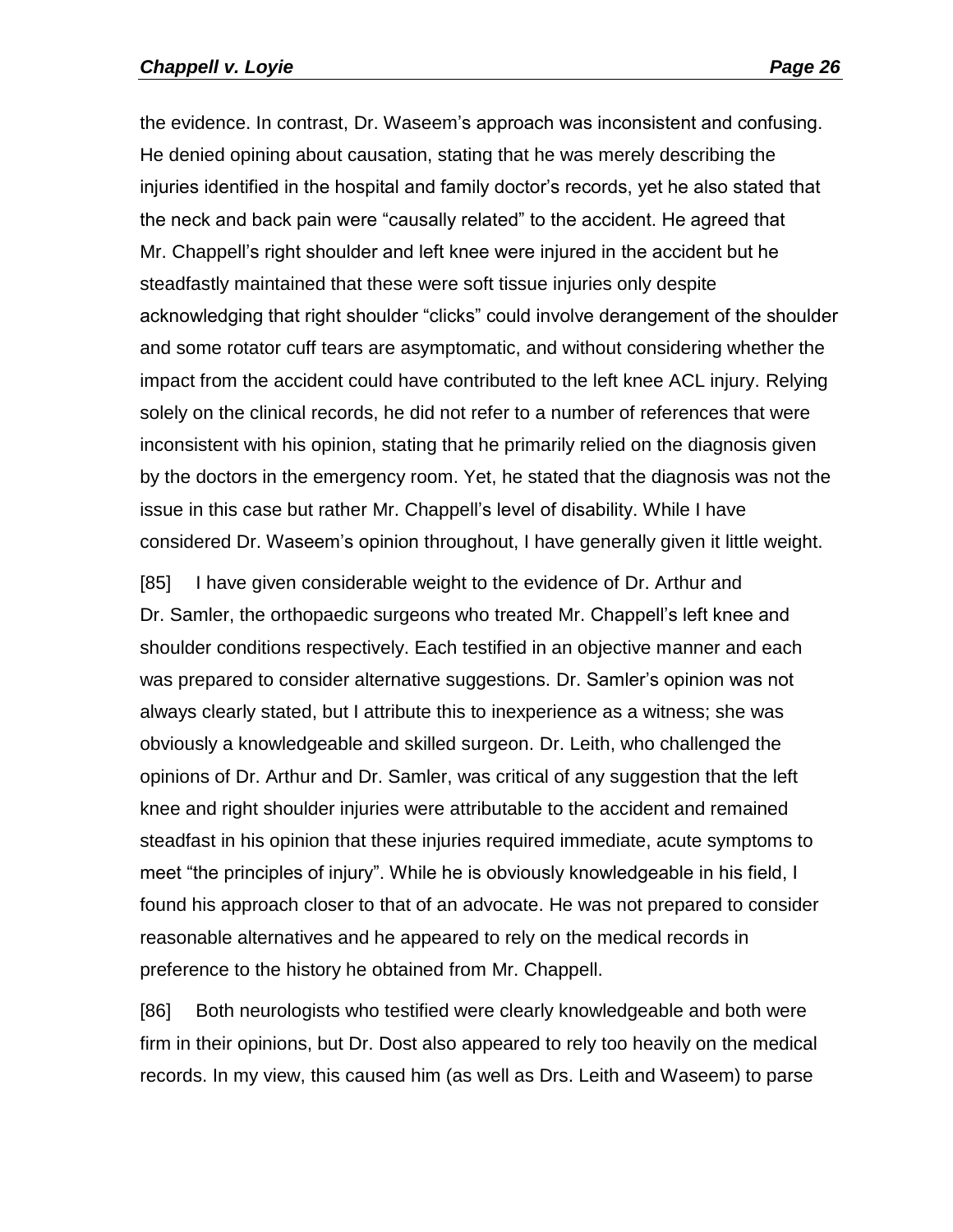too much detail from notes prepared by others, without considering the human element of the patient.

[87] Dr. Miller, the psychiatrist, and Dr. Kaushansky, the neuropsychologist, provided helpful and objective evidence. Dr. Kaushansky may have been a little too eager to explain his theory about the triad of pain, but I did not consider him to take on the role of advocate.

[88] Finally, Dr. Polyrhonopoulos, the current family doctor, was helpful in describing his course of treatment after May 2013. However, his opinion on causation was too broadly stated and did not properly consider Mr. Chappell's prior history, and I have given this aspect of his evidence little weight.

#### **What injuries were caused by the accident?**

<span id="page-26-0"></span>[89] While there is some expert evidence that links Mr. Chappell's conditions in both shoulders and both knees to the accident, Mr. Chappell did not contest the weight of the evidence - primarily from his own expert, Dr. Mark Adrian - that his left shoulder and right knee conditions are not causally related. He also did not contest a lack of causation regarding his right hand carpal tunnel syndrome. Therefore, I will touch on those conditions only as they may or may not affect the constellation of Mr. Chappell's other symptoms and conditions.

[90] Both parties submitted, and I agree, that Mr. Chappell's physical injuries are divisible and can be assessed independently. They also agree that his psychological injuries are indivisible in the sense that they stem from pain issues related to both tortious and non-tortious causes. They disagree as to how these indivisible injuries are to be assessed.

[91] I will deal first with the physical injuries.

## *a) Feet, ankles, neck, back, left hand*

<span id="page-26-1"></span>[92] The evidence clearly establishes that Mr. Chappell suffered injuries to his feet, ankles, neck, back and left hand in the accident. Both the ambulance report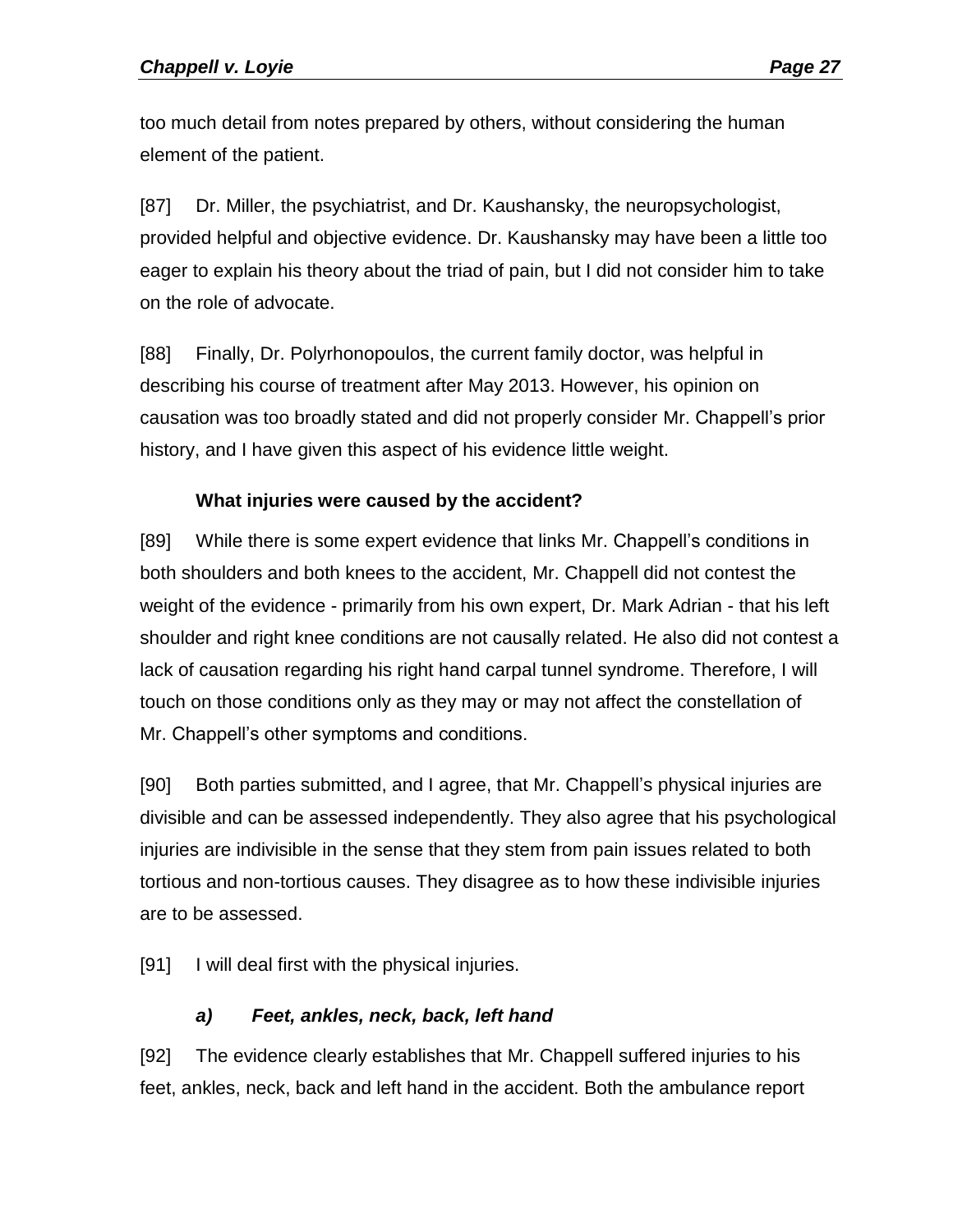and the Delta Hospital emergency assessment record pain in both ankles, the lower back and upper buttocks. The pain was significant enough that narcotic pain medication was prescribed. The family doctor's clinical record on August 4, 2011 indicates injuries to both ankles (with bruising and swelling) and "Lt hand tender ++ over metacarpal index and fifth finger" with a plan to have it x-rayed. The notes do not indicate an examination of the back but there is a diagnosis of "closed fracture lumbar vertebra" apparently based on what Mr. Chappell was told by the emergency room physicians. On August 9, 2011, the clinical record notes lower back and pelvic pain ("Pain ++ lower back") and feet still painful, with continued narcotic pain medication.

[93] There was no dispute among the expert witnesses who testified about these injuries. Each of Dr. Adrian, Dr. Polyhronopoulos, Dr. Waseem and Dr. Leith agreed that Mr. Chappell's injuries to the feet, ankles, neck and back were caused by the accident. Each also acknowledged injuries to the left hand, although Drs. Waseem and Leith maintained that all of these were either scratches, bruises or soft tissue injuries only.

## *i) Feet and ankles*

<span id="page-27-0"></span>[94] The injuries to the feet and ankles appear to have significantly resolved by late 2011. Mr. Chappell said that his feet improved a lot after a few weeks of physiotherapy, and the physiotherapy notes indicate that the feet problems were "essentially resolved" by November 17, 2011. Dr. Adrian noted in his October 22, 2012 report that Mr. Chappell was still experiencing mild intermittent right foot and ankle pain. There is a clinical note by Dr. Bacchus on February 27, 2013 that "the feet/ankles are good right now".

[95] I find that Mr. Chappell's injuries to his feet and ankles caused severe pain initially, which substantially resolved within about four months.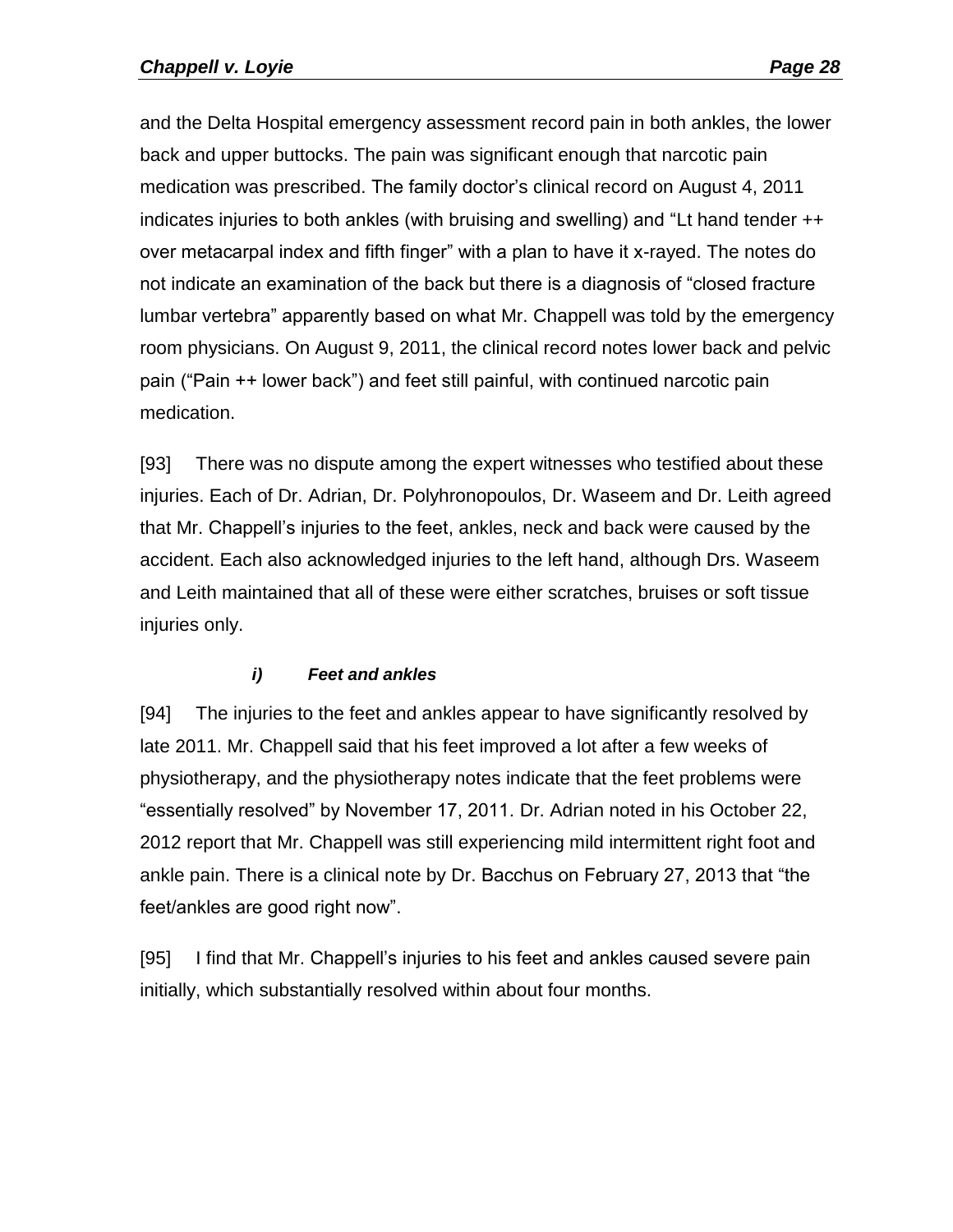#### *ii) Back and neck*

<span id="page-28-0"></span>[96] The continuing records of the family doctors and the physiotherapist consistently refer to ongoing back and neck pain. Mr. Chappell reported ongoing pain and stiffness to Dr. Polyrhonopoulos in May 2013 and following. Examination on May 30, 2013 indicated moderate to severe spasm in the paracervical muscles and generally decreased range of motion in the neck and lumbar spine, which continued in subsequent visits. There is nothing in any of the records that is inconsistent with Mr. Chappell's evidence of continuing back and neck pain, and I accept his evidence about this.

[97] The main point of disagreement among these experts relates to Mr. Chappell's prognosis regarding his back and neck injuries. Dr. Adrian and Dr. Polyhronopoulos provided a poor prognosis given the length of time the pain symptoms have persisted. In contrast, Dr. Waseem and Dr. Leith were optimistic about these injuries. On this issue, I found the opinions of Drs. Adrian and Polyhronopoulos much more compelling.

[98] Dr. Waseem's opinion was based solely on his review of the medical records, which clearly put him at a disadvantage, and his optimistic prognosis is simply unsupported by the evidence before this court. Dr. Leith's approach to these injuries was also unsupported by the evidence.

[99] There is evidence that Mr. Chappell had neck and back symptoms before the accident. The history obtained by both Drs. Adrian and Polyhronopoulos indicates that there were some pre-existing neck and lower back issues but these occurred infrequently, roughly yearly, were controlled with periodic chiropractic treatments, and did not affect Mr. Chappell's activity levels. The chiropractic records are consistent with this history, recording sporadic visits between July 2002 and September 2009 and nothing again until after the accident. An MRI of the spine taken in April 2012 revealed some degenerative changes that Dr. Adrian agreed were probably there before the accident.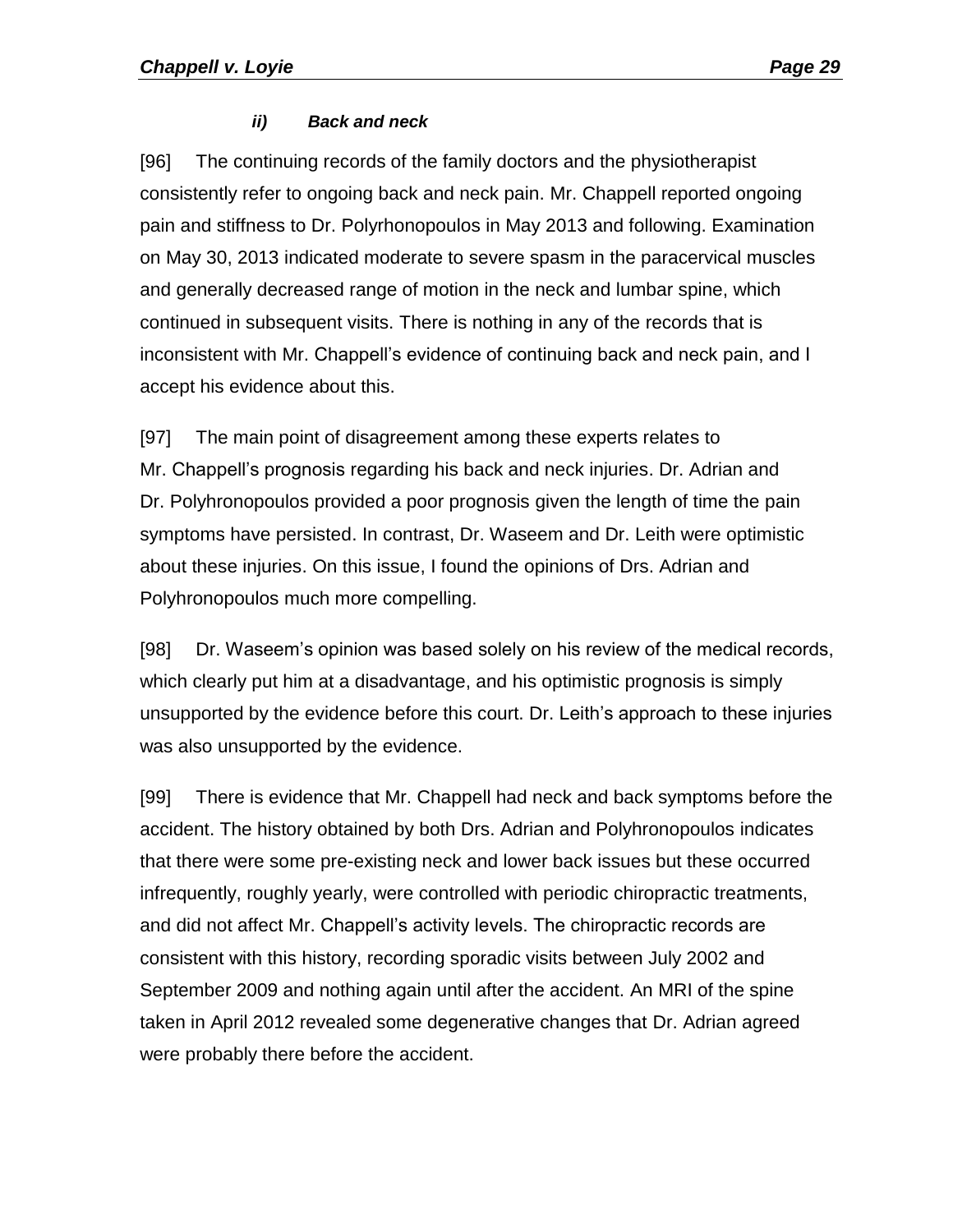[100] Dr. Adrian opined that Mr. Chappell's spine was probably vulnerable to injury due to his history of symptoms but it was unlikely that he would have spontaneously developed regularly occurring pain in his neck and back had it not been for the accident. He explained that pre-existing degenerative changes in the spine do not relate to symptoms and would not in themselves have rendered Mr. Chappell vulnerable to injury. Dr. Polyrhonopoulos did not think that the pre-existing back pain made Mr. Chappell more susceptible to injury.

[101] Given that Mr. Chappell's symptoms since the accident are profoundly more debilitating than they had ever been, I accept Dr. Adrian's opinion about this and I find there would have been only a minimal measureable risk that he would have developed serious neck and back symptoms in the absence of the accident.

[102] I find that Mr. Chappell continues to suffer back and neck pain that affect not only his level of activity but also his ability to cope with his other injuries. I will come back to this latter point.

## *iii) Left hand carpal tunnel syndrome*

<span id="page-29-0"></span>[103] With respect to the injuries to the left hand, there is substantial disagreement among the experts that the accident was causally related to Mr. Chappell's left hand carpal tunnel syndrome. Dr. Cameron and Dr. Adrian were of the view that the accident contributed to the development of this condition due to physical forces to the left hand in the accident. Dr. Dost and Dr. Leith disagreed, both opining that trauma to the median nerve would have had to be more severe than the soft tissue injuries recorded and would have caused immediate symptoms, which were not present.

[104] Mr. Chappell said only that his hands were causing him a lot of problems in March and April 2012 and he had no memory of when his symptoms started. He admitted that he had some symptoms of left hand numbness prior to the accident.

[105] Dr. Cameron thought that the accident was an event that caused "the tip over". His opinion was based on the assumption that Mr. Chappell had symptoms of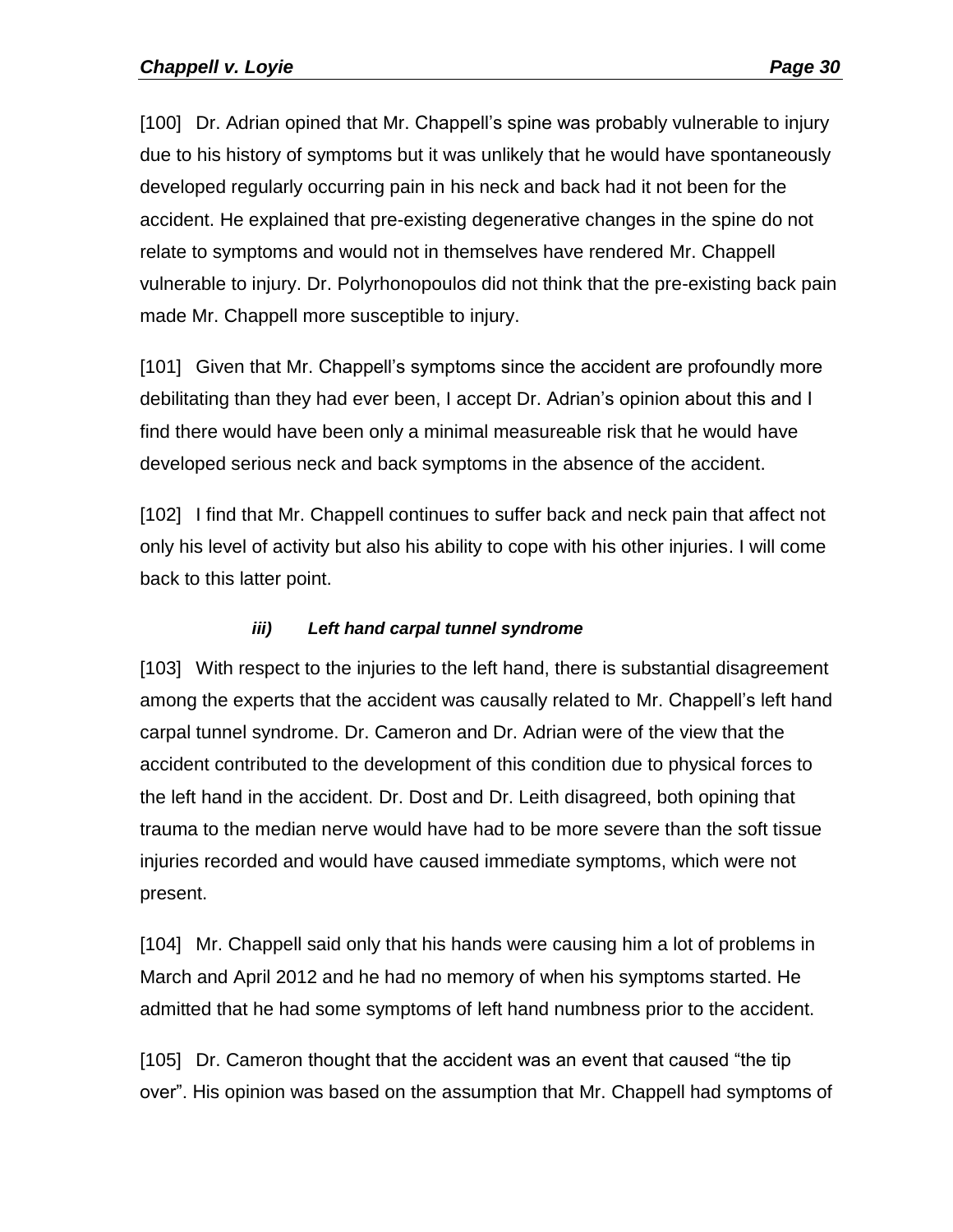pain and discomfort in the left wrist and left hand immediately after the accident and developed sensory symptoms within about a month following. There is evidence of immediate symptoms in the Delta Hospital records, which record pain and a burning sensation in the left hand "around pinky finger 8/10" and in the family doctor's records two days later, which record pain over the index and fifth fingers. There is also evidence of continuing pain on August 31, where the doctor's notes indicate "sore left index finger" although x-rays had been normal. By March 2012, his symptoms were worse. The doctor's note of March 10, 2012 indicates "increased numbness in left fingers 3, 4, 5 which did bother him a bit pre accident but is a lot worse post accident". Mr. Chappell was seen by an orthopaedic surgeon in August 2012, who recorded left hand symptoms in the index, long and ring fingers, diagnosed left carpal tunnel syndrome, and queried right carpal tunnel. Nerve conduction studies done in September 2012 confirmed severe carpal tunnel syndrome in both hands. All of this is consistent with Mr. Chappell's evidence that he was having a lot of trouble with his hands by March 2012, after he went back to work.

[106] Dr. Adrian saw Mr. Chappell shortly after the nerve conduction studies were done, in October 2012. His examination revealed carpal tunnel symptoms in both hands, but to a lesser degree on the right. Given Mr. Chappell's history of symptoms in the left hand only, he concluded that the soft tissue injuries in that hand probably rendered Mr. Chappell prone to developing carpal tunnel syndrome and thus contributed to its development.

[107] Dr. Leith did not opine about indirect trauma. Dr. Dost acknowledged that indirect trauma due to soft tissue injuries could result in a delayed onset of carpal tunnel syndrome but opined that such trauma would have to be more significant than that recorded in the medical records. He did not think that there had been any trauma to the medial nerve (the nerve associated with carpal tunnel) and explained that the symptoms recorded by the family doctor on March 10, 2012 revealed a left hand ulnar nerve issue which has nothing to do with carpal tunnel. He also said that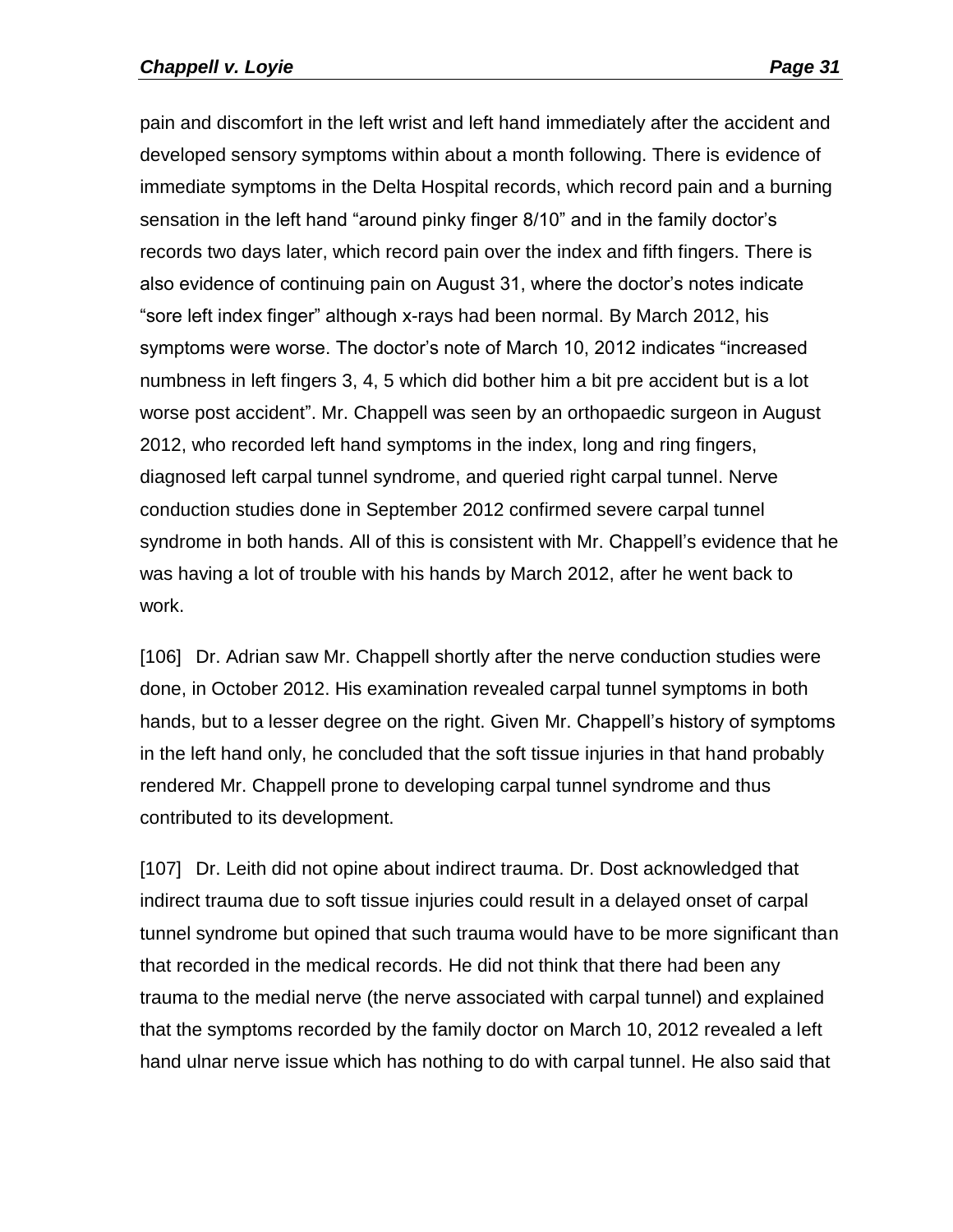trauma to the left hand does not explain why Mr. Chappell had symptoms in both hands.

[108] The evidence does establish that Mr. Chappell indeed suffered carpal tunnel syndrome in both hands, but it also establishes that his symptoms were more pronounced in the left, these symptoms were evident right after the accident, and they progressed following it. The records indicate numbness ranging from the index to the fifth fingers in the left hand, and despite some confusion as to whether these symptoms related to the ulnar or medial nerve, the subsequent diagnosis shows that there was a relationship between those symptoms and the carpal tunnel. While Mr. Chappell developed the same condition in both hands, his symptoms were more pronounced in the left.

[109] Based on this evidence, and the opinions of Drs. Cameron and Adrian, I am satisfied that the accident was a contributing cause of Mr. Chappell's left hand carpal tunnel syndrome. The question is whether it was a contributing cause beyond a *de minimus* range. Dr. Adrian simply opined that the accident "probably materially contributed" to the development of the carpal tunnel. Dr. Cameron was more explicit. He agreed with Dr. Dost that work related activities over several years were the predominant cause. He was reluctant to quantify this, as from a medical point of view, he regarded the accident as a significant contributing factor. However, he allowed that the condition was probably 80 to 90% due to work related activities.

[110] Under the "but for" test for causation, it is necessary to have both the accident and the prior work-related activities for the carpal tunnel syndrome to occur. *Athey* imposes a fairly low threshold for determining causation: did the act complained of cause or contribute more than *de minimus* to the injury complained of, here the left hand carpal tunnel syndrome? The Merriam Webster dictionary defines *de minimus* as "lacking significance or importance: so minor as to merit disregard". In the criminal context, conduct that is in the *de minimus* range is conduct that is insignificant or trivial: see *R. v. Nette*, 2001 SCC 78.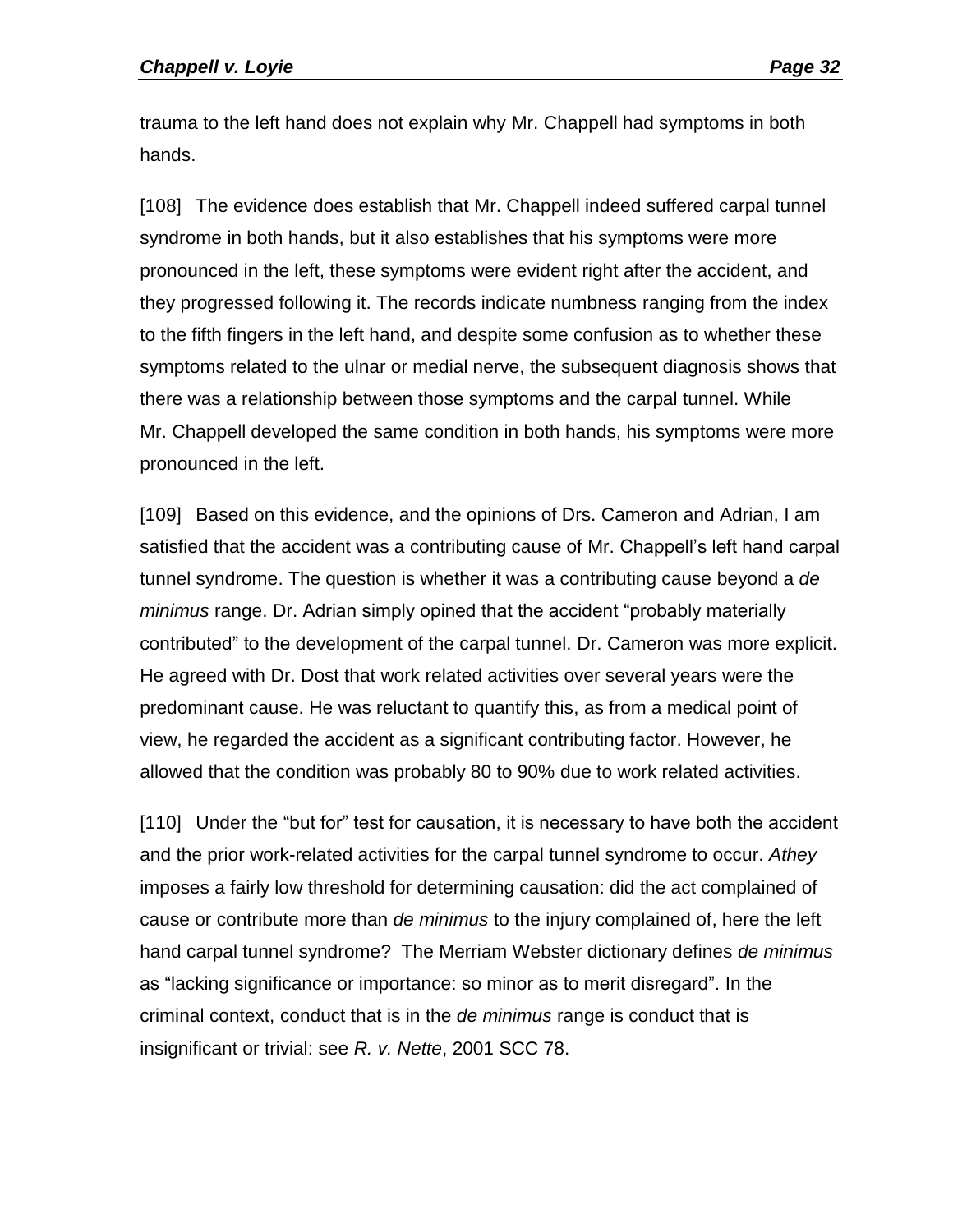[111] Given the temporal connection between the accident and the onset of symptoms, I cannot conclude that the contributing cause of the accident was so insignificant or trivial to merit disregard. I find that the accident was more than a *de minimus* contributing factor; the forces from the accident to the left hand aggravated the wear and tear in the medial nerve to the point that the acute symptoms manifested themselves.

[112] That said, both Dr. Adrian and Dr. Cameron opined that Mr. Chappell would probably have developed carpal tunnel in his left hand in any event had he continued working as a firefighter. I find this measureable risk to be high, particularly in light of the fact that he developed the same condition in his right hand, and I would assess this risk at 80%.

[113] With respect to the nature of this injury, I find that the carpal tunnel syndrome caused significant pain to Mr. Chappell, which was resolved by the end of 2012, after carpal tunnel release surgery in November 2012 and a period of rehabilitation.

## *b) Headaches*

<span id="page-32-0"></span>[114] Mr. Chappell testified that his head was "splitting" the night of the accident and by December 2011 headaches were continual, along with tension in his shoulders. He was not specific about timing but he referred to having headaches throughout 2013 and at the time of trial he was still getting them.

[115] The defendant made much of the absence of any mention of headaches in the clinical records until April 2012, which noted, "he is getting headaches that last for a few hours; they come about daily; they began about nov or so". The defendant also pointed out that Mr. Chappell had headaches before the accident, thus complicating the causation analysis.

[116] On this latter point, there is very little evidence of any ongoing pre-existing problems with headaches. Mr. Chappell said that he had gone to the chiropractor for headaches occasionally, which may not be outside the range of common experience. I do not consider this to have any material bearing on the analysis here.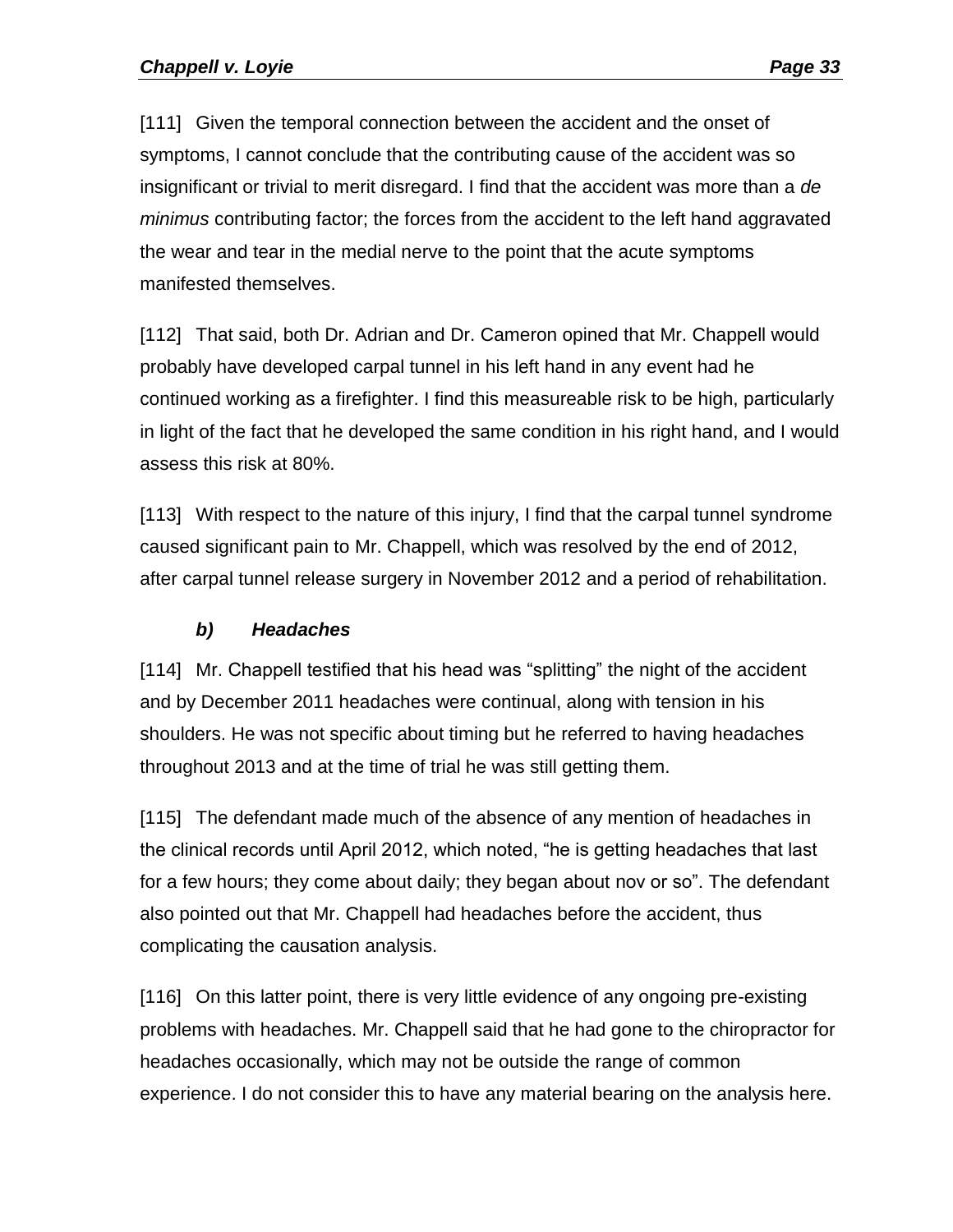[117] Both Dr. Adrian and Dr. Cameron concluded that Mr. Chappell's headaches were cervicogenic in nature. Dr. Adrian based this on reported symptoms of pain spreading from the occipital (upper neck) area and right side of the head, which were present when he examined Mr. Chappell in October 2012 and again in January 2016. Dr. Cameron based this on reported headaches immediately or within a few days to a week following the accident. He also thought that Mr. Chappell had developed rebound headaches from excessive use of Tylenol over a long period of time. Dr. Dost thought Mr. Chappell was suffering from chronic tension type headaches. He disagreed that they were post-traumatic headaches on the basis that there was no report of headaches within a week after the accident.

[118] I find that Mr. Chappell did experience headaches immediately following the accident, and they were present in some form, on and off, in the days, weeks and months following. The fact that they were not mentioned in the medical records does not diminish the weight of Mr. Chappell's evidence about this. I accept his explanation that in this period of time he was focusing on his most acute problems and was probably not paying much attention to his headaches. Moreover, given the nature of the symptoms and the injuries to his neck and cervical area, it is reasonable to conclude that the headaches, at least initially, were related to the neck injury. I accept the opinions of Drs. Adrian and Cameron on this issue. I also accept Dr. Cameron's opinion that Mr. Chappell has probably developed rebound headaches from his use of medication, given the fact that they have increased in frequency over time.

[119] I find that Mr. Chappell's headaches were caused by the accident, that they are cervicogenic in origin and have become chronic partly as a result of his long term use of pain medication.

#### *c) Left knee*

<span id="page-33-0"></span>[120] The weight of medical opinion establishes that Mr. Chappell's pre-existing condition in his left knee rendered him vulnerable to re-injury. He had a history of problems in that knee for many years that resulted in a partial knee replacement and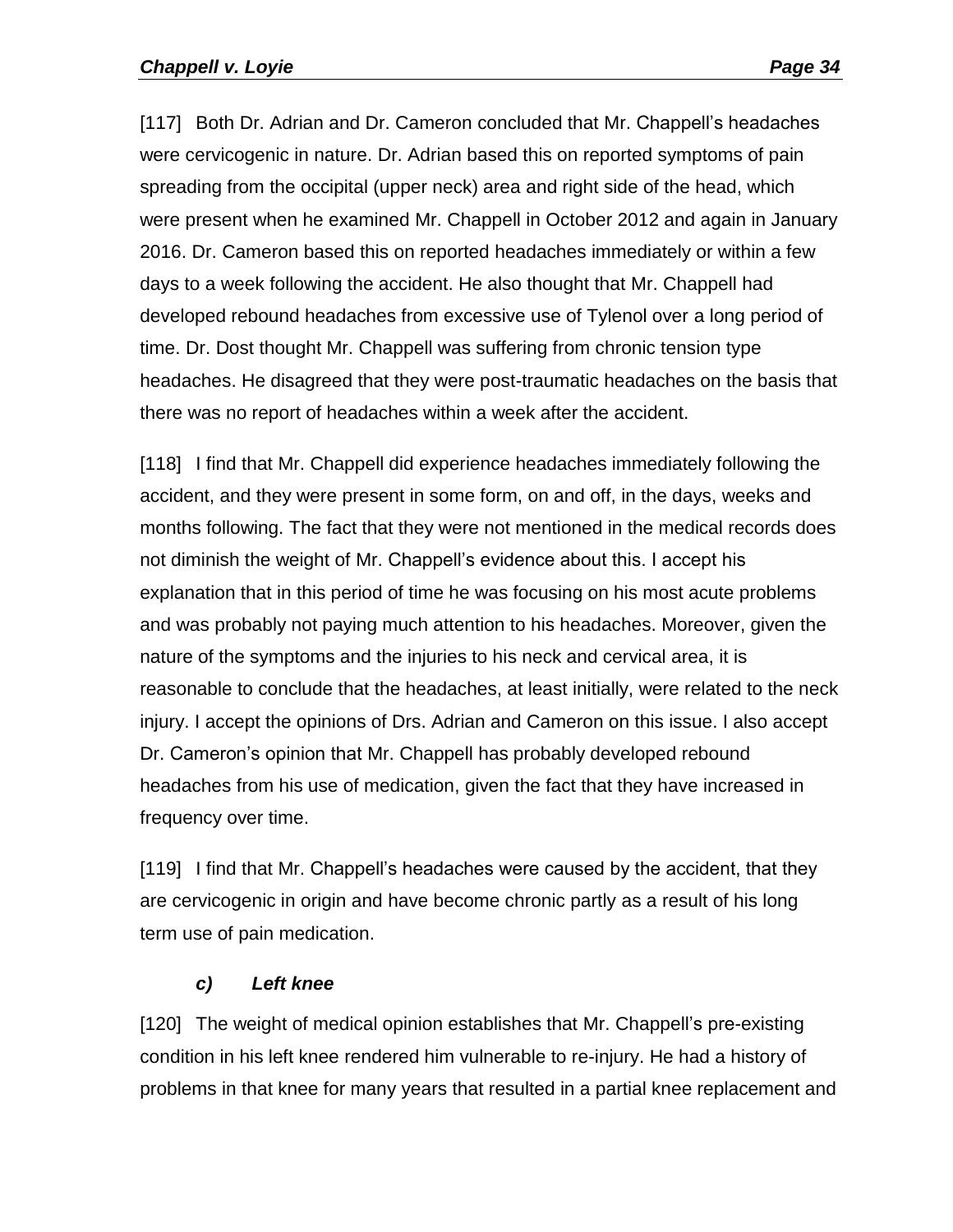ACL reconstruction in March 2009. According to Dr. Arthur, who performed the surgery, Mr. Chappell had no complications, underwent physiotherapy and was cleared for a gradual return to work in September 2009. In March 2010, Mr. Chappell reported intermittent pain and in April, increased pain after pulling off his boot, and on both occasions Dr. Arthur advised him to consider administrative work with the fire department. Dr. Arthur said that the knee would usually be "pretty sensitive" within a year following surgery and sometimes a bit longer, so these symptoms were not unusual.

[121] Mr. Chappell acknowledged that Dr. Arthur had advised him to find a more sedentary line of work, but he did not want to do that and instead pushed himself through his rehabilitation. He said that he understood this advice but was not going to be limited by it, and by the fall of 2010 his left knee was stable and "extremely strong". He avoided squatting, kneeling and running but it did not otherwise limit his activities and he was fully functional at work, in construction projects, landscaping work and hunting trips. If the knee got sore, he would treat it with Advil or Tylenol and it would resolve.

[122] I accept Mr. Chappell's evidence that his left knee condition did not limit his activities prior to the accident. This was confirmed by all of the witnesses who testified about his pre and post-accident functioning. While they did not know how many surgeries Mr. Chappell had before the accident and did not see him during his rehabilitation periods, they said that he always returned to work and always appeared to be able to do any of the physical tasks he set out to do, whether at work, in construction or other activities.

[123] The main issue in dispute is whether the accident had any causative effect on Mr. Chappell's subsequent knee symptoms and eventual need for a second surgery to reconstruct another ACL. Dr. Waseem and Dr. Leith were of the view that it did not, in the absence of any complaints of immediate, acute and continuous symptoms in the left knee after the accident, and in light of Mr. Chappell's pre-existing condition and degenerative changes.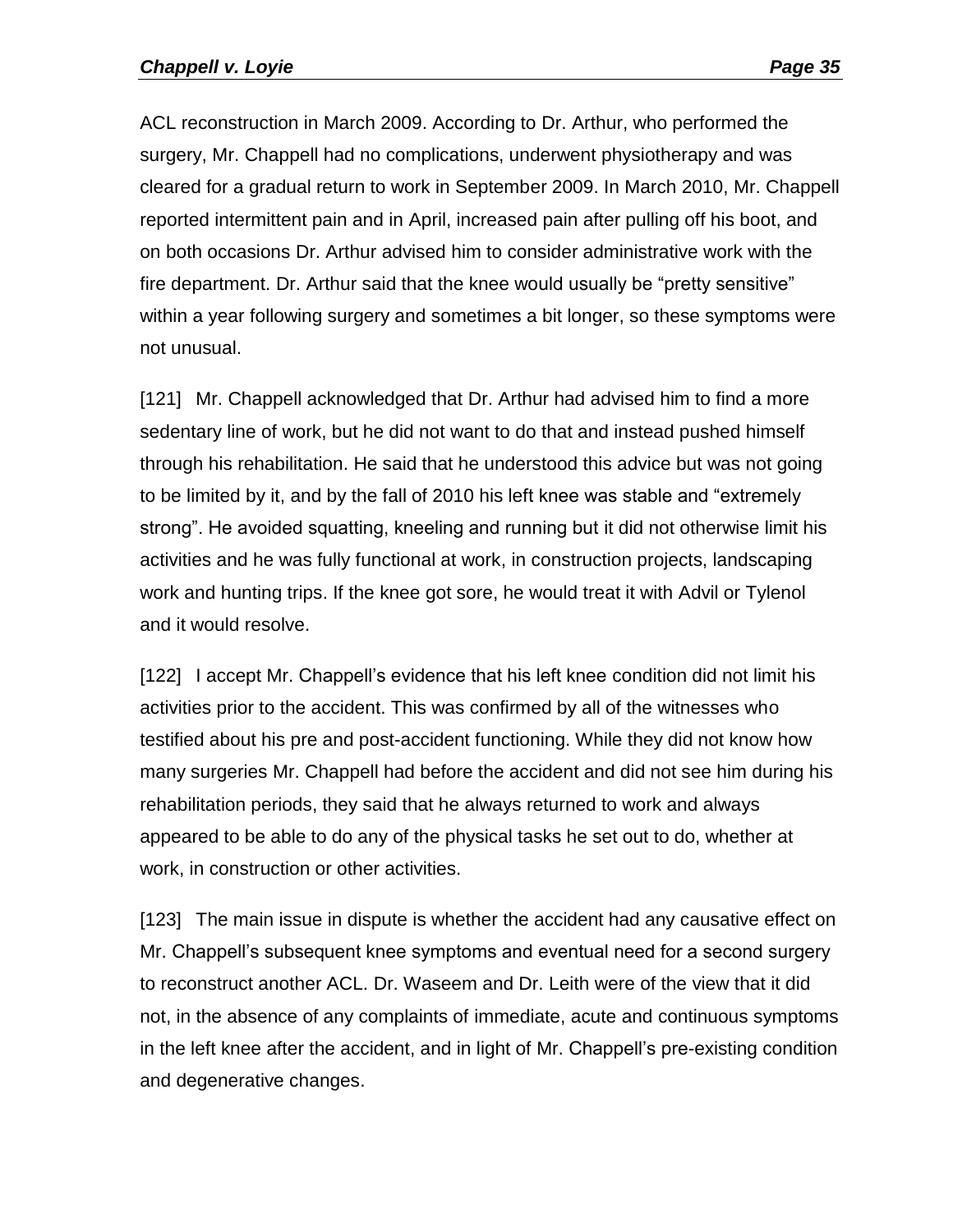[124] Dr. Waseem attributed Mr. Chappell's knee condition to pre-existing osteoarthritic changes, which was at increased risk due to his "[b]eing overweight and having an ACL deficient knee".

[125] Dr. Leith did not think that "a very weak temporal relationship to the development of pain and swelling to the knees" at a time after the accident was "evidence" that the accident was the cause of those symptoms, especially given the pre-existing state of his knee joints.

[126] Dr. Arthur and Dr. Adrian were of the view that the accident did have a causative effect. Dr. Adrian thought that the physical forces to the left knee during the accident resulted in an injury to the knee joint. Dr. Arthur was more specific; he thought that Mr. Chappell sustained an injury that involved his ACL.

[127] What were Mr. Chappell's symptoms following the accident? He testified that "everything hurt" in the first few days and he had difficulty walking. He remembered his feet being very painful as well as his ankles, knees, hips and lower back. He did not recall specific symptoms in that first month but he did recall that once his feet began to improve he noticed pain in his knees. After he returned to work in January 2012, he was having significant problems with his left knee. He said by March this was probably his worst problem, and by January 2013 it was one of his two big issues (the other being his right shoulder).

[128] The defendant again made much of the absence of any mention of left knee pain in the ambulance crew report, the hospital records, or the first two visits with the family doctor. However, at his third visit with the family doctor (and the first with Dr. Bacchus), there is a note of swelling in the left knee. This is in the context of a record stating this:

can bearly [sic] stand on his feet in the morning Rt big toe pain Top of Lt foot sore Lt knee edemetous Rt buttock pain and hip Pelvis is extremely painful in middle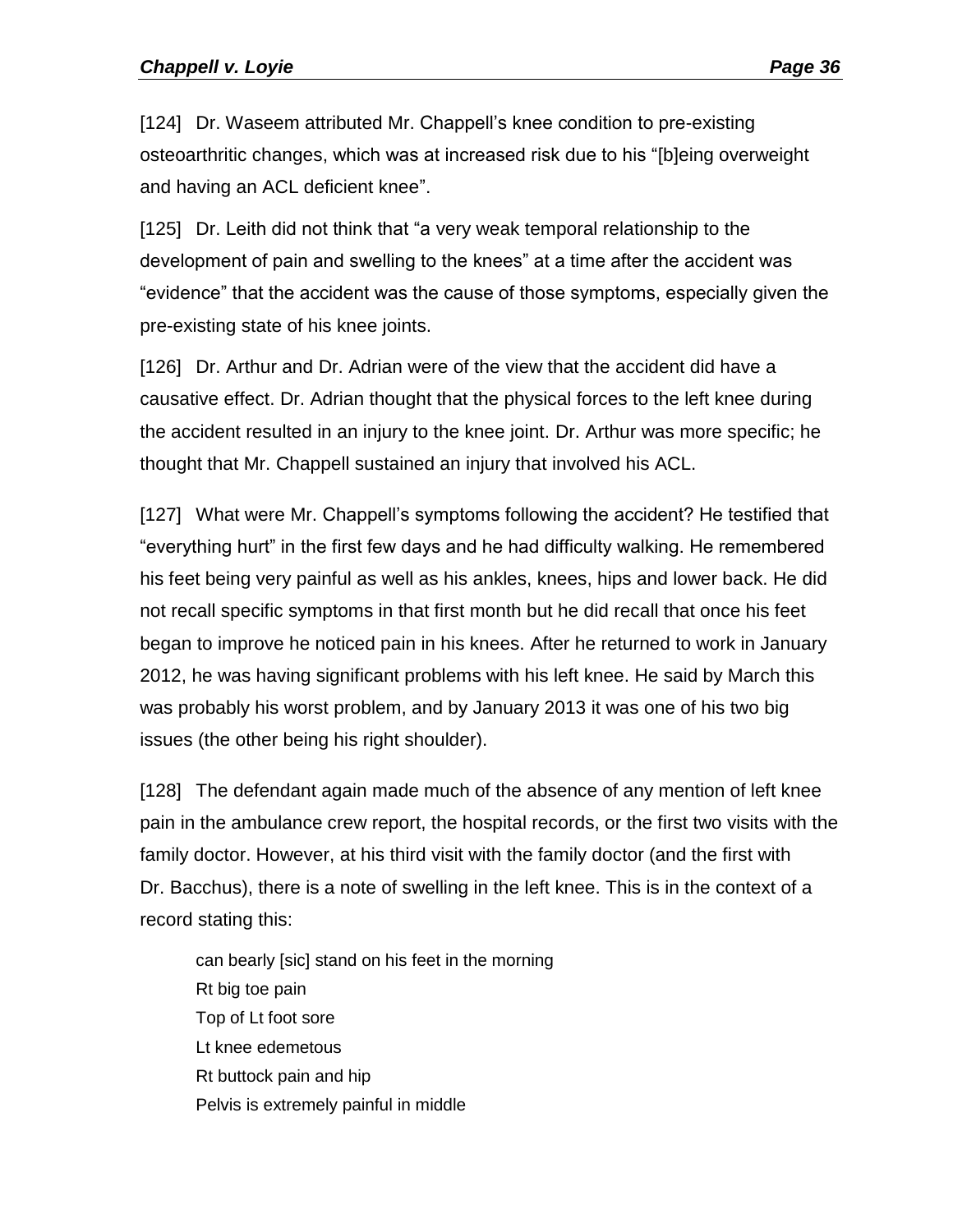Back pain in last 4 days

[129] Given all of these problems in the lower extremities, it is no wonder that Mr. Chappell was not able to focus on one symptom or another. In this context, I do not find that the absence of any note of knee pain before this to be inconsistent with Mr. Chappell's evidence that he did have symptoms. I say the same regarding the symptoms recorded by the physiotherapist in September and October 2011. Mr. Chappell was clearly dealing with intense feet and back pain during this period of time, but by October 4, the physiotherapist noted left knee pain and swelling, which continued on and off after that, along with some indications of left knee locking and clicking. The family doctor noted that the left knee was still an issue in August 2012, and it was after this that Mr. Chappell was referred back to Dr. Arthur to assess that knee.

[130] Both Dr. Adrian and Dr. Arthur saw Mr. Chappell in October 2012. By then, he was having pain and swelling over the medial aspect of his knee with some indications of instability. An MRI taken in November 2012 was inconclusive. His symptoms waxed and waned over the following year but by January 2014, the left knee was clearly unstable. This led to Dr. Arthur performing an arthroscopy in April 2014, which revealed that the ACL had in fact dissolved.

[131] Dr. Arthur found it difficult to assess Mr. Chappell's left knee after the accident. He explained that his examinations were not conclusive regarding instability and that symptoms could improve and worsen with an ACL tear. He said that instability is not always noticed in the first few weeks or months of a tear, but as time goes on and symptoms settle down, it can then become apparent that something is wrong. He thought that the ACL was torn as a result of the accident and there followed an evolving process that caused it to disappear; this is because after a rupture or tear, fluid in the knee joint can cause the ACL to dissolve. He was not able to determine precisely when that occurred, as it was only when he performed the arthroscopy in April 2014 that the problem was confirmed. He also explained that with a reconstructed ligament, one would not necessarily notice pain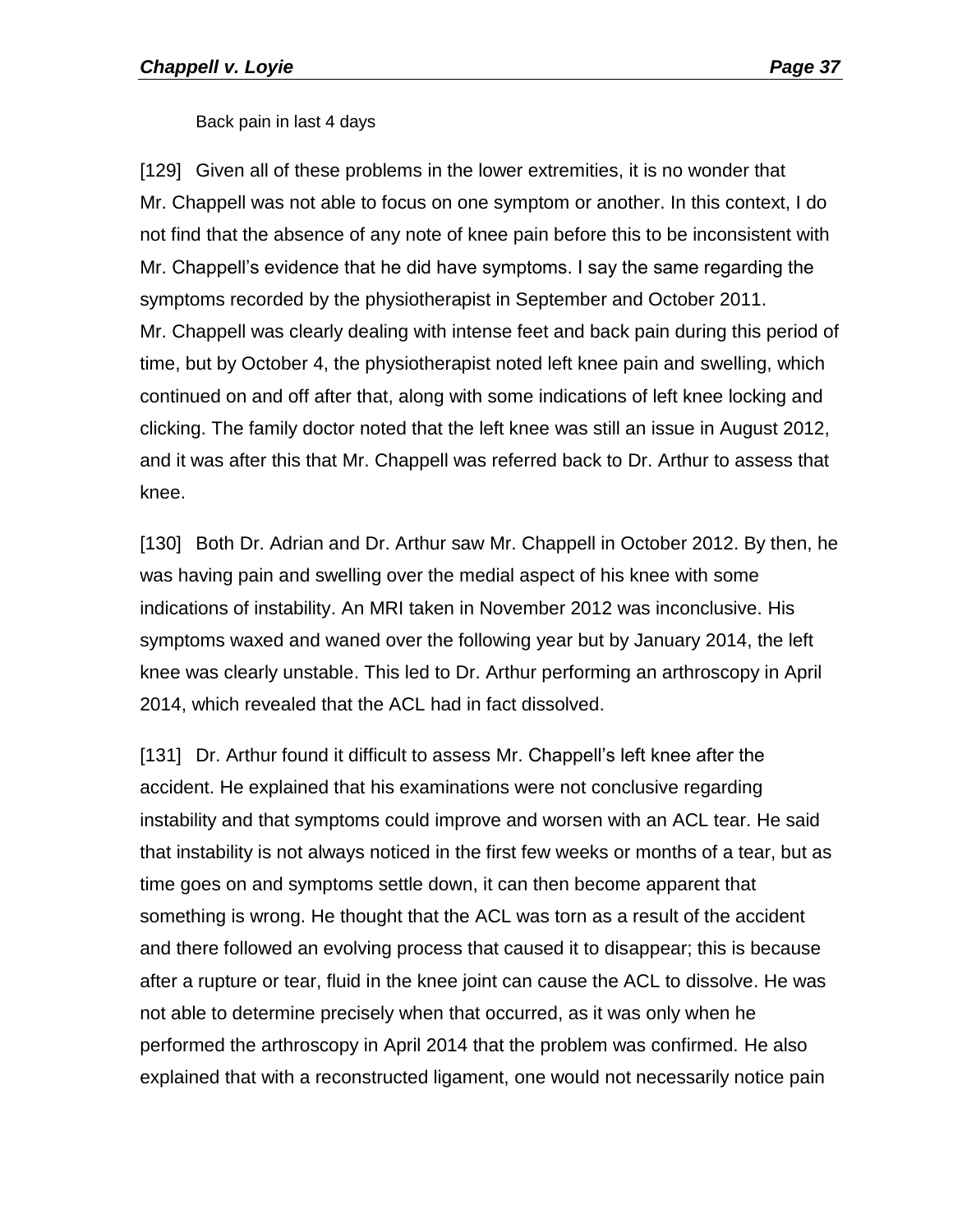since some of the nerve endings are gone. Some swelling would be apparent within a few days of a tear but he said that a lot of general practitioners miss this.

[132] Dr. Arthur acknowledged that Mr. Chappell has degenerative changes in the compartments of his left knee that were not replaced and this was not related to the accident. He did not think these degenerative changes were the cause of his knee pain and he was not aware of any mechanism for the ACL injury other than the accident. While he agreed that a twist or trip could have done something to the ACL, it would be speculative to base any finding on such evidence. A "twist or trip" was noted in the physiotherapy records on September 29, 2011, with a notation of left knee pain and swelling on October 4, 2011. Mr. Chappell described this event as a rather benign trip while walking to his pool. In the absence of any other evidence, I find it improbable that such a minor event could have been a mechanism for the injury to the ACL, particularly in the context of a rather serious motor vehicle accident only two months earlier and evidence of swelling long before this trip or twist.

[133] Dr. Arthur opined that the degenerative changes will likely continue to progress and will progress more quickly if Mr. Chappell does not lose any weight and does not stop activities that stress the knee. He thought that Mr. Chappell may require a total knee replacement in the next 15 to 20 years.

[134] Dr. Adrian's opinion was consistent with Dr. Arthur's, and so were his findings on examination in October 2012. While his examination of the left knee was not conclusive, he said that it was an abnormal exam and the ACL may or may not have been present at that time.

[135] I found Dr. Arthur's opinion compelling. He was the only treating physician and he had direct experience with Mr. Chappell's left knee issues. He described the accident as a setback for Mr. Chappell, and I am satisfied that it was. No doubt, this is an unusual case, but I accept Dr. Arthur's assessment that the accident was the mechanism that caused an injury to the reconstructed ACL and that injury began a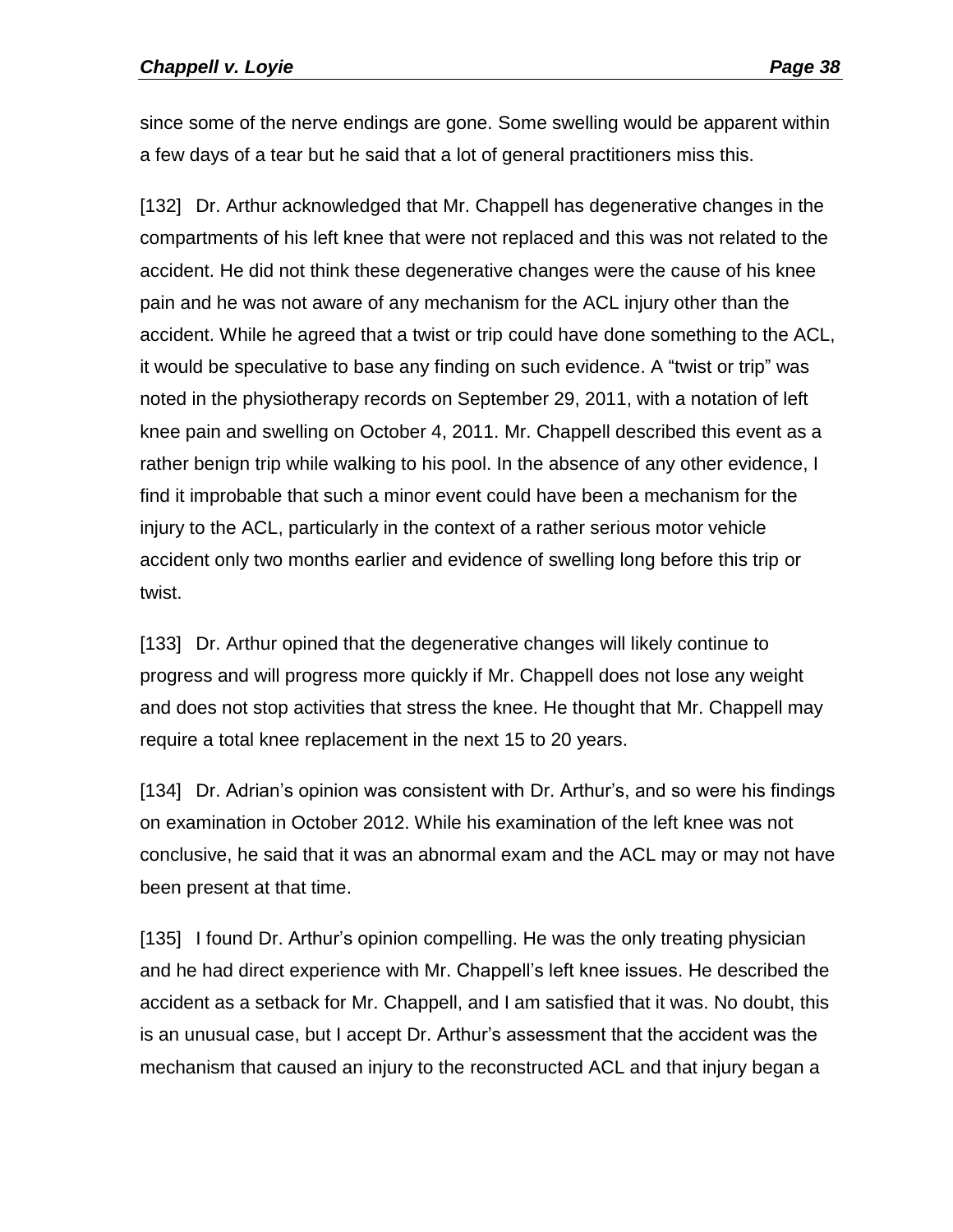process in which the ACL gradually dissolved. It would be speculative to find any other mechanism for this injury on the evidence before me.

[136] I do not accept the opinions of Drs. Waseem and Leith. Dr. Waseem did not consider whether the impact from the accident could have contributed to the left knee injury and his sole reliance on the medical records provided a weak basis for his opinion. Dr. Leith, too, relied too extensively on the medical records. His report of January 30, 2016 does not include any details of the history he obtained from Mr. Chappell as it may have pertained to the left knee and he did not specifically opine on this knee. He was subsequently asked for an opinion on mitigation of knee injuries through weight loss, and his report of April 12, 2016 includes a discussion about causation of the knee injuries, again not focussing specifically on the left knee. His opinion was based on the absence of "a story of an injury to that knee" and again, the absence of immediate, acute symptoms, yet he acknowledged that an injury to a reconstructed ACL may not always present with a lot of pain given the lack of nerve fibres in the graft.

[137] I find that Mr. Chappell's pre-existing condition in his left knee made him vulnerable to re-injury and the accident materially contributed to the injury to the ACL in that joint, causing it to eventually dissolve and require replacement.

[138] Since the surgery in September 2014, the left knee symptoms have significantly improved. Mr. Chappell saw Dr. Arthur in November 2014 and did not complain of pain. Dr. Arthur thought that the knee was stable and the wounds had healed well. In January 2015 Mr. Chappell told Dr. Polyrhonopoulos that the left knee had markedly improved but he still had intermittent stabbing pains. In November 2015 he told Dr. Leith that his left knee was "pretty good" and the pain was tolerable but in January 2016 he told Dr. Adrian that he had physically limiting left medial knee pain. Mr. Chappell testified that his left knee is now in good shape but he still gets pain; initially he said that it gets sore once in a while but in crossexamination he described his left knee as being "in a state of nauseating pain that is always there". I found this last statement to be an over-reaction to cross-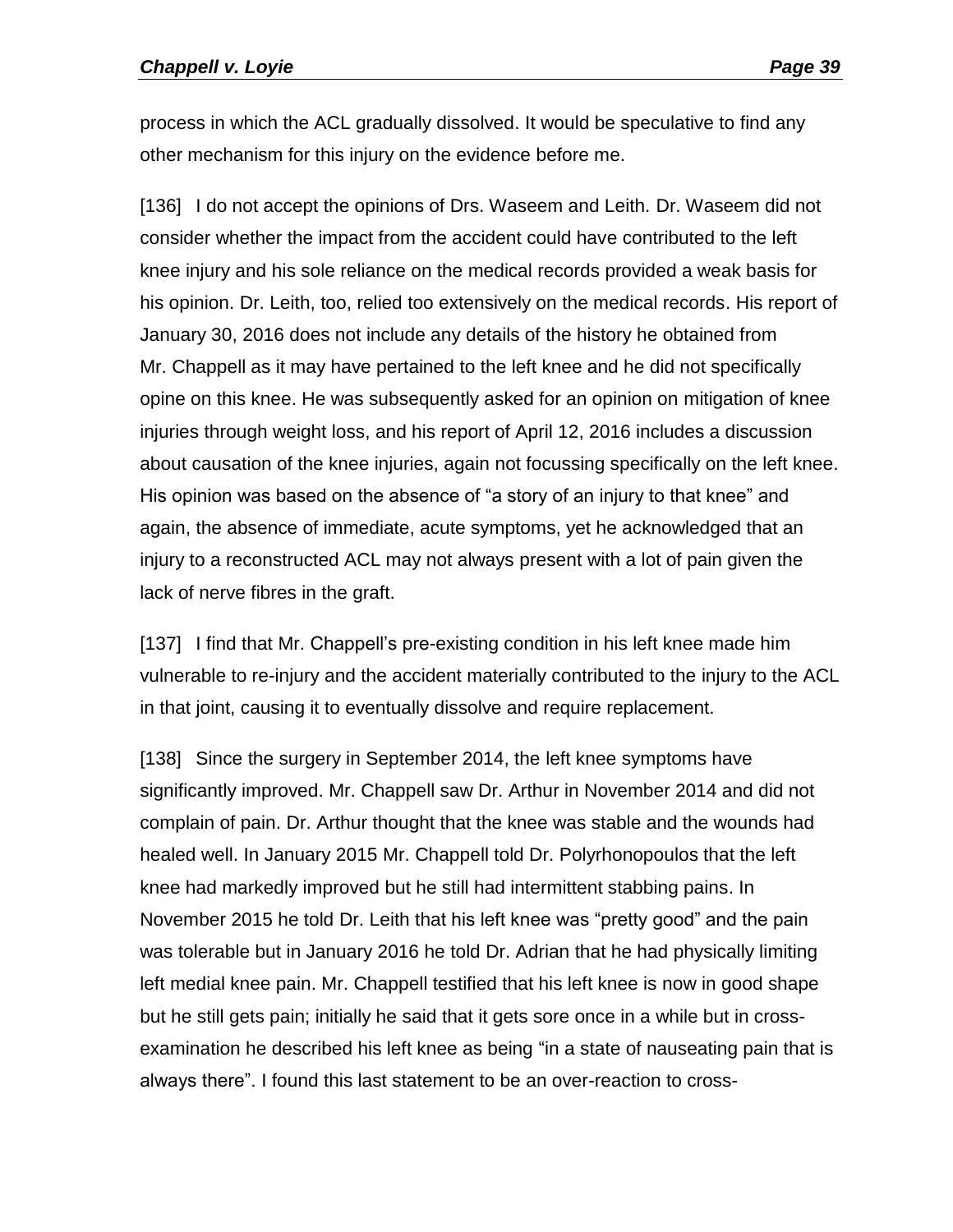examination, as it is inconsistent with his own prior testimony. In any event, he said that he can control this pain with medication.

[139] I accept Dr. Arthur's opinion that the degenerative changes in the knee joint compartments that were not replaced (i.e. other than the medial joint) are not the cause of Mr. Chappell's current knee pain. I find that Mr. Chappell continues to experience intermittent pain as a result of the injury to the left knee ACL and subsequent to surgical repair.

[140] Dr. Adrian thought it unlikely that Mr. Chappell would have developed persistent and physically limiting left knee problems had it not been for the accident. Dr. Arthur did not specifically opine about the risk of the reconstructed ACL spontaneously dissolving absent the accident, or some mechanism of injury, but the evidence shows that Mr. Chappell had a reasonably uneventful recovery from his 2009 surgery and was functioning at close to normal activity levels at the time of the accident. However, he did lead an active lifestyle and he continued with his firefighting work despite Dr. Arthur's advice, and he is a large man. On this basis, I find there was some measureable risk of damage to the reconstructed ACL regardless of the accident, which I assess at 20%.

[141] There was, and remains, a measureable risk that Mr. Chappell will continue to experience degenerative changes in the rest of his left knee, none of which is related to the accident. These changes may necessitate a total knee replacement sometime in the future. However, given Dr. Arthur's evidence that he envisaged this happening in the next 15 to 20 years, this risk does not have a material bearing on the assessment of damages.

# *d) Right shoulder*

[142] Mr. Chappell's right rotator cuff was repaired in 2005, six years before the accident. After rehabilitation, he was able to resume all of his regular activities. He said that he would have occasional flare-ups when doing overhead lifting, which would last at most a couple of days. There is nothing in the clinical records that is inconsistent with this. There are only two cryptic notes that refer to shoulder pain,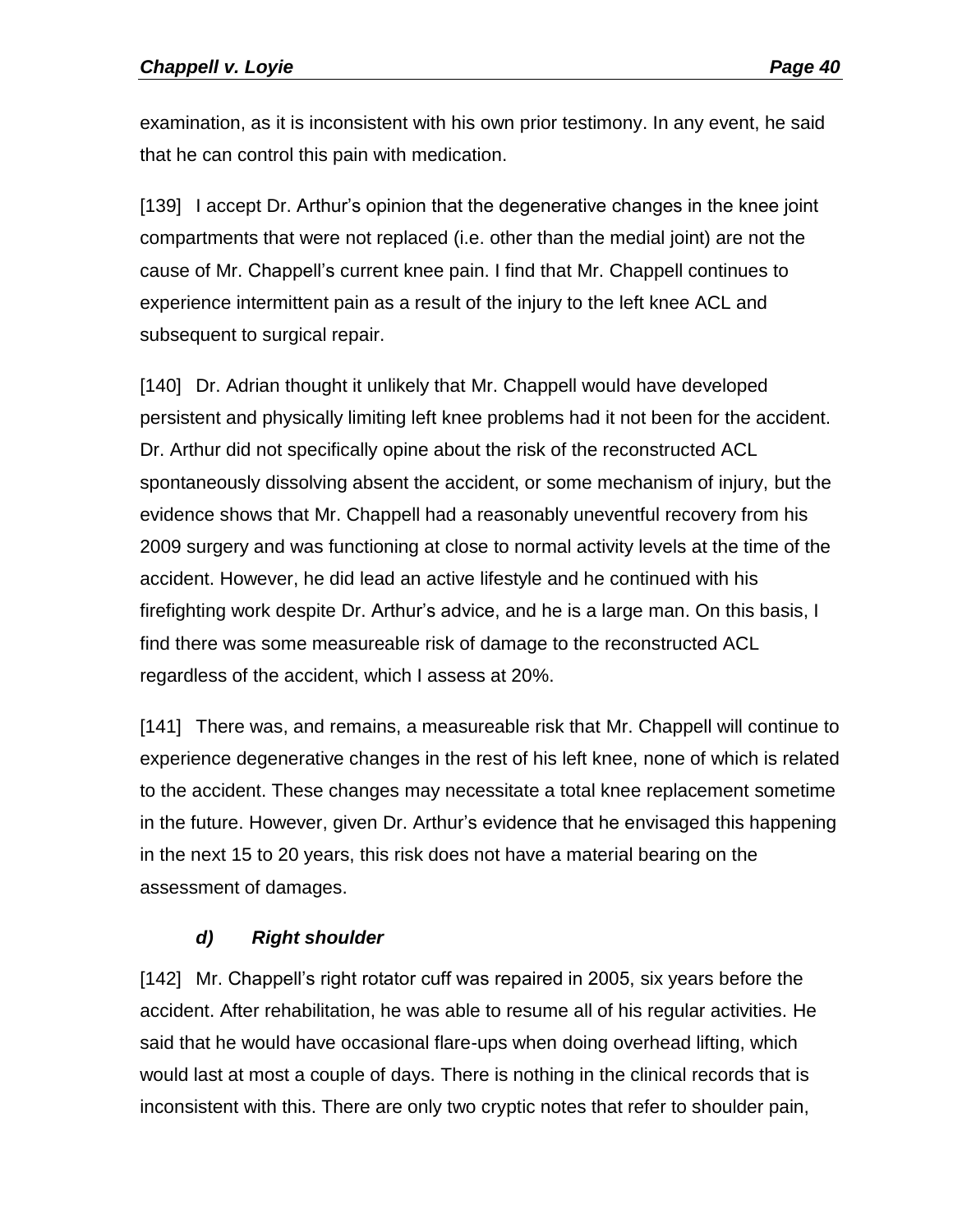one in August 2007 and the other in August 2008, and neither relate specifically to the right shoulder.

[143] I accept Mr. Chappell's evidence that his right shoulder condition did not limit his activities prior to the accident, and while he experienced intermittent flare-ups, they would resolve within a short period of time. As with the left knee, this was also confirmed by the witnesses who testified that Mr. Chappell always returned to work after his surgeries and rehabilitation and appeared to be able to do any of the physical tasks he set out to do.

[144] Dr. Samler, who treated Mr. Chappell's right shoulder and performed another rotator cuff repair in August 2015, did not think that the 2005 surgery made him more susceptible to injury given its apparent success and remoteness from the accident. Dr. Adrian, Dr. Leith and Dr. Waseem disagreed. Dr. Adrian was of the view that Mr. Chappell's right shoulder was probably vulnerable to injury given his preaccident symptoms. Dr. Leith stated that the prior rotator cuff repair predisposed the shoulder to a higher re-tear rate and progressive problems with aging. Dr. Waseem stated that this past history put Mr. Chappell at increased risk of developing right shoulder problems due to degenerative and age-related tendon problems.

[145] While the 2005 surgery was quite remote from the accident, I accept the weight of medical opinion that Mr. Chappell's pre-existing condition in his right shoulder probably rendered him vulnerable to re-injuring his rotator cuff tendon. However, the evidence establishes that Mr. Chappell's current shoulder problems are complex and multi-faceted, as he has developed degenerative changes in two of the joints in that shoulder, apparently since 2012. There is no medical evidence about the actual state of his right shoulder from 2005 to 2012. Some of the medical reports indicate that imaging done in July 2012 revealed some osteoarthritic changes in the acromioclavicular (AC) joint, which had progressed by November 2014. More recent imaging, in May 2015, revealed early osteoarthritis in the glenohumeral joint. The medical evidence does not suggest that these arthritic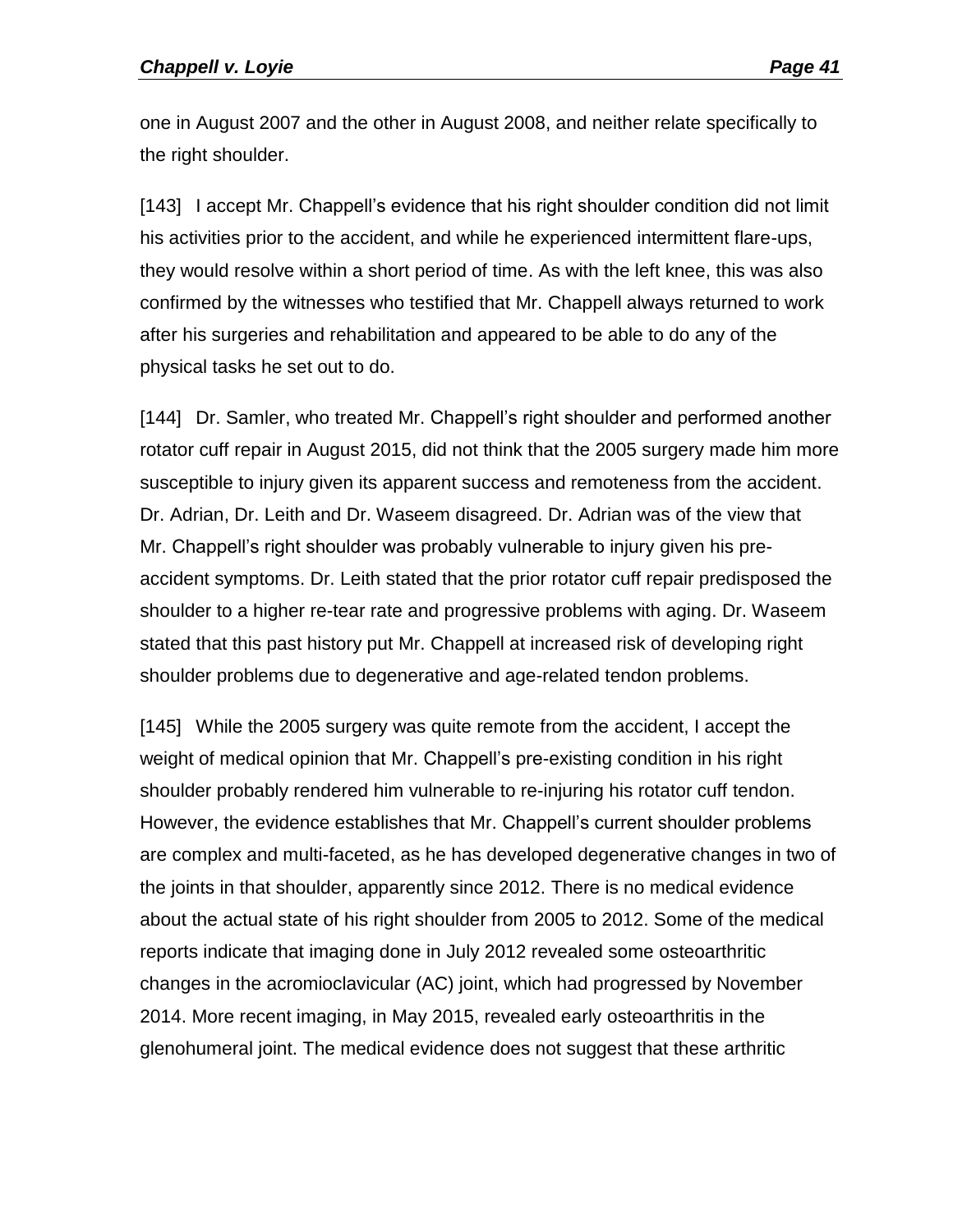changes were caused by the accident, as it is not possible to determine when they started.

[146] The main issue in dispute is whether the accident had any causative effect on Mr. Chappell's rotator cuff injury in his right shoulder. Dr. Samler and Dr. Adrian were of the opinion that it did, based in part on Mr. Chappell's report that he had immediate symptoms following the accident. Dr. Leith and Dr. Waseem again differed, based on the absence of immediate and acute complaints.

[147] Mr. Chappell accepted that he did not report any shoulder complaints to the ambulance attendants or the staff at Delta Hospital. He testified that he was aware of clicking in his shoulders when he got home from the hospital but he could not say when his right shoulder became an issue. He said that by the fall he was on "so many drugs" he was not sure what was going on. He accepted that his right shoulder problems were noted in the clinical records as going up and down in the fall of 2011 but said that it became one of the areas that bothered him the most after he returned to work in January 2012.

[148] This evidence is consistent with the history Mr. Chappell gave to Dr. Adrian in October 2012, where he reported experiencing a snapping sensation in the right shoulder shortly following the impact and ongoing symptoms during activities that physically loaded the right shoulder. It is not consistent with the history he gave to Dr. Samler in November 2014 in so far as he referred to symptoms in both shoulders. Dr. Samler recorded his symptoms as immediate pain and significant immobility to both shoulders post-accident, with the mobility improving over time but continued sharp, stabbing pain as well as catching and clicking.

[149] There is no reference in the clinical records or any other expert report to left shoulder pain symptoms prior to October 2013. The clinical records do record symptoms in the right shoulder starting within a month of the accident (August 31, 2011 noted clicking when raising arm) and mostly ongoing pain and restriction of movement from mid-September, some improvement in October, continued problems in November, some improvement in December, but continuing issues in January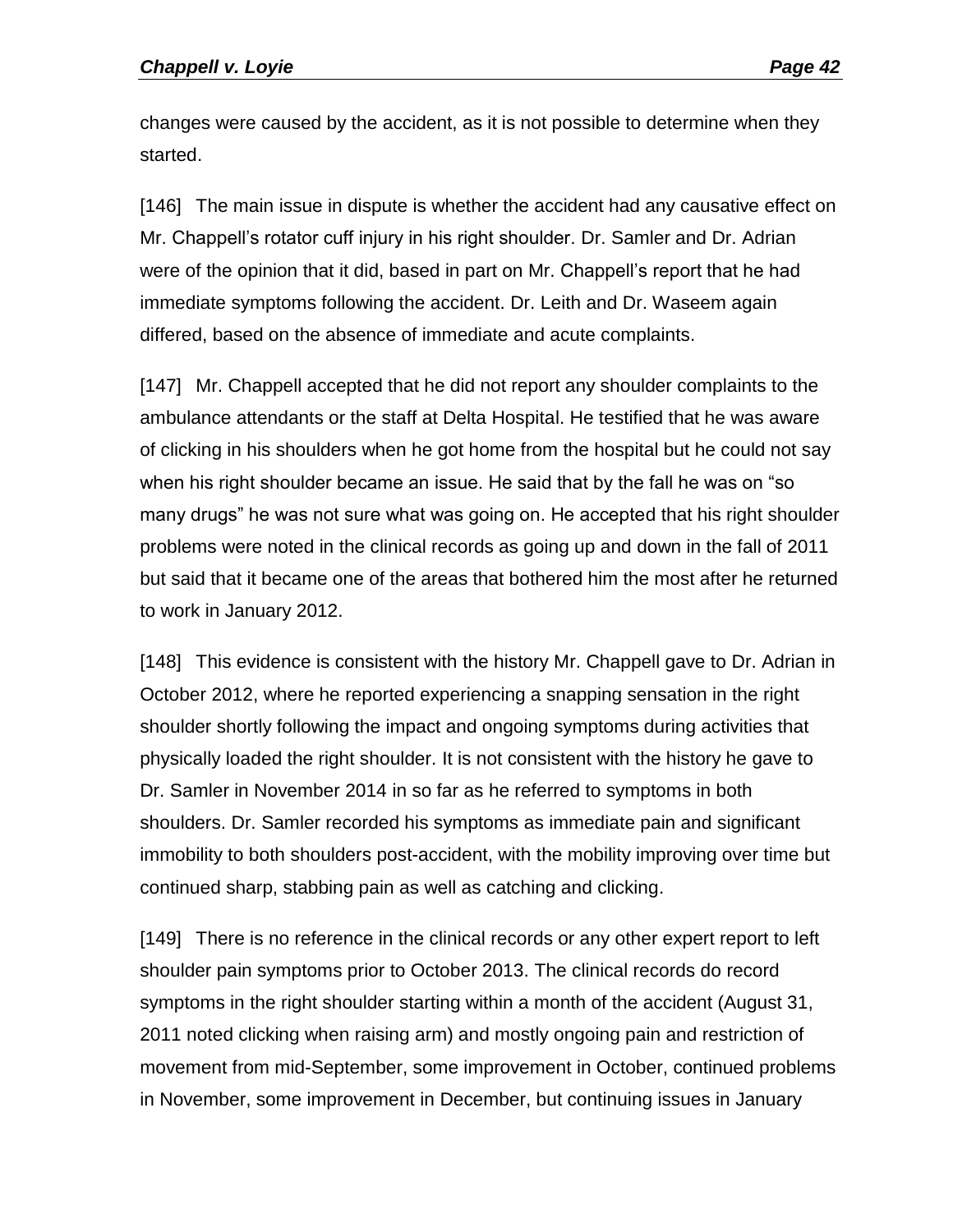2012 and following. These continued to the point where Mr. Chappell had surgery in May 2013, which unfortunately was not successful. By the time he saw Dr. Samler in November 2014, both shoulders were symptomatic. She performed surgery on the left shoulder in March 2015 and on the right shoulder in August 2015.

[150] Dr. Leith was firm in his view that the pain and loss of use of the right shoulder would have been obvious and significant had Mr. Chappell torn the rotator cuff in the accident. Dr. Samler did not disagree with this premise but said that there are patients who do not notice this kind of pain immediately. Dr. Adrian also said that the pain would be variable in that some people can function with rotator cuff tears with little pain while others have severe pain. He said that it was not unusual for injuries like this to fluctuate and pointed out that the majority of rotator cuff tears do not require surgery. Even Dr. Waseem acknowledged that some rotator cuffs tears are asymptomatic.

[151] When Dr. Samler performed the surgery in August 2015 she described a small tear that just needed to be sewn together; she also discovered a defect in the cartilage on the head of the humerus, and imaging in 2012 and 2014 showed arthritis in the AC joint. Given the complexity of the conditions in these joints and tendons, I find it entirely plausible that Mr. Chappell did not experience acute pain in the right shoulder immediately following the accident. While I accept Dr. Leith's opinion that the majority of rotator cuff tears occur through attrition and are degenerative in nature, Dr. Samler found no evidence of any osteoarthritis in the shoulder prior to the accident, and the degenerative changes revealed subsequently are not in the same area as the rotator cuff but rather in the AC joint (noted as significant by November 2014) and the glenohumeral joint (noted as "very early" in May 2015).

[152] I disagree with Dr. Leith's suggestion that the "injurious event" noted in the physiotherapy records as a "twist or trip" in September 2011 was the probable cause of Mr. Chappell's right shoulder problems. I accept Mr. Chappell's evidence that this was a rather benign trip and I find it improbable that it could have had the causative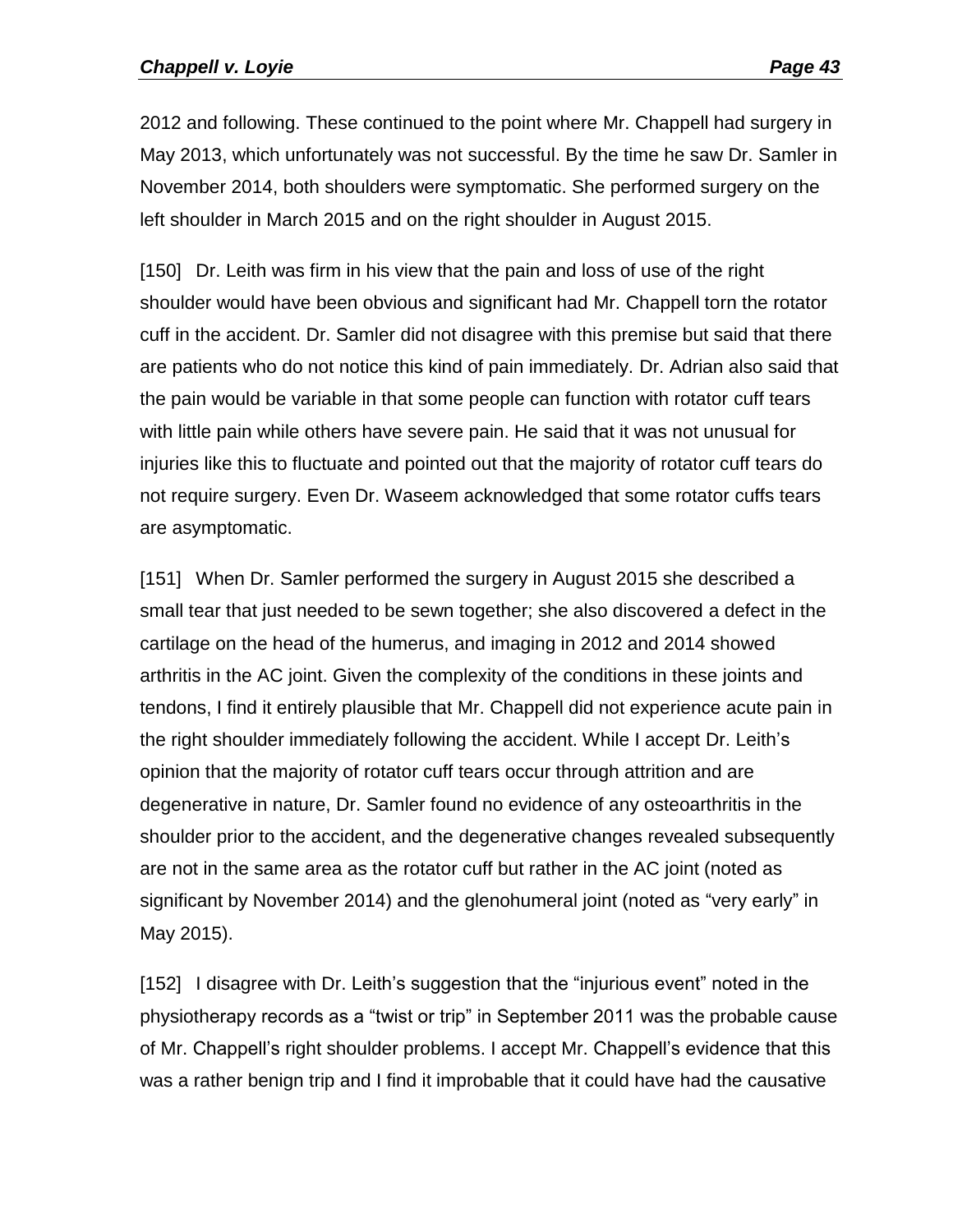effect attributed by Dr. Leith. Such an "injurious event" pales in comparison with a motor vehicle accident in which an individual is thrown a considerable distance from a moving motorcycle. Both Dr. Samler and Dr. Adrian considered this improbable. Dr. Adrian did not consider the information about this "twist or trip" to provide a sufficient basis on which to draw any conclusions, but he did consider the right shoulder symptoms as recorded in the records to be consistent with an injury to the rotator cuff. Mr. Chappell's shoulder pain was apparent before this "twist or trip".

[153] In her report, Dr. Samler described the accident as a "high energy injury" that caused Mr. Chappell to land on his shoulders. This appears to have been an error. Mr. Chappell denied telling her this, and she testified that she was aware that he had landed on his buttocks, adding that this could be consistent with an injury to the shoulders.

[154] I find that Mr. Chappell's pre-existing right shoulder condition and previous surgery made him vulnerable to re-injury and the accident materially contributed to the injury to his right rotator cuff, necessitating the surgical repair that was attempted in May 2013 and carried out in August 2015. I also find that the accident was not causative of the degenerative changes that were subsequently identified in the AC and glenohumeral joints.

[155] Mr. Chappell's condition has since improved, but Dr. Samler was of the view that he will continue to have ongoing pain, some of which will be related to the osteoarthritic changes in the shoulder. Mr. Chappell said that the August 2015 surgery "resolved almost everything" in his right shoulder but he now has sporadic pain and clicking.

[156] Dr. Adrian thought it unlikely that Mr. Chappell would have spontaneously developed persistent and regularly occurring problems in his right shoulder had it not been for the accident. This opinion is too broadly stated given the complex nature of the problems in this shoulder. Due to his pre-existing condition and consequent vulnerability, I find that there was a measureable risk that Mr. Chappell would have re-injured the rotator cuff in any event, which I would assess at 20%. I find a more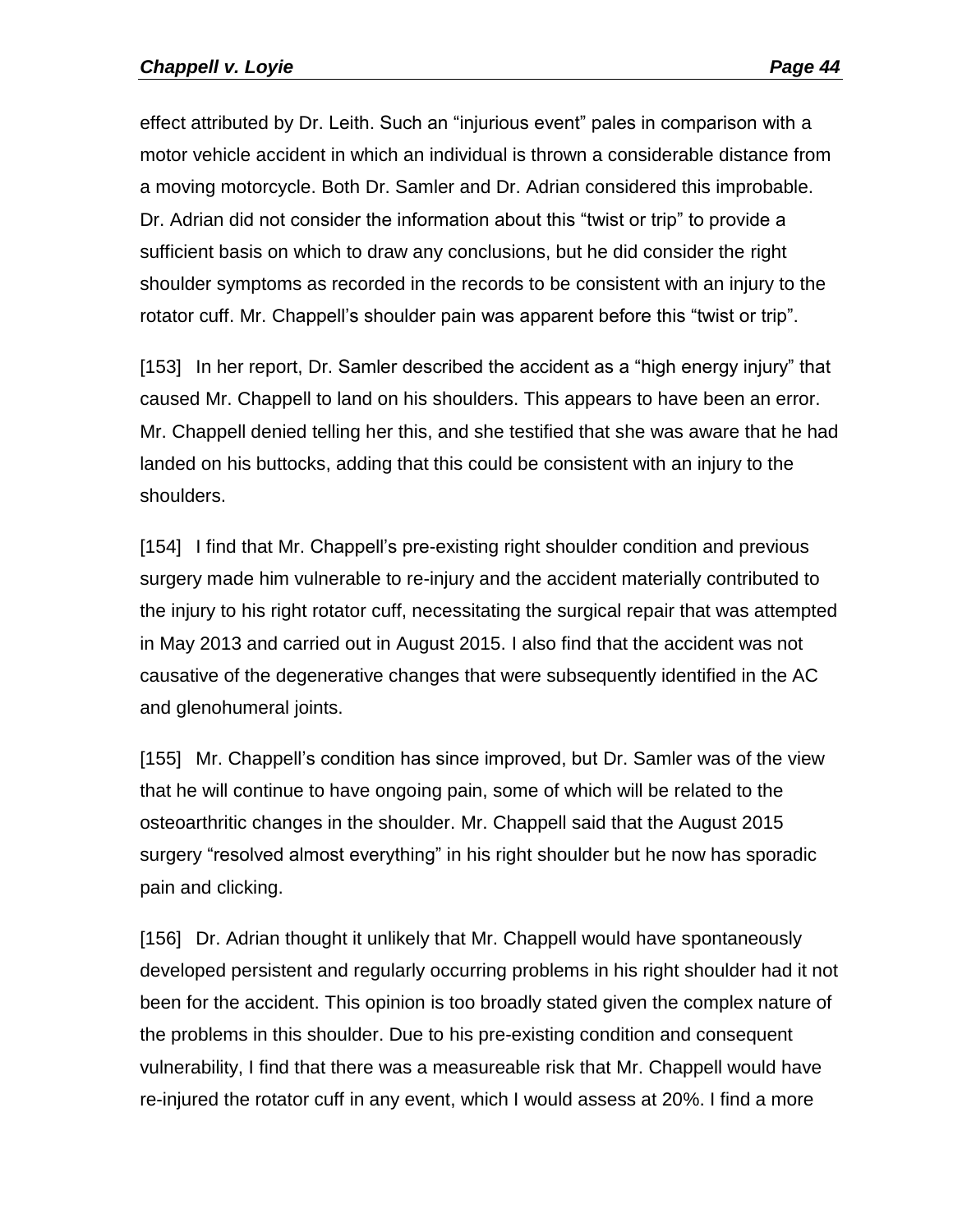substantial risk that Mr. Chappell would have had problems in his right shoulder overall, as evidenced by the other degenerative problems that are now present, although it is not clear if or to what extent these problems would have affected his level of activity. I assess this risk at 80%.

## *e) Mild traumatic brain injury*

[157] When Mr. Chappell was taken to Delta Hospital from the accident scene, he was not diagnosed with a mild TBI or concussion. His neurological assessment was normal and he was noted to be alert by both the ambulance crew and emergency staff. No CT or MRI brain scan was taken. Despite this, both Dr. Cameron and Dr. Miller diagnosed a mild TBI on the basis of Mr. Chappell's history of a lack of recall of the details of the accident and the events shortly thereafter.

[158] Dr. Cameron thought that Mr. Chappell probably lost consciousness briefly, although he said that was not necessary to meet the diagnostic criteria. He explained that any period of amnesia following an event is sufficient to diagnose mild TBI, and a person remains in a period of post traumatic amnesia until he is able to have continuous recall. He said this was so even where a person is assessed as normal on the Glasgow Coma Scale, is observed as alert, and is able to speak in full sentences and obey commands. Dr. Cameron also considered symptoms within the first two weeks following the accident.

[159] Mr. Chappell's reported symptoms were of decreased attention, concentration and memory, difficulty finding words, irritability, mood swings, angry outbursts and sleep disturbance. Dr. Cameron thought it probable that Mr. Chappell suffered these symptoms for several months after the accident but he did not have any prolonged cognitive problems as a result of the mild TBI. He estimated that the effects of the mild TBI probably wore off in a couple of months.

[160] Dr. Miller's opinion was essentially the same. He thought there was "sufficient evidence to suggest the probability of a mild TBI at the time of the accident" but he thought it unlikely that this was the cause of Mr. Chappell's ongoing cognitive problems.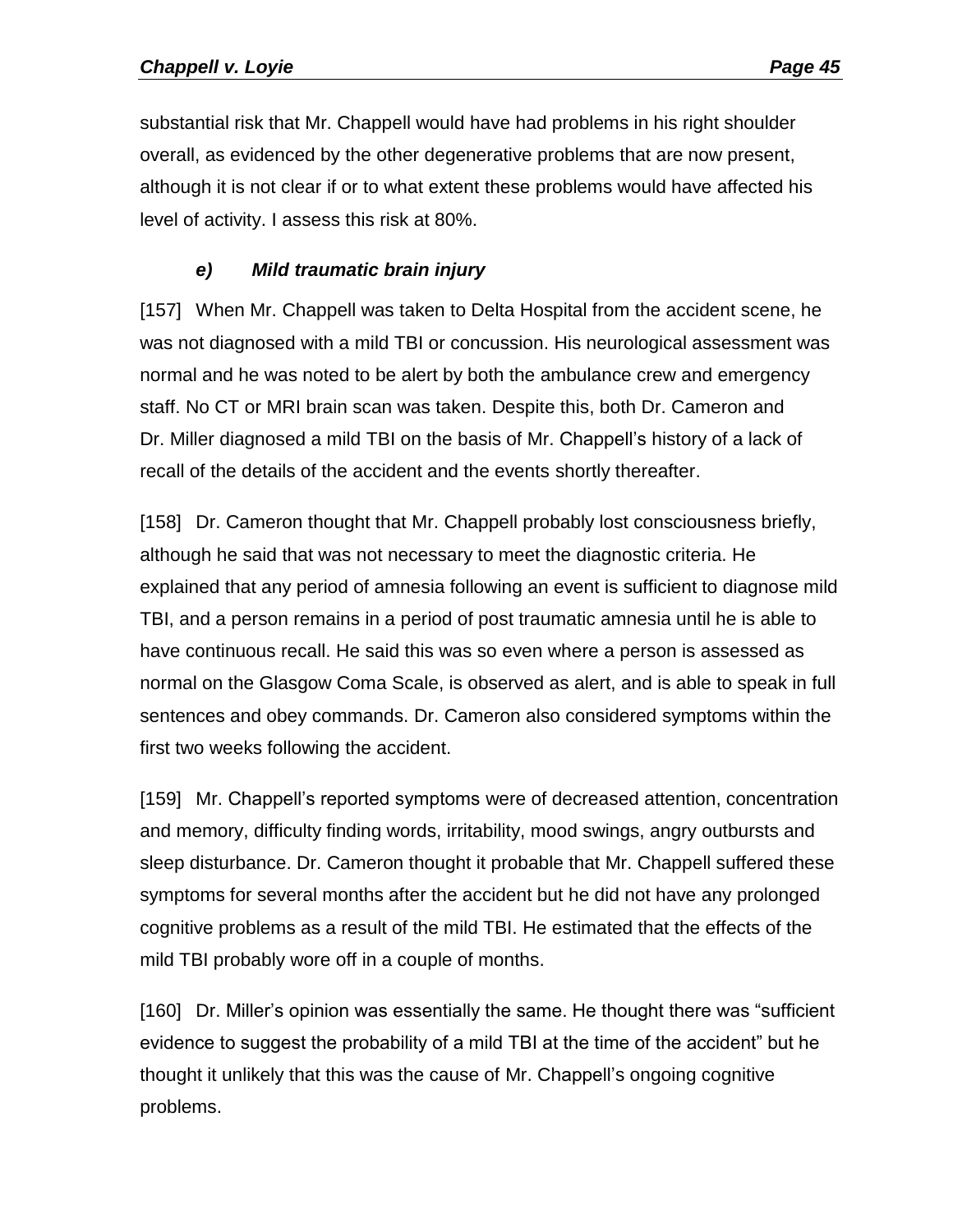[161] Dr. Dost disagreed that a diagnosis of mild TBI can be based only on a patient's lack of recall of an event in a history taken sometime thereafter. He maintained that Dr. Cameron did not consider other plausible explanations such as the attrition of memory with time, psychological amnesia, psychological stress reaction, or the effects of pain, each of which he said were more plausible explanations for Mr. Chappell's "non-specific physical and cognitive complaints".

[162] The defendant suggested that the opinions of Drs. Cameron and Miller are undermined by the unreliability of Mr. Chappell's evidence about the extent of his recall, submitting that he gave inconsistent versions to the doctors as well as to the court. I have considered all of this, and I do not find the inconsistencies to be substantial enough to render Mr. Chappell's evidence about this unreliable. First, we are dealing with evidence about a patchy memory, where Mr. Chappell has been required to repeat his history many times to many people over a long period of time. In these circumstances it may be difficult to discern what one actually remembers from what one may have reconstructed with other information. Second, we are dealing with statements made by a plaintiff to others as recorded by them, which may or may not be entirely accurate. Finally, there is actually little discrepancy between the versions of events provided by Mr. Chappell at trial or to these doctors. Essentially, Mr. Chappell remembered little of the accident other than seeing something to his left prior to impact and then lying on his back on the ground. He heard people around him and saw two off-duty firefighters. He did not remember details about the ride to the hospital in the ambulance or what happened there.

[163] It is unknown how long Mr. Chappell was lying on the road before the ambulance crew attended to him. Mr. Lowe, the one witness to the accident, described him as lying motionless on the road after flying through the air. In such circumstances, Dr. Cameron's opinion that Mr. Chappell probably suffered some alteration or loss of consciousness is entirely plausible.

[164] Dr. Dost's criticism of Dr. Cameron's opinion raises issues about the nature of memory that were not fully addressed in the evidence, and he made statements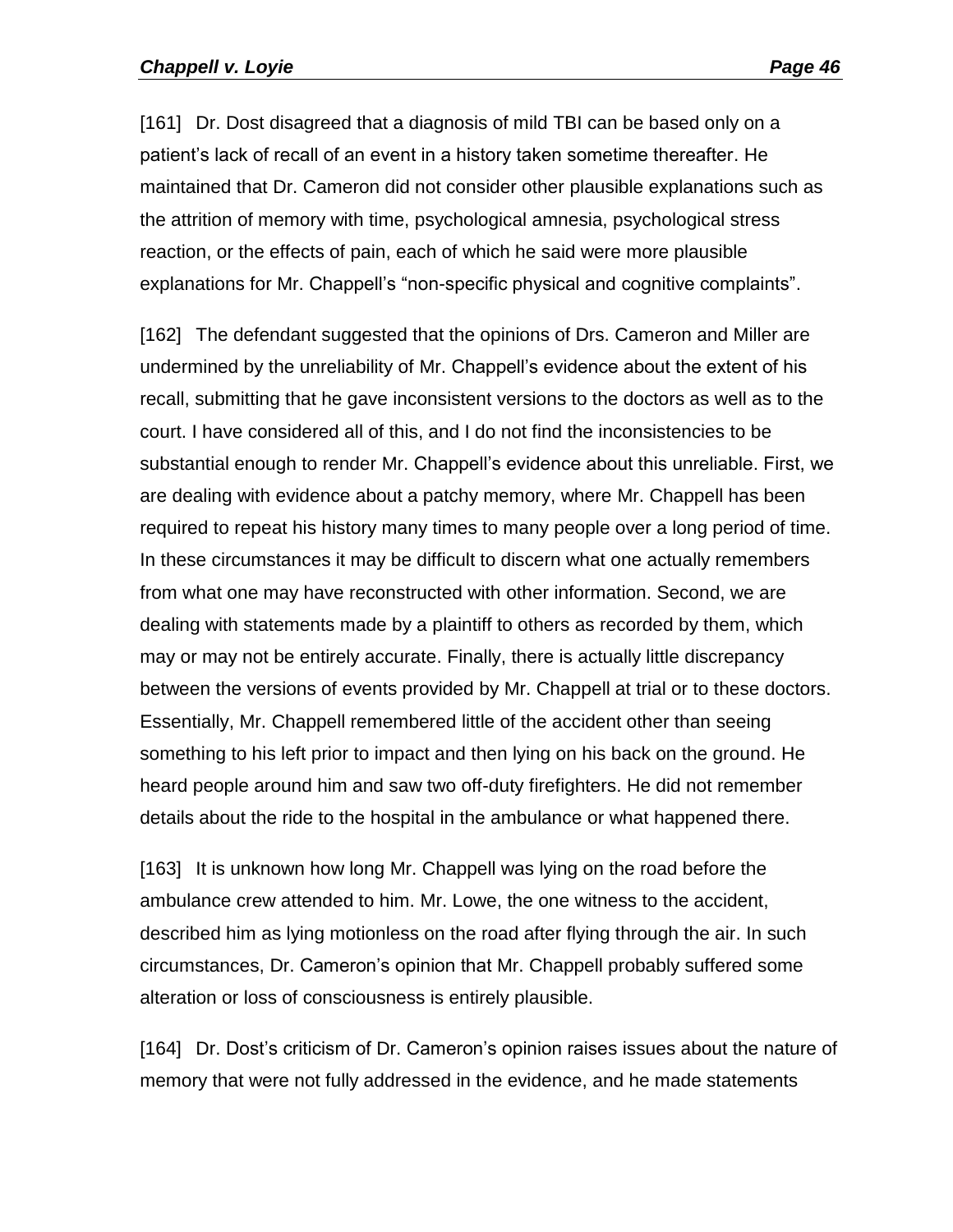(such as "Memory is reconstruction with gaps (physiological amnesia)") that were not within the terms of his qualification as an expert in neurology.

[165] I accept the evidence of Dr. Cameron, supported by Dr. Miller, that Mr. Chappell probably suffered a mild TBI in the accident. However, the evidence does not establish that Mr. Chappell's cognitive symptoms as reported to Dr. Cameron were present in the first few weeks after the accident. Certainly, Mr. Chappell was suffering from many things during that time, some of which may have included things like irritability and sleep disturbance, but it is not at all clear that these cognitive symptoms arose until some time later. I consider this lack of cognitive symptoms to be consistent with the opinions of both Drs. Cameron and Miller that this diagnosis is at the low end of the scale of mild TBI.

[166] Therefore, I find that Mr. Chappell suffered a mild TBI in the accident, but this did not cause significant symptoms and the condition resolved within about two months.

# *f) Depression, anxiety, cognitive problems*

[167] Dr. Miller diagnosed Mr. Chappell with major depressive disorder. It was his view that Mr. Chappell's pain and physical limitations and the need to move from his job in suppression to a training position were the underlying causes of his symptoms of depression and anxiety. His prognosis was linked to the prognosis for his physical limitations and pain symptoms, and he stated that complete recovery appeared improbable.

[168] Dr. Kaushansky's opinion was essentially the same. He thought that Mr. Chappell had developed a severe depression as a result of his circumstances since the accident, which has become chronic. His prognosis was poor given the primary issue of persistent physical pain with its very limiting consequences for Mr. Chappell's lifestyle.

[169] Dr. Miller did not think that Mr. Chappell had any prolonged neurocognitive disorder. This was confirmed by Dr. Kaushansky's neuropsychological testing. Both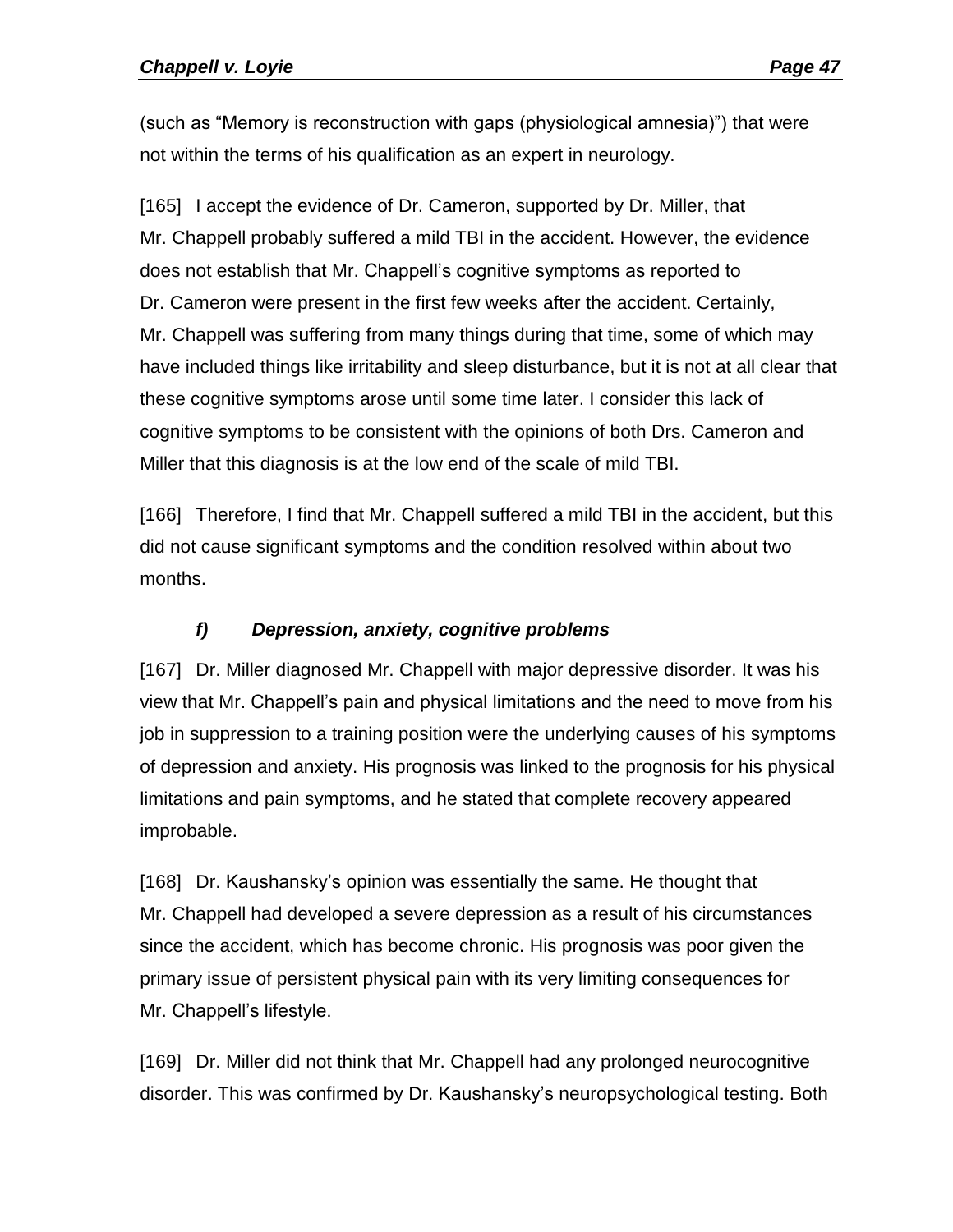attributed Mr. Chappell's reported cognitive difficulties with concentration, memory, processing information, drowsiness and work performance to his depression and the effects of his medications.

[170] There is no question that Mr. Chappell is very depressed. This was obvious from his presentation in court and his evidence, as well as the evidence of his wife and the other witnesses. This is a man who formerly loved his active life, loved his work as a firefighter, and was proud of his abilities to plan, create and build things. He now appears as a broken man, emotionally isolated, suffering in constant pain, ashamed of his physical limitations and his inability to cope, and desperate for solutions.

[171] The defendant does not dispute the diagnosis of depression but challenges whether the accident was a cause and if so, whether there was a measureable risk of depression in any event. This challenge is based on the underlying link between the depression and Mr. Chappell's physical conditions and need to leave the fire suppression division, and depends in part on what physical conditions are found to have been caused by the accident. This is a difficult argument to make in light of the defendant's position that this psychological injury is indivisible in the sense that it arises from pain issues related to both tortious and non-tortious causes. Under the principles in *Athey* and *Blackwater*, the defendants are liable for all injuries caused or contributed to by their negligence.

[172] In any event, the evidence shows that Mr. Chappell's depression became a problem by the end of 2012. As noted above, he was quite dysfunctional by then, avoiding his family, having intimacy problems with his wife, unable to do anything useful at home, and trying to cope with ongoing headaches, neck and back pain, and his "two big issues" - the right shoulder and left knee. As I have found all of these injuries to be causally related to the accident, it follows that the resulting depression is also causally related to the accident. The fact that Mr. Chappell subsequently developed serious conditions in his left shoulder and right knee that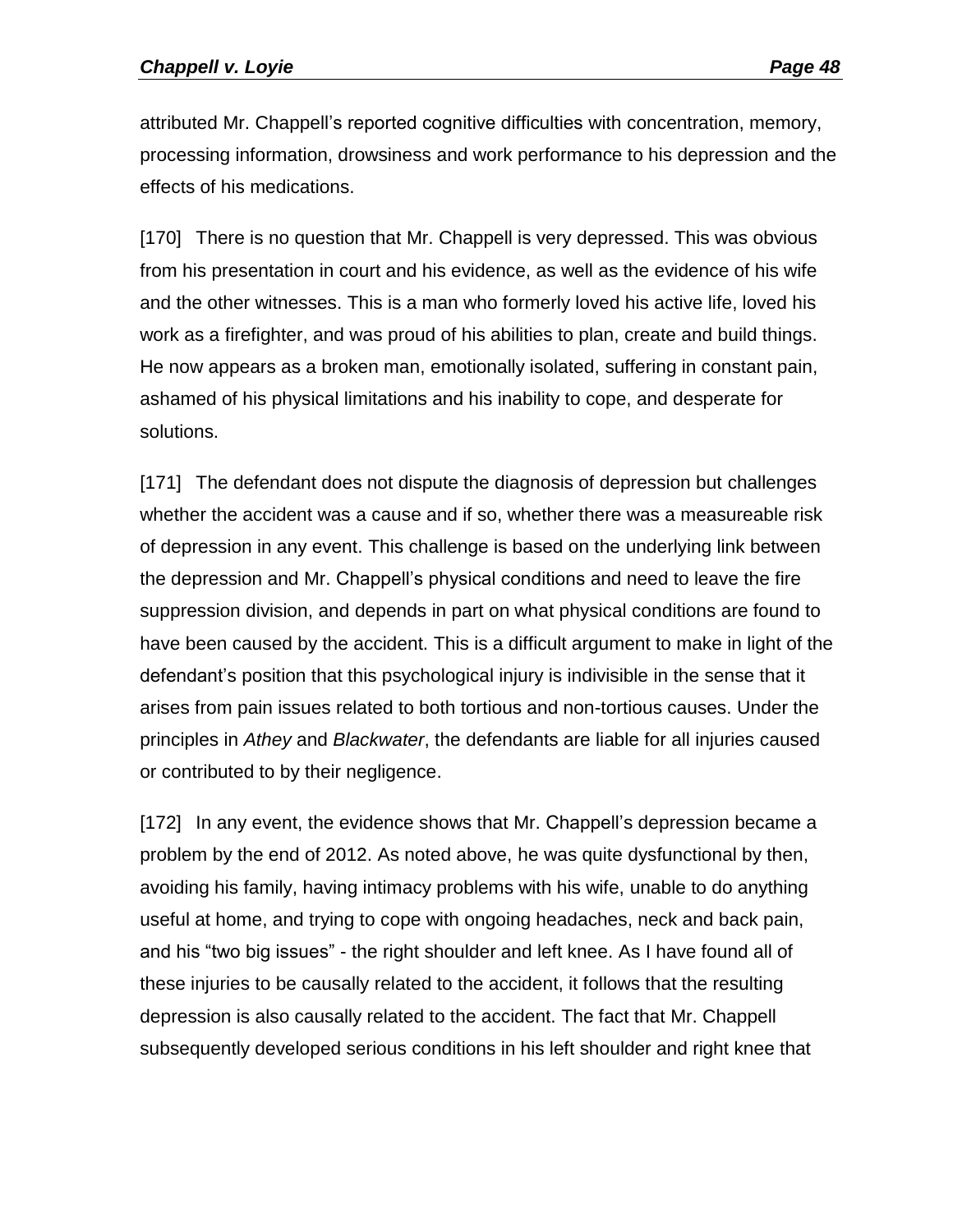were not related to the accident does not change the causation analysis, but must be considered in restoring him to his original position.

[173] I do agree with the defendant on the issue of Mr. Chappell's move to a training position in the fire department, but I do not think this affects the analysis of damages for depression. As I have found, Mr. Chappell was at risk of developing symptoms arising from degenerative changes in his left knee and right shoulder regardless of the accident, and he has since developed serious conditions in his right knee and left shoulder (which are described below). There is therefore a real and substantial possibility that Mr. Chappell would have had to move to a more sedentary position in the fire department in any event. However, absent the accident, this move would have been much later than June 2012.

[174] Would Mr. Chappell have experienced a major depressive disorder regardless of the accident? I think not. Had the accident not occurred, it is likely that Mr. Chappell would have dealt with each condition as he had before: one at a time. It was the constellation of injuries and symptoms that began a cumulative process that simply spun out of control for this man. His chronic back and neck pain has made it more difficult for him to deal with the injuries to his left knee and right shoulder. His rehabilitation has taken longer and his slow progress has worn him down. His move to a training position occurred within this context and at a time when he was clearly not ready for such a change.

[175] I find that Mr. Chappell's depression and anxiety were caused by the accident. While Dr. Miller indicated that the depression was in partial remission, it is obvious that Mr. Chappell remains seriously depressed and requires ongoing treatment. Dr. Miller recommended a continued course of anti-depressant medication and access to a pain and rehabilitation clinic. Dr. Kaushansky also recommended ongoing psychological support. All of these recommendations are well founded. While the prognosis is not positive, Mr. Chappell has been slow to access regular psychological counselling and while there are no guarantees, it is my view that his symptoms can improve with a concentrated treatment program.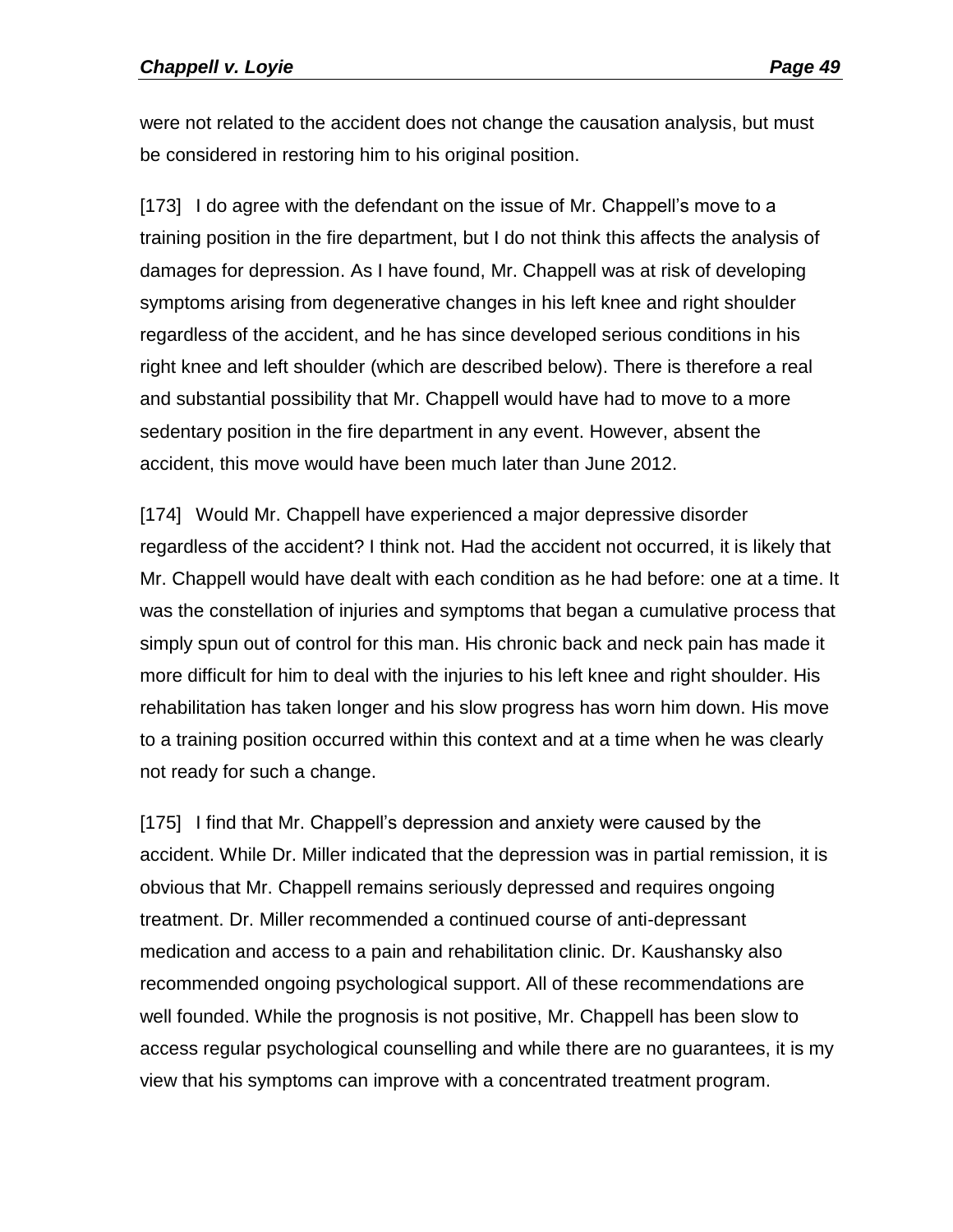### **Summary of injuries**

[176] I find that Mr. Chappell sustained the following injuries as a result of the accident:

- a) injuries to his feet and ankles which caused severe pain initially and substantially resolved within about four months;
- b) soft tissue injuries to the back and neck with chronic, ongoing pain that affects his level of activity and his ability to cope with his other injuries;
- c) carpal tunnel syndrome in the left hand, which caused significant pain over time but resolved within a month following carpal tunnel release surgery in November 2012, with an 80% risk that he would have developed carpal tunnel in his left hand in any event;
- d) headaches that are cervicogenic in origin and have become chronic partly as a result of his long term use of pain medication;
- e) injury to the previously reconstructed ACL in the left knee, which caused it to eventually dissolve and require replacement and which continues to cause intermittent pain, but with a 20% risk of damage to the reconstructed ACL regardless of the accident;
- f) injury to the rotator cuff in the right shoulder that eventually required surgical repair, which has substantially resolved but continues to cause intermittent pain, but with a 20% risk of re-injury in any event and an 80% risk of problems in the right shoulder due to degenerative problems, some of which are now present;
- g) a mild TBI that did not cause significant symptoms and resolved within about two months following the accident; and
- h) severe depression and anxiety that developed over a year after the accident, is ongoing, and may improve with concentrated treatment.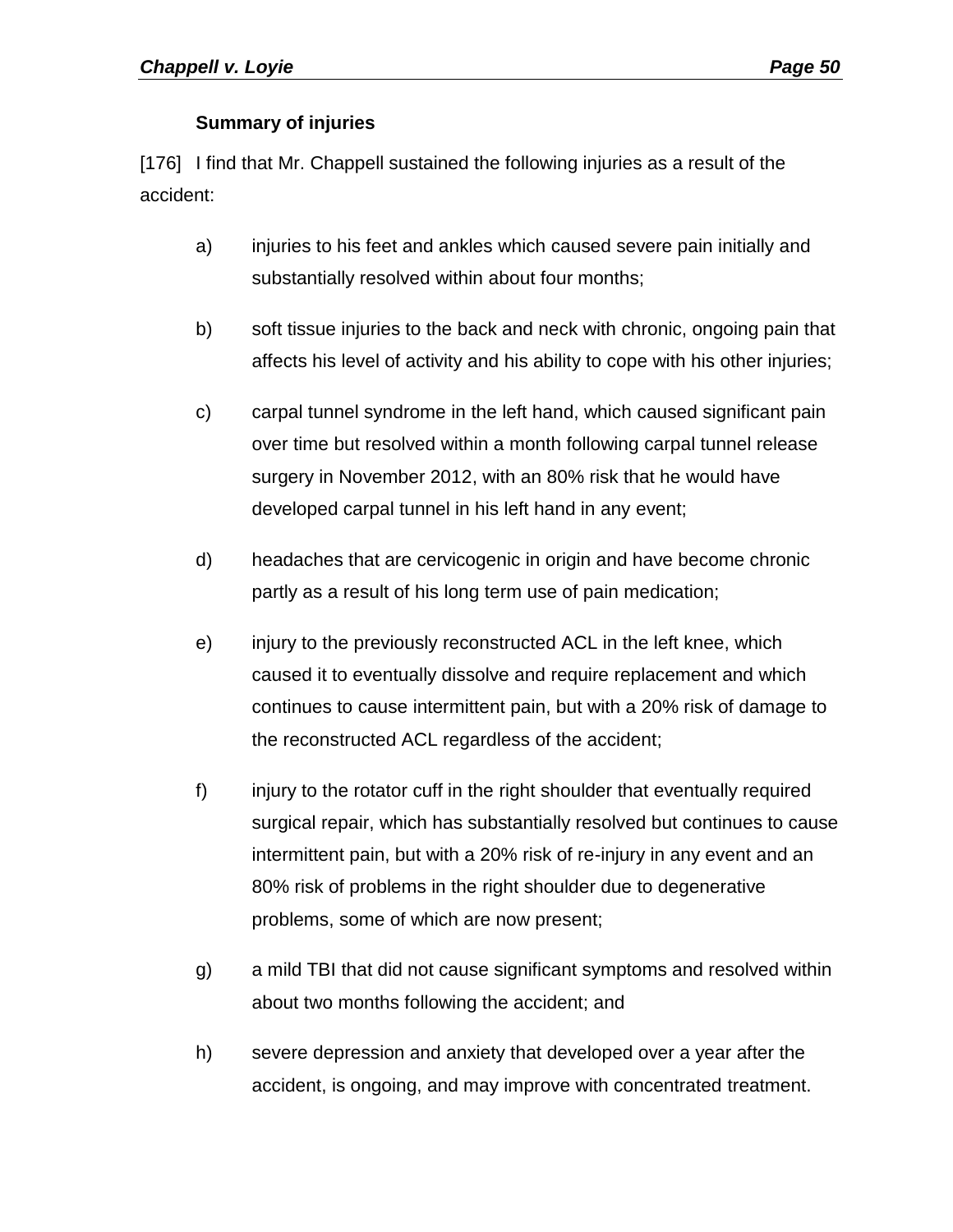[177] In addition to the degenerative changes in the right shoulder, Mr. Chappell has suffered problems in his left shoulder and his right knee that are not causally related to the accident. These conditions have also contributed to his pain and suffering as well as his vocational disability, so it is important to outline the timing and extent of these problems.

[178] Mr. Chappell did not report any symptoms with his left shoulder until October 2013, when he told Dr. Polyrhonopoulos that these problems had been worsening for about six months. An MRI in November 2013 revealed a partial thickness tear in the rotator cuff and severe osteoarthritis in the AC joint. By January 2014, Mr. Chappell said that the left shoulder was worse than the right. Dr. Samler did a surgical repair in March 2015, which improved the condition but did not produce a complete recovery. Mr. Chappell continues to struggle with left shoulder pain on a regular basis.

[179] There is little evidence about the right knee. Mr. Chappell said that it began to bother him sometime after he went back to work in January 2012 and after he started to be more active. Dr. Polyrhonopoulos noted right knee symptoms in July 2014 and subsequent investigation apparently revealed osteoarthritis in the medial compartment and other internal derangements. By November 2015 his symptoms had become severe enough that he is now scheduled to have surgery on that knee.

#### **Mitigation**

[180] The defendant suggested that Mr. Chappell failed to mitigate his damages by not following medical advice to attend counselling for his depression and not taking steps to lose weight.

[181] The onus is on the defendant to establish that the plaintiff could have avoided some or all of his loss. In a personal injury case, the defendant must prove (1) that the plaintiff acted unreasonably by failing to take a course of treatment recommended by medical professionals, and (2) the recommended treatment would likely have provided some benefit to the plaintiff: *Gregory v. Insurance Corporation of British Columbia*, 2011 BCCA 144 at paras. 53-56.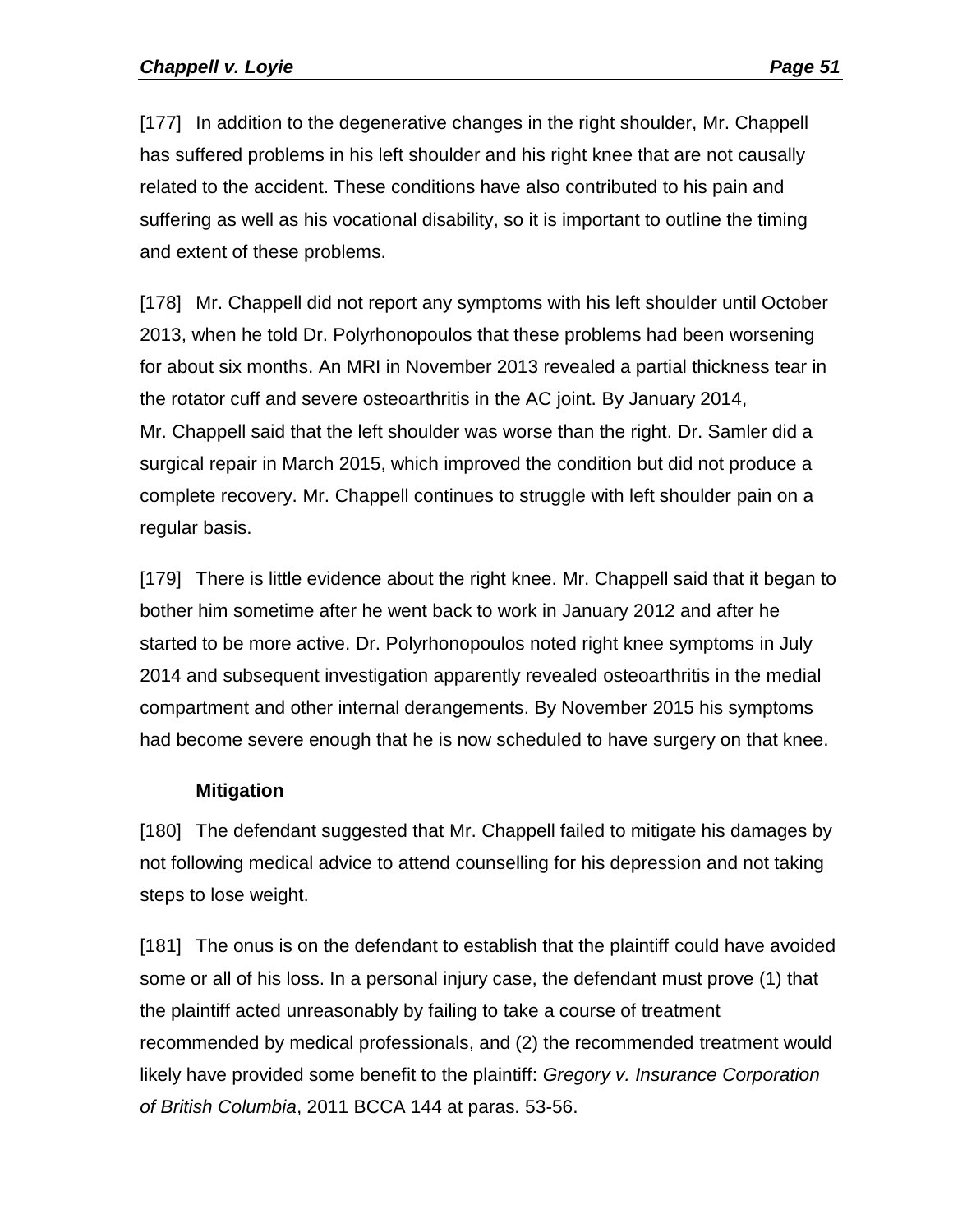[182] I am not satisfied that the defendant has met the onus of proving a failure to mitigate.

[183] Mr. Chappell did see a psychologist from December 2013 to July 2014, but stopped when he went to Sheridan Lake. He was slow to resume counselling despite Dr. Polyrhonopoulos' recommendation to do so but he did find a new counsellor in March 2016 and has been seeing her periodically since. Dr. Miller thought it was possible but not probable that Mr. Chappell would have been better had he continued with counselling during this gap. Importantly in my view, the gap was caused by a decision made by Mr. Chappell and his wife that he would do better if he could spend time in what he called his "happy place" at Sheridan Lake. While Dr. Miller did not see evidence in January 2016 that this change had been beneficial, I find that Mr. Chappell was motivated to do what was necessary to improve his condition. I also find that he was capable, with the input of his wife, of making a rational decision about this, a factor to be considered in cases involving mental health issues: see *Castro v. Krause*, 2015 BCSC 2074 at para. 92.

[184] Mr. Chappell is a large man who has always been heavy, weighing approximately 320 pounds at the time of trial. Although he denied gaining weight since the accident, he acknowledged that his muscle mass has turned into fat, which shows a lack of conditioning. While some of the recommendations for treatment involve exercise and conditioning, the issue of weight was raised primarily by the defendant's experts who opined generally about the benefits of weight loss for alleviating joint pain. I accept this as common sense. However, there is no evidence that specifically establishes the extent of the benefit Mr. Chappell would have obtained in respect of his various injuries had he lost weight. Moreover, some of the experts acknowledged that the ability to lose weight can indeed be hampered by chronic pain and depression.

[185] Mr. Chappell testified that he has not refused any treatment offered to him and is willing to undergo any treatments recommended now and in the future. While he may have been slow to engage in some recommended programs, such as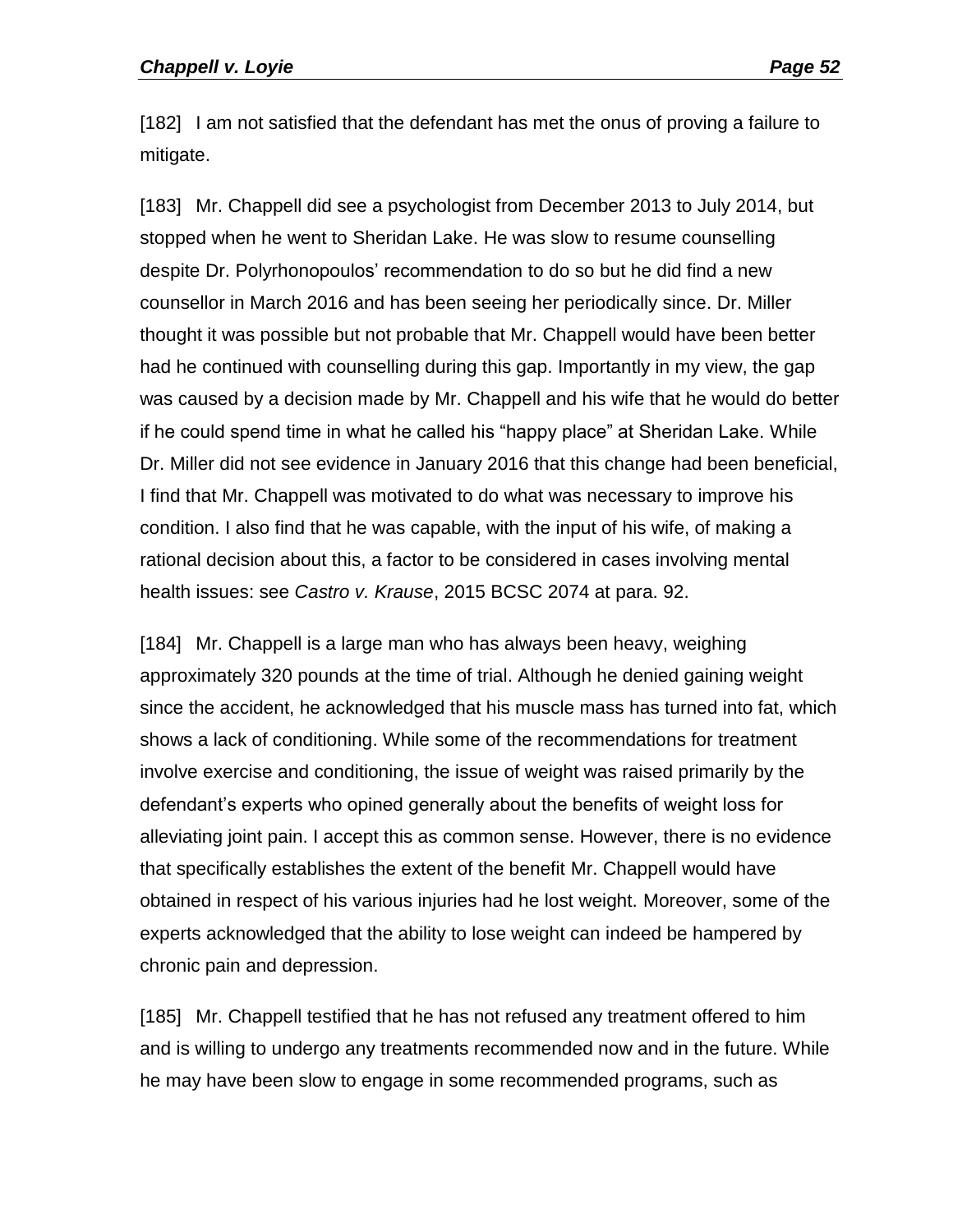counselling, there is ample evidence confirming Mr. Chappell's testimony that he has followed the medical advice provided to him to the best of his abilities. Accordingly, there is no basis to reduce his damages for a failure to mitigate.

#### **Non-pecuniary damages**

[186] An award for non-pecuniary damages is to compensate the plaintiff for pain, suffering, loss of enjoyment of life and loss of amenities. Each award is specific to the particular plaintiff and the circumstances of the case. Courts commonly take a number of factors into account when assessing these damages, such as the age of the plaintiff, the nature of the injury, the severity and duration of pain, the extent of any disability, the extent of emotional suffering and, more generally, impairments to the plaintiff's life, including impairments of family, marital and social relationships, physical and mental abilities and loss of lifestyle: *Stapley v. Hejslet*, 2006 BCCA 34 at para. 46.

[187] Mr. Chappell seeks non-pecuniary damages in the range of \$150,000 to \$180,000 on the basis of the cumulative effect of his injuries, the treatments and surgeries which have been required and the chronic and permanent effect of many of his pain symptoms. He submits that all of this has had a profound effect on his enjoyment of life, as he is no longer able to participate in the physical endeavours he did before, nor is he able to carry on his dream job as a firefighter in the suppression division.

[188] In support of this position, Mr. Chappell relies on five cases involving comparable multiple injuries where non-pecuniary damages were awarded in amounts between \$130,000 and \$200,000: *Hubbs v. Escueta*, 2013 BCSC 103; *Cebula v. Smith*, 2013 BCSC 1939; *Sirak v. Noonward*, 2015 BCSC 274; *Cornish v. Khunkhun*, 2015 BCSC 52; and *Tompkins v. Bruce*, 2012 BCSC 266.

[189] In *Hubbs*, the 43-year-old plaintiff suffered pain to the head, injuries to the neck, arm, shoulder, leg, knee, back, wrist and ankle, and low mood. The most serious injury was to the ankle, which required two surgeries and resulted in ongoing, permanent pain. His ability to continue working in a job that required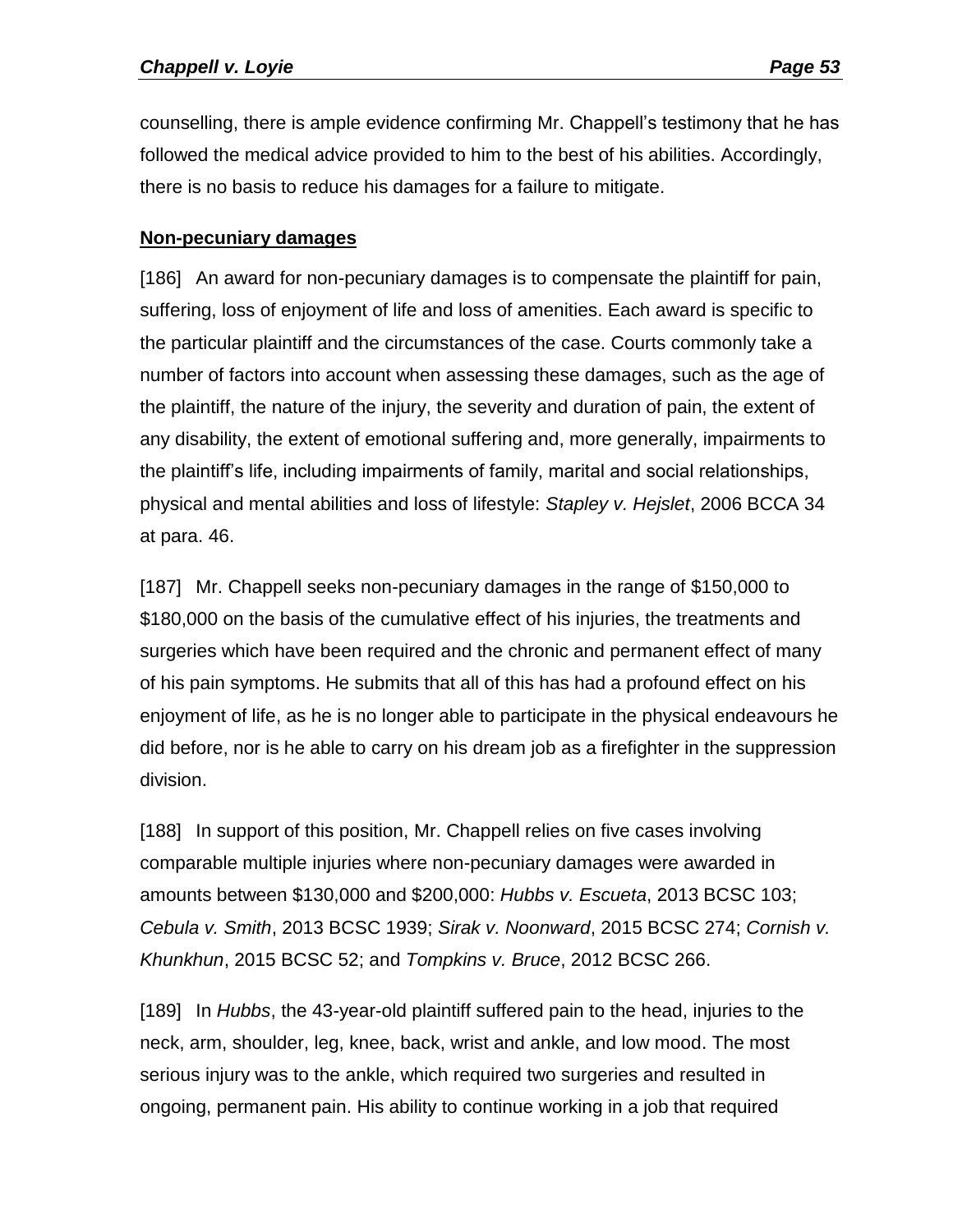strength, agility and balance had been impaired. Given the active lifestyle of this plaintiff, the court considered his injuries to be life changing, and awarded \$130,000 for non-pecuniary damages.

[190] Damages of \$150,000 were awarded in *Cebula*, where the 48-year-old plaintiff suffered injuries requiring surgery to the neck and ankle and she had ongoing neck and back pain, headaches, ankle, knee and shoulder pain, tingling down the arm, muffled hearing, and swallowing problems. Her recovery plateaued and it was accepted that she would likely have functional and psychological limitations for the rest of her life. Her ability to return to work as an elementary school teacher was also impaired.

[191] In *Sirak*, the 45-year-old plaintiff suffered from herniated disks, soft tissue injuries, headaches, numbness and tingling in his hands and legs, back and neck pain. He had pre-existing degenerative spondylosis in his spine, but there was no evidence that it would have become symptomatic, and it was not clear whether his spine symptoms would improve with surgery. He was not able to return to his work as a painter and because of his limited education and functionality he had limited options in finding more sedentary work. The court awarded \$160,000.

[192] An award of \$160,000 was also made in *Cornish*. The plaintiff, aged 58 at the time of the accident, suffered from a major depressive disorder and a somatic symptom disorder. She had chronic pain, confusion and memory loss. The injuries had a significant effect on her life.

[193] *Tompkins,* involved more serious injuries but similar effects on the plaintiff's life, and the award was \$200,000.

[194] On the basis that Mr. Chappell's injuries were generally as I have found them, the defendant submits that non-pecuniary damages should be in the \$100,000 to \$115,000 range, relying on the following cases: *Moussa v. Awwad*, 2010 BCSC 512; *Kralik v. Mt. Seymour Resorts Ltd.*, 2007 BCSC 258, overruled on other grounds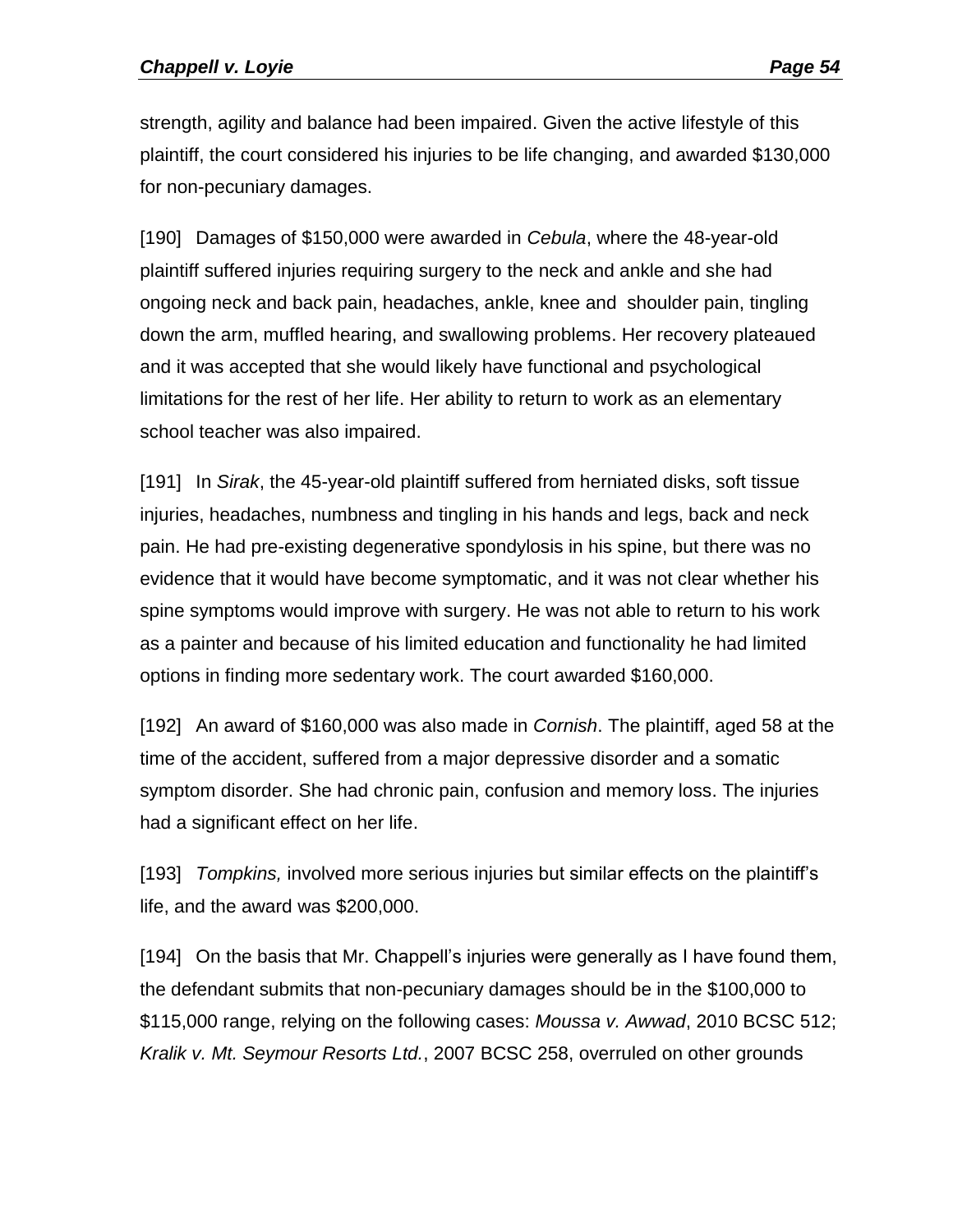2008 BCCA 97; *Foster v. Kindlan and Pineau*, 2012 BCSC 681; and *Macdonald v. Hazel*, 2012 BCSC 2079.

[195] In *Moussa*, the 52-year-old plaintiff suffered injuries to his neck, left shoulder and left arm. Most of the injuries resolved, but even after surgery on the shoulder, the plaintiff continued to suffer pain and limitation in the shoulder joint. The impact of the injuries was significant, and the court awarded \$75,000 for non-pecuniary damages.

[196] *Kralik,* involved a plaintiff with a shoulder fracture and a torn rotator cuff injury that completely disabled him for six months, caused him ongoing pain and disabled him from working as a painter. The award for non-pecuniary damages was also \$75,000.

[197] The same award was given in *Foster*, where a 47-year-old plaintiff had soft tissue injuries to her neck, back, knee and shoulder and a labral tear to her hip that was unlikely to require surgery.

[198] Finally, in *Macdonald*, the plaintiff received \$80,000 for injuries that included headache, neck, wrist and low back pain, jaw pain, SI joint pain, and a hip condition that was rendered symptomatic as a result of the accident. She had ongoing symptoms and her prognosis was guarded.

[199] In my view, the cases provided by the defendant were not very helpful because they generally involved less complex and fewer multiple injuries than those in this case. I assume this explains the defendant's position that non-pecuniary damages should be higher than the \$75,000 range shown in these cases. In contrast, the cases provided by Mr. Chappell were reasonably comparable, so far as any case can be, especially where injuries are multiple and complex.

[200] Mr. Chappell's multiple injuries are serious and cumulative, the prognosis for a pain-free existence is poor, and their effect on Mr. Chappell's life has been profound. His colleagues and friends who testified described him before the accident as a positive, active "larger than life" individual who was "happier building a fence for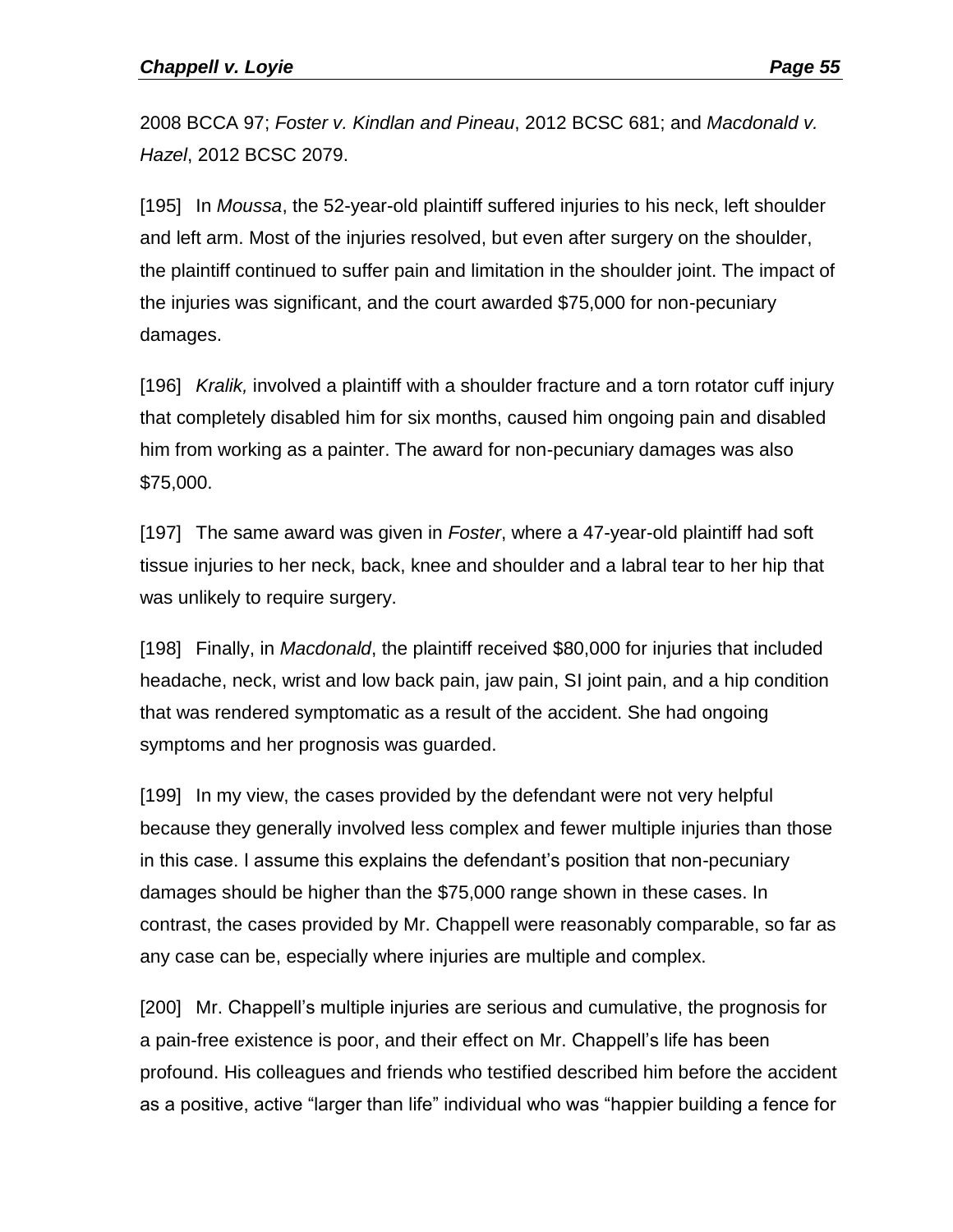you than watching a movie". He was known for his strength. Tab Buckner, one of his oldest friends who worked with him in construction, said he was very physical, proficient and could think outside the box. Steve Raby, one of his fellow firefighters, described Mr. Chappell as "one of the biggest, strongest people" he knew, a happy person who liked to socialize, and "not a complaining kind of guy". Todd Roberts, another firefighter and hunting friend, said that Mr. Chappell organized all the gear for their hunting trips and all he had to do was "jump in the truck". Mr. Chappell's wife, Cheryl Ann, testified about the deep happiness and intimacy they had found together, the joys and challenges of blending their families and their common interests in home renovation projects. She said that her husband loved his work as a firefighter, could do "pretty much anything" when it came to renovations, and was very particular about his lawn and garden.

[201] The picture painted by these witnesses of Mr. Chappell after the accident stands in stark contrast to these descriptions. They all said that Mr. Chappell is no longer active, doing either construction work, hunting or social activities, and the most he does is to take an advisory role in projects. Many thought he was coping with what they perceived as pain and fatigue. Todd Roberts described his activity level as "next to none" and his personality as drastically changed, "he just seems his mind is elsewhere". Tab Buckner noticed that Mr. Chappell had difficulty getting in and out of chairs, could barely move at times, seemed angry with the world, and was not coping well with his wife and stepsons. Anthony Tanner, his oldest stepson, observed that the relationship between his mother and Mr. Chappell had become more strained. Mrs. Chappell described the course of Mr. Chappell's injuries and recovery since the accident, his obvious pain, his growing frustration and then sadness at his lack of progress, and the personal difficulties that developed between them as he became more irritable, impatient and argumentative. There is no longer any intimacy in their relationship, which is obviously a very difficult issue for both of them.

[202] I found all of these witnesses to be honest and straightforward, but Mrs. Chappell was quite exceptional. Throughout her testimony she was responsive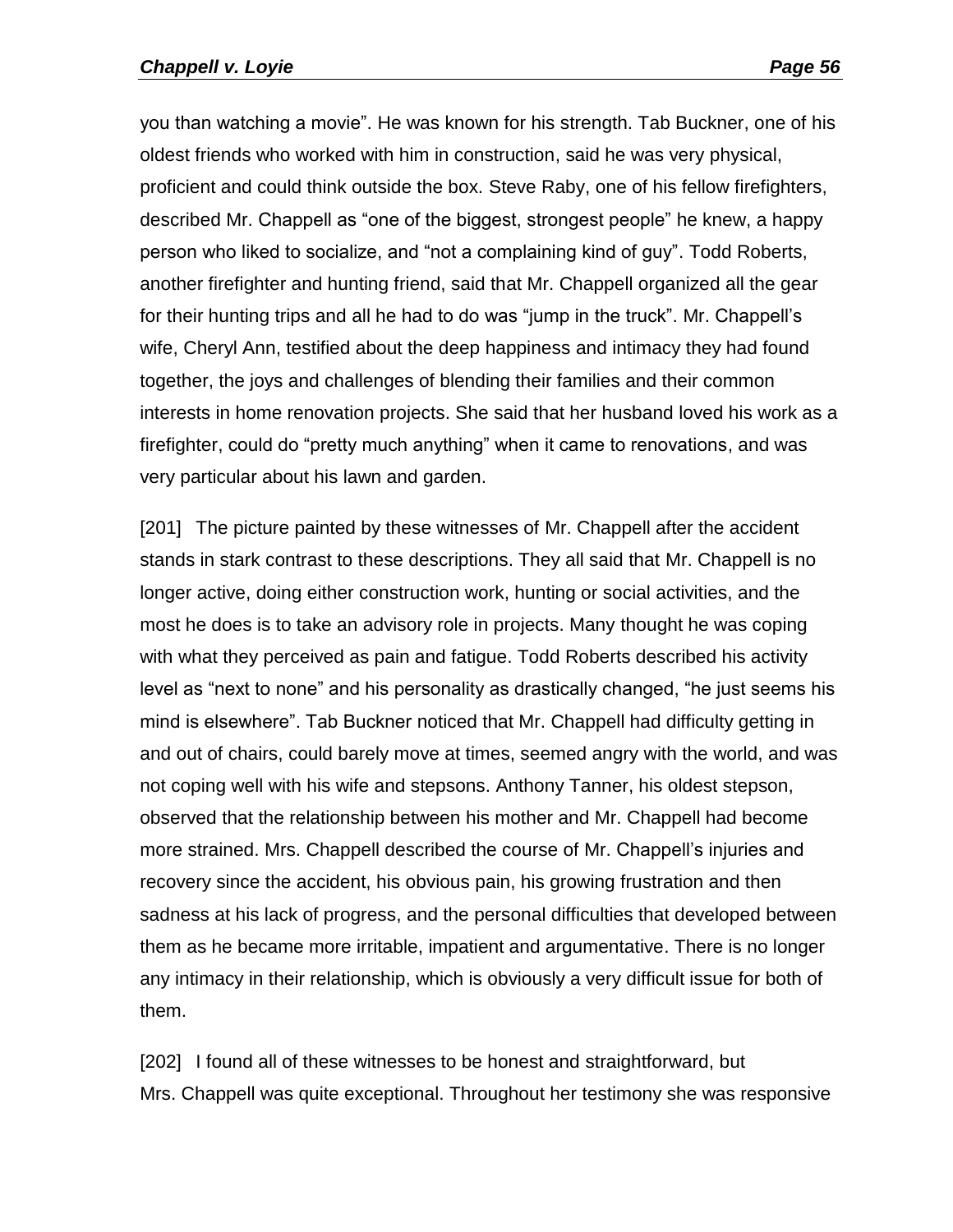and respectful, and while of course she was supportive of her husband, she did not overstate the positive or understate the negative. Her evidence was entirely consistent with Mr. Chappell's evidence about the nature and quality of their lives together and what has happened to their relationship since the accident.

[203] All of this evidence is consistent with how I have already described Mr. Chappell: after five years of dealing with his physical injuries, he is a broken man, emotionally isolated, suffering in constant pain, ashamed of his physical limitations and his inability to cope, and desperate for solutions.

[204] Moreover, by June 2012, Mr. Chappell was forced to give up his career as Captain of Suppression and abandon his ultimate goal of becoming Battalion Chief of Suppression. This loss of a job he loved caused him great personal distress. As I indicated above, while there was a measureable risk that he would have had to do this at some point in any event, this change occurred much sooner than it would have absent the accident. I will come back to this when I address future loss of capacity.

[205] In these circumstances, I award of \$150,000 for non-pecuniary damages, after taking into account the extent of the risks outlined above that some of Mr. Chappell's conditions would have occurred regardless of the accident.

### **Loss of the capacity to earn income**

### **Past wage loss**

# *a) Firefighter employment*

[206] Before the accident, Mr. Chappell was engaged in steady, long-term employment as a firefighter with the Corporation of Delta. In circumstances like this, past wage loss should be measured by reference to the actual earnings Mr. Chappell would have received had his employment continued to the date of trial, with deductions taken for the income he did or should have earned during that period. Any hypothetical possibilities that might have affected his past earning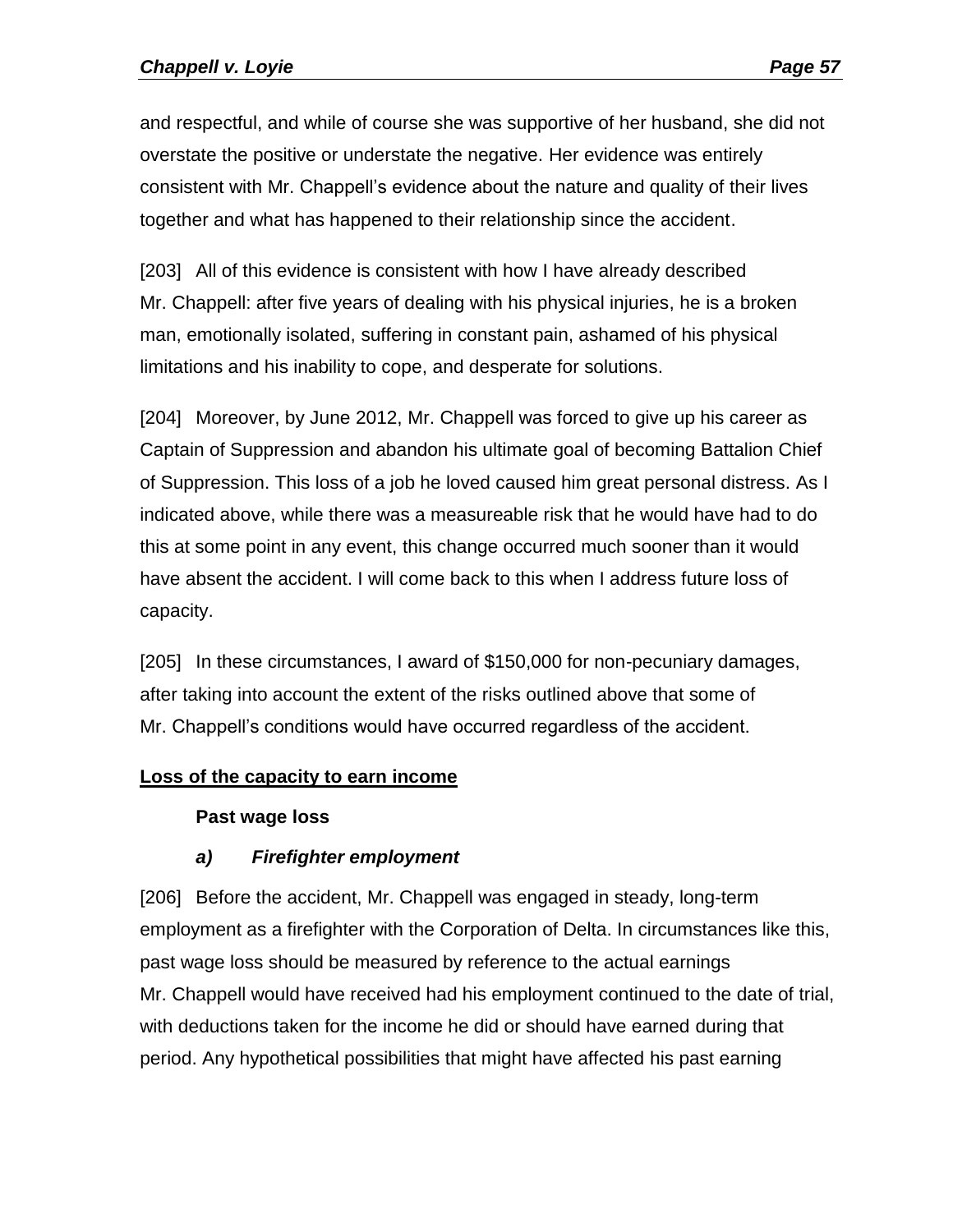scenario must be real and substantial possibilities and not mere speculation: see *Cook v. Symons*, 2014 BCSC 1781 at para. 201.

[207] Although Mr. Chappell received sick leave and long term disability benefits for all past wage loss, the parties agree that these are collateral benefits that are subject to a subrogation agreement and are not to be deducted from an award. This is in accordance with the principles set out in *Cunningham v. Wheeler*, [1994] 1 SCR 359.

[208] Given the injuries I have determined were caused by the accident, there is little dispute about Mr. Chappell's past wage loss until June 30, 2014. With the exception of the discreet period of time he was required to be off work for the carpal tunnel surgery on his right hand, all of the sick days taken are attributable to the injuries related to the accident. The records from the Corporation of Delta establish a loss to June 30, 2014 of \$80,255.63 for all sick days taken in relation to his injuries from the accident.

[209] With respect to the sick leave taken after June 30, 2014, the defendant accepts that Mr. Chappell was having difficulty performing his employment, but stresses that his employer did not require him to take sick leave. That may be so, but the issue of sick leave is one for a medical opinion, which was provided by Dr. Polyrhonopoulos on July 2, 2014.

[210] In my view, Mr. Chappell was justified in taking sick leave at that time. He clearly struggled with his work after he first returned in January 2012. He was still experiencing significant pain that he was trying to control with narcotic medication. Within six months he realized he was no longer able to continue as Captain of Suppression and he was able, through his seniority, to make a lateral move to the position of Captain of Training, a more sedentary position. About a year later, in July 2013, he was also able, for the same reason, to be promoted to Battalion Chief of Training.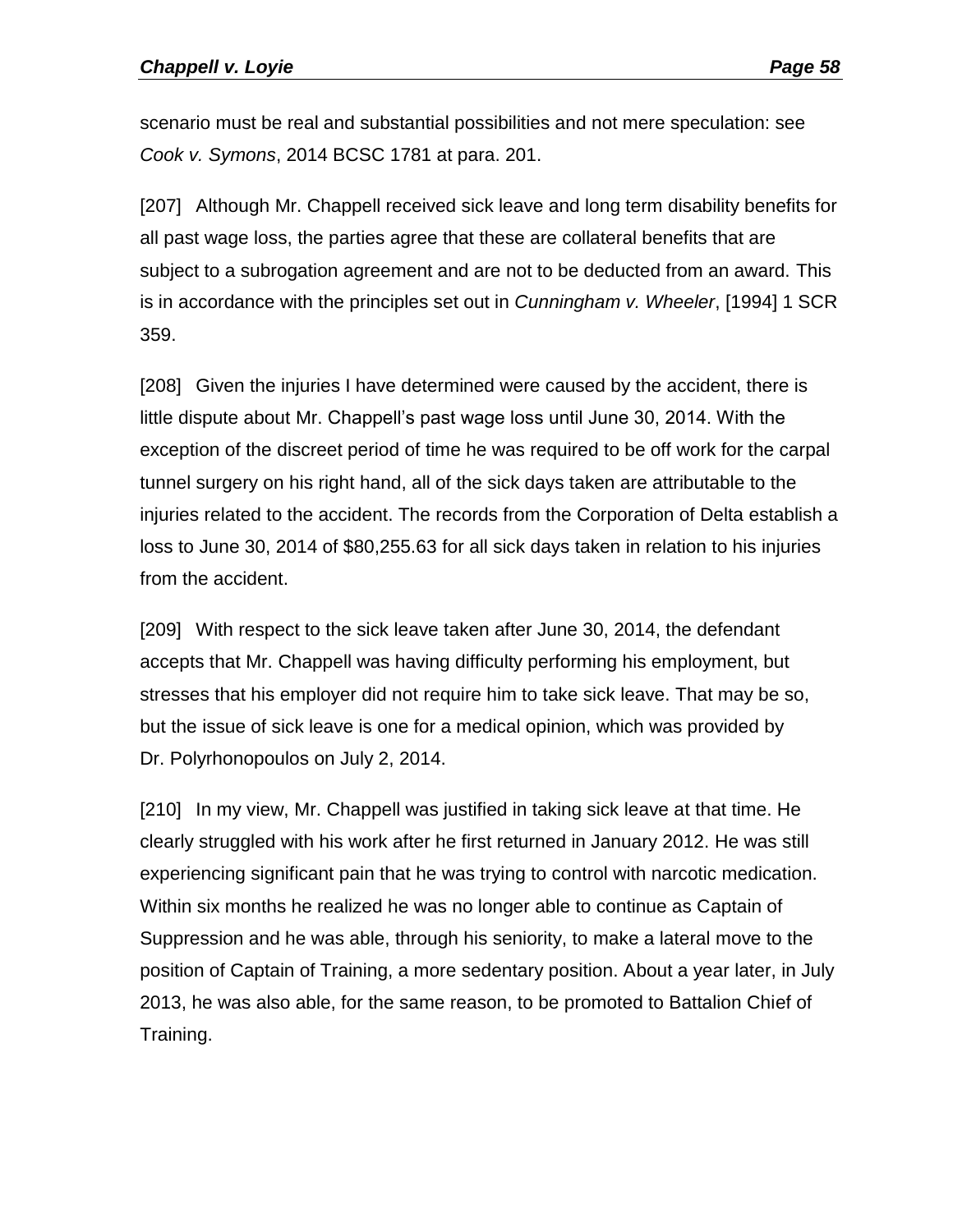[211] However, Mr. Chappell continued to struggle with various symptoms and had to take intermittent sick leave for the surgeries on his hands, right shoulder and the left knee arthroscopy. All of this took its toll on him. In early June 2014, the Deputy Fire Chief told him that his job performance was unsatisfactory, and by the end of that month he was "at his wit's end" and obviously seriously depressed. When Dr. Polyrhonopoulos saw him on July 2, 2014, he thought that Mr. Chappell was unemployable due to the severity of his pain symptoms, his knee and shoulder problems and the need for orthopaedic surgeries, and his depression and anxiety. The doctor described this visit as a "defining day" when Mr. Chappell was experiencing a multitude of problems, and he recommended to the Delta Fire Department that Mr. Chappell should not work until released to do so by his orthopedic specialist following surgery. His note to the employer did not refer to the totality of the medical and emotional problems, some of which Mr. Chappell was apparently reluctant to reveal to his employer. I appreciate that by this time, Mr. Chappell was also experiencing symptoms in his left shoulder and right knee, but all of his other problems, particularly his depression, were clearly a major part of his symptomology.

[212] The defendant suggested that Mr. Chappell had no intention of returning to work after June 2014 because he had already sold his home in Cloverdale and purchased the home at Sheridan Lake. I do not accept this. As Mrs. Chappell explained, their plan was to use Sheridan Lake as a vacation home and a place for her husband to get some peace and quiet. At the end of June, they signed a lease for a home in Delta very close to the fire hall, and they moved in there July 15. However, by that time, Mr. Chappell had booked off work and was waiting for surgery on his left knee, so he spent most of his time at Sheridan Lake, returning to the lower mainland for his surgeries and periods of rehabilitation. By the following summer, Mrs. Chappell reluctantly moved to Sheridan Lake to be with her husband, but their intention, while unclear, is not to stay there for the long term.

[213] In my view, it is remarkable that Mr. Chappell was able to carry on with his employment for 2 ½ years. His tenacity in doing so demonstrates to me his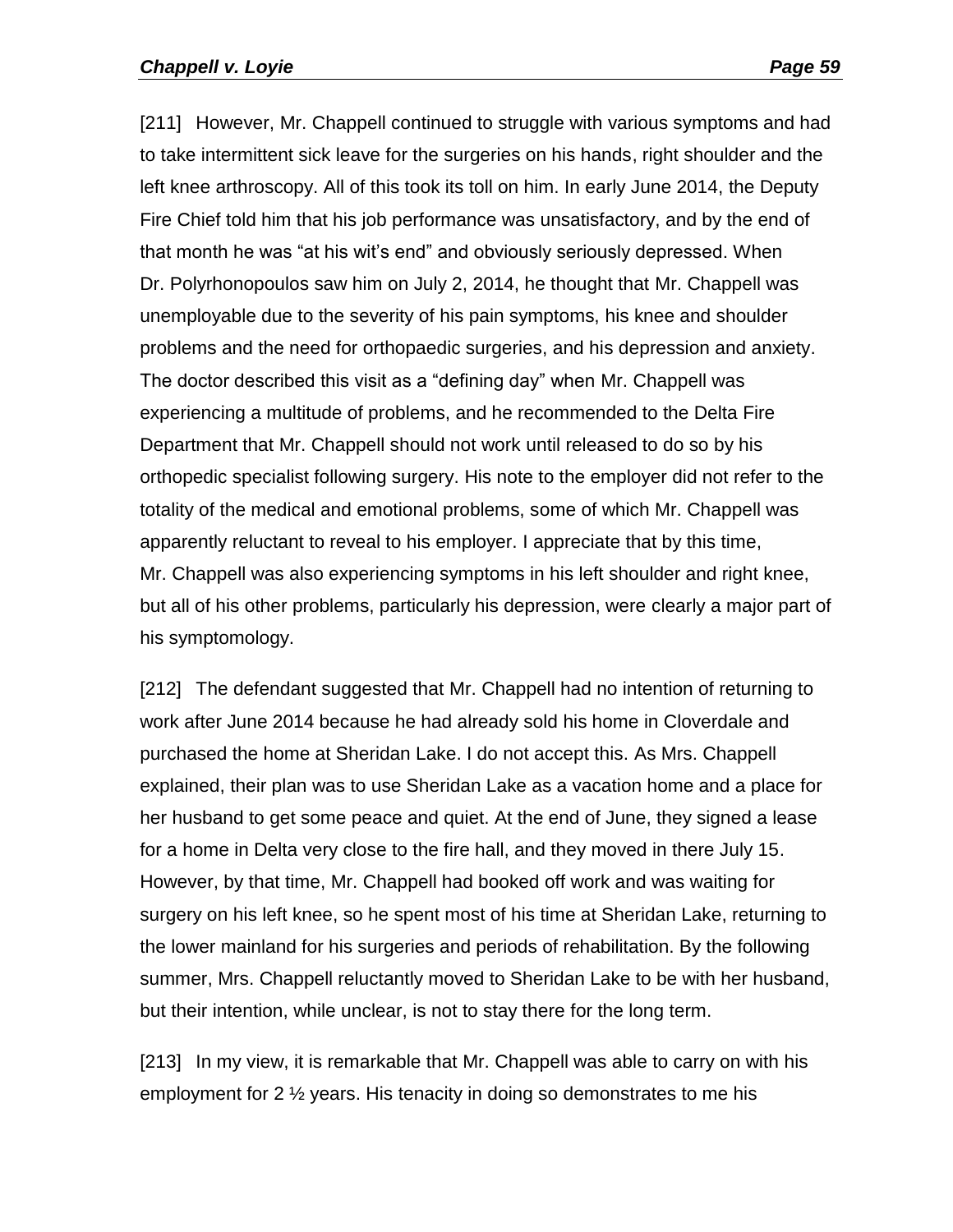commitment to the fire department and his desire to continue working there. Since June 2014, Mr. Chappell has had surgery on his left knee (September 2014) and right shoulder (August 2015), and in between surgery on his left shoulder (unrelated to the accident). In February 2016 he went on long term disability. There is no medical opinion that his overall condition had improved sufficiently as of the time of trial to return to work, although Dr. Miller expressed the view that Mr. Chappell should try a graduated return to work.

[214] Accordingly, I am satisfied that Mr. Chappell is entitled to past wage loss that includes the period from June 30, 2014 to trial. I would not make any deductions for the period of time related to the left shoulder surgery given that the other problems were continuing throughout this period of time. The records from the Corporation of Delta establish a loss for this period of \$273,168.50.

[215] The total past loss of income to trial is \$353,424. This is a gross figure, and I leave it to counsel to calculate the net loss after tax.

# *b) Construction income*

[216] Given my findings, Mr. Chappell's injuries causally related to the accident clearly rendered him unable to carry on with his side construction business, even though he has also suffered from other conditions. The primary issue here relates to the proof of this loss. Mr. Chappell never reported this income to the Canada Revenue Agency and was unable to produce any records related to his revenues and expenses other than a few pages of invoices. The defendant submits that the limited evidence provided is insufficient to prove any loss, or alternatively any such loss is minimal.

[217] Clearly, the court cannot countenance the failure of a plaintiff to honestly report income to the taxation authority, but there is no public policy basis to bar a claim for wage loss based on unreported income. One consequence of this failure to report is that the plaintiff will have a difficult burden to prove such a loss where there is no corroborating evidence such as tax returns and financial statements: see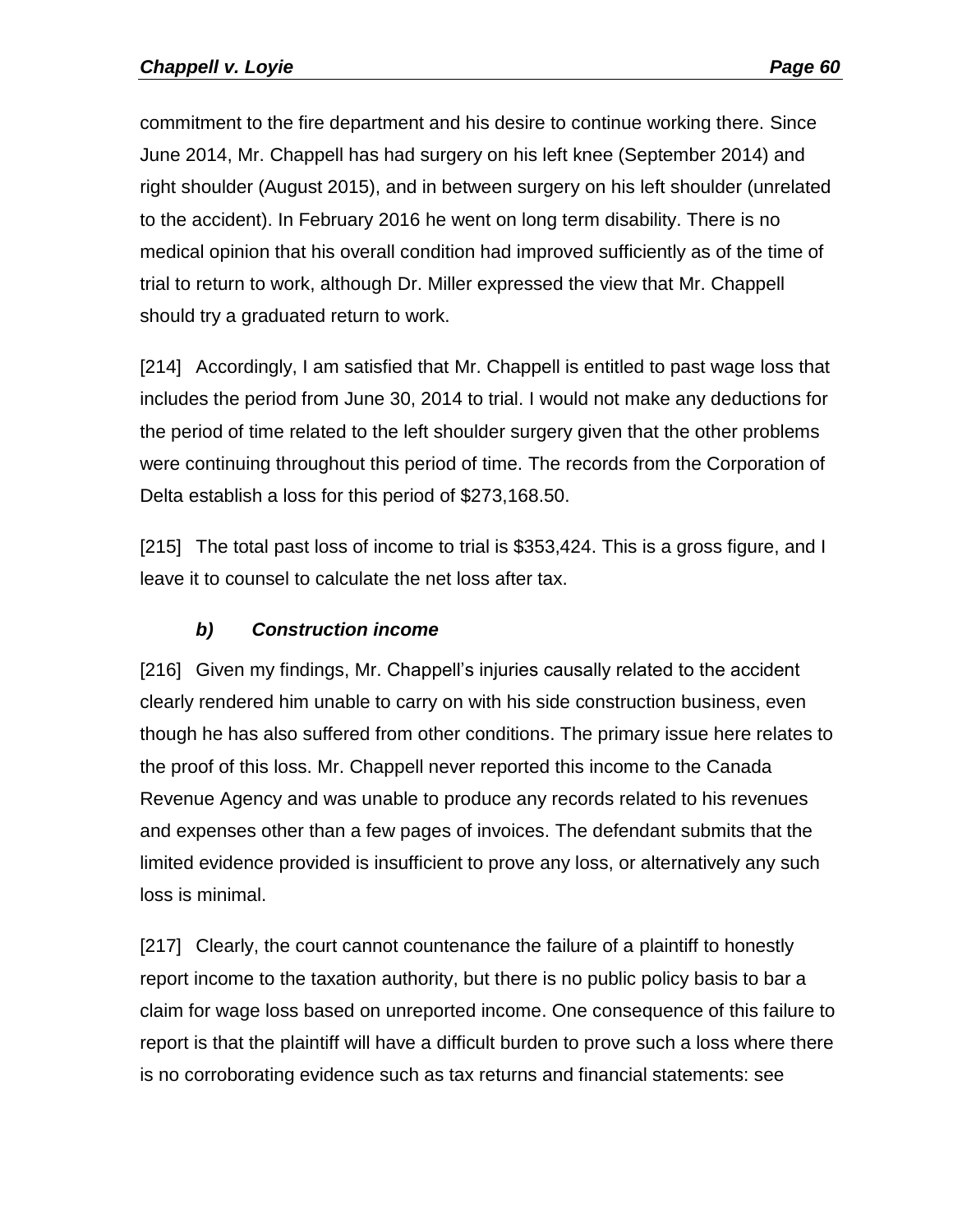*Iannone v. Hoogenraad* (1992), 66 BCLR (2d) 106 (CA) and *Wepruk v. McGarva and Butt*, 2006 BCCA 107.

[218] Mr. Chappell bases this past income loss claim on the actual earnings he would have received had he continued his construction work to the date of trial, but his evidence about this was vague. He said that on average he worked one to two days out of his four days off from the fire department and earned between \$30,000 and \$40,000 per year. He allowed that he worked less for others after he met Cheryl Ann in 2007, as he then focused more energy on renovating their own homes, but he maintained that his income after that would have been in the lower end of this range.

[219] Of the five invoices Mr. Chappell produced, one did not distinguish between materials and labour and the others included labour charges at \$25 or \$30 per hour for total amounts of \$420, \$630, \$3,150 and \$3,350. One receipt was undated; two were dated in June 2010, one in July 2010 and one in January 2011. The only other evidence about this income source came from Tab Buckner, who had worked with Mr. Chappell in construction in earlier years, and Steve and Kelly Raby, for whom Mr. Chappell had built substantial parts of their house in Lac La Roche in 2006 and 2007. However, Mr. Buckner said nothing about the amount of income they earned, stating only that the purpose of the side jobs was to supplement their income. Kelly Raby said that most of the times they went to Lac la Roche were work parties, where her husband would pay for all the food and drinks, and she understood that any amounts paid to Mr. Chappell were not substantial. Steve Raby did not know how much he paid Mr. Chappell, stating only that he would pay \$500 or sometime \$1,000 either at the end of a job or when they were up at the house.

[220] The evidence establishes that Mr. Chappell was competent and industrious, that he did work for others, and that he did earn some income at an hourly rate of \$25 to \$30. Considering Mr. Chappell's evidence that he worked on average one to two days per week, and Mr. Raby's evidence that he would pay him what could be considered nominal amounts for the work done, I do not consider his estimate of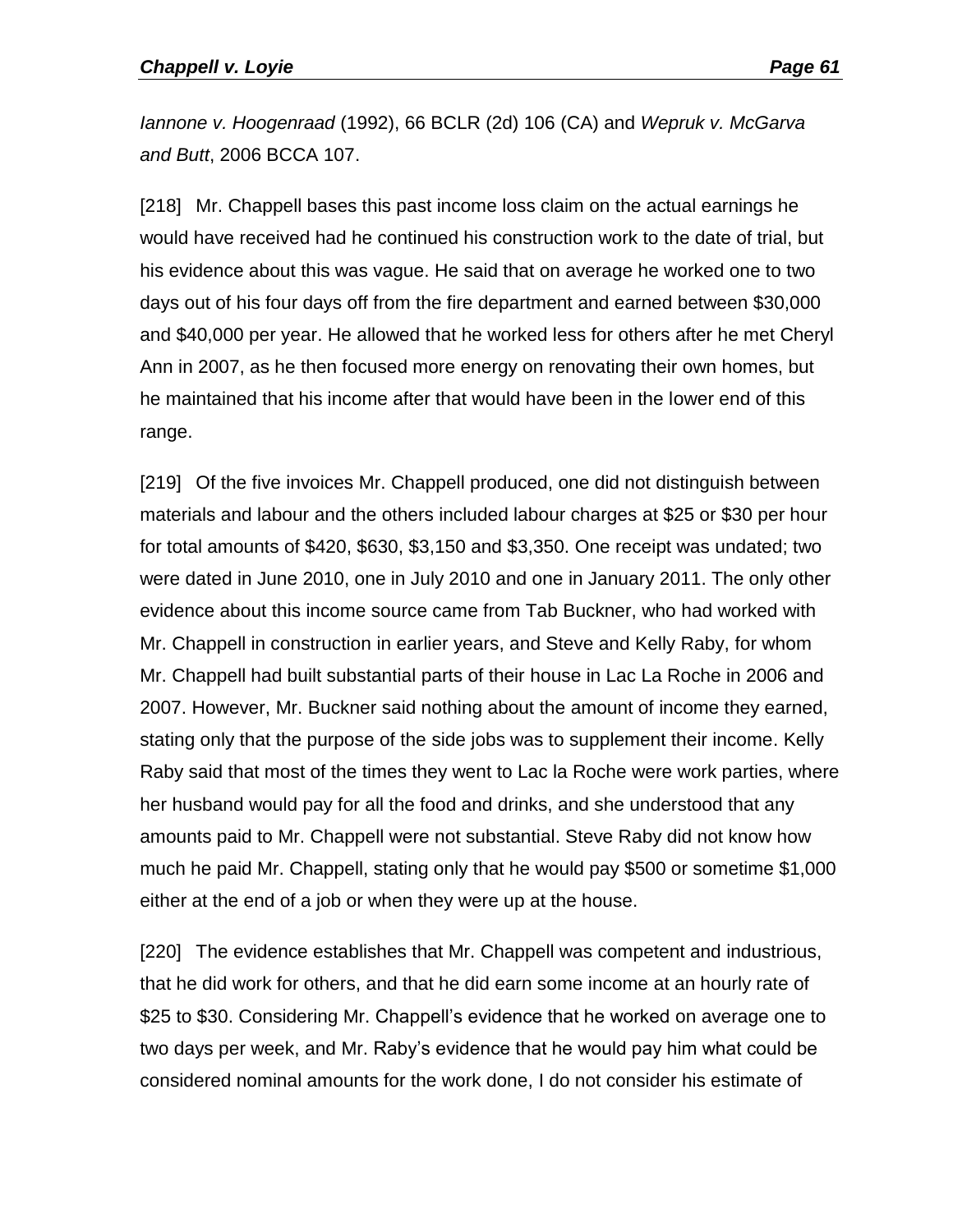\$30,000 to \$40,000 to be reliable. In my view, the evidence supports an estimate of earnings no more than \$15,000 to \$20,000 per year.

[221] The estimation of past earnings of \$35,000 as claimed is \$159,126 (\$93,769 net of tax). Counsel for Mr. Chappell submitted that a reasonable award for past loss of this income would be 50% of the net amount. I consider a reasonable award for past loss of income to be 50% of the gross income, which is \$80,000, and I leave it to counsel to calculate the net amount after tax.

## **Future loss of capacity**

[222] An award for future loss of income is to compensate a plaintiff for his loss of earning capacity. This kind of loss is also proven, not on a balance of probabilities, but if the plaintiff establishes that it is a real and substantial possibility that he will suffer a future income loss: *Athey* at para. 27.

[223] General factors for courts to consider in assessing a loss of earning capacity were set out in *Brown v. Golaiy* (1985), 26 BCLR (3d) 353 (SC) at para. 8:

1. The plaintiff has been rendered less capable overall from earning income from all types of employment;

2. The plaintiff is less marketable or attractive as an employee to potential employers;

3. The plaintiff has lost the ability to take advantage of all job opportunities which might otherwise have been open to him, had he not been injured; and

4. The plaintiff is less valuable to himself as a person capable of earning income in a competitive labour market.

[224] These factors must be considered in the context of each case in order to determine what a particular plaintiff would realistically have done in the future had the injuries not occurred. If the plaintiff proves a real and substantial possibility of a future event leading to an income loss, that loss may be quantified either on a capital asset approach (where the loss is not easily measurable) or an earnings approach (where it is easily measurable): *Perren v. Lalari*, 2010 BCCA 140 at para. 32. This assessment should also take into account both positive and negative contingencies to be given weight according to their relative likelihood: *Cook* at para. 218.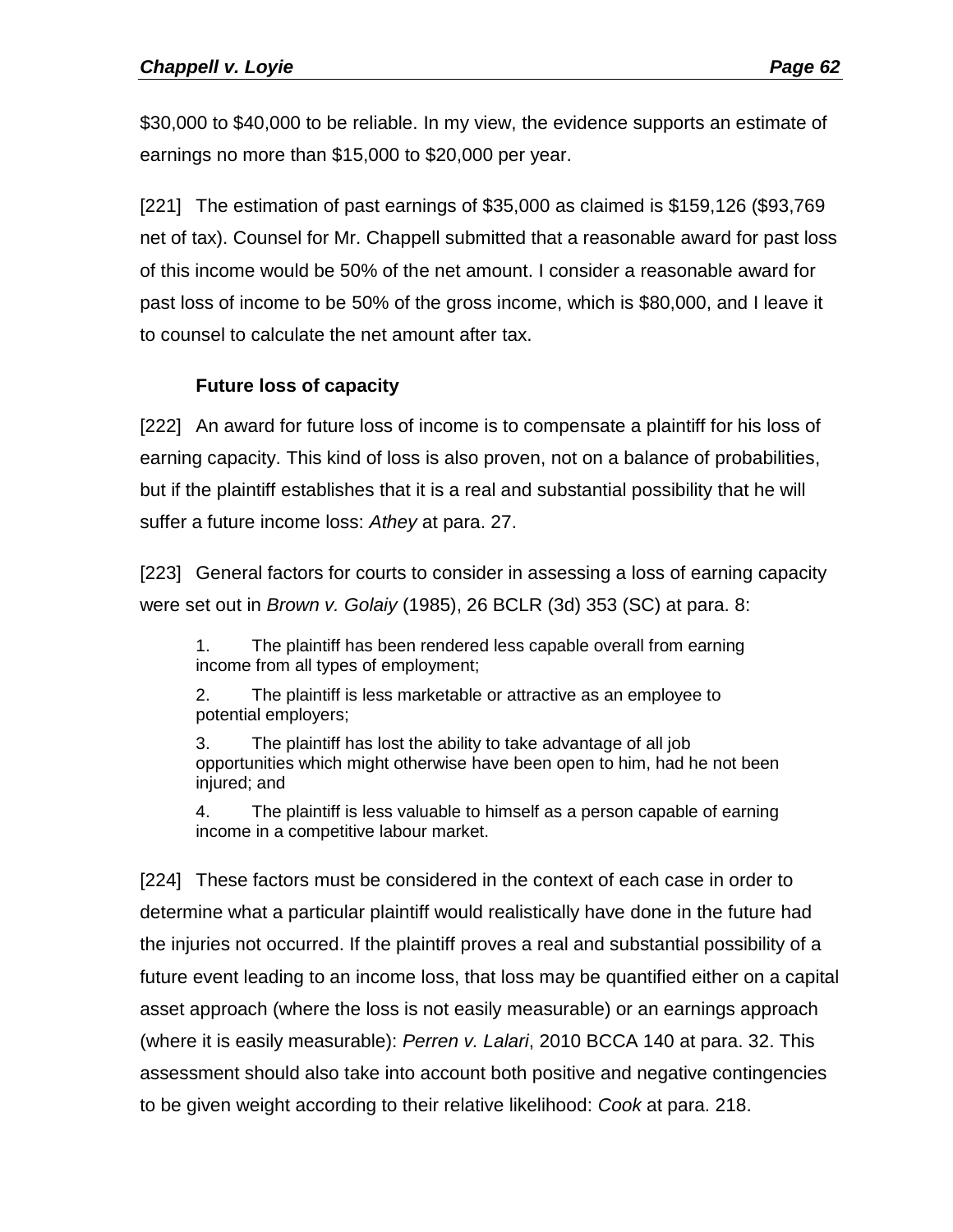[225] A future loss of capacity may be established even where a plaintiff continues in the same job and continues to earn the same income as he did before the accident: *Pallos v. Insurance Corp. of British Columbia* (1995), 100 BCLR (2d) 260 (CA); *Chang v. Feng*, 2008 BCSC 49. However, unless there is evidence that the plaintiff is disabled from performing some of his duties, or is unable to perform a realistic occupation, a future loss will not be proven: *Steward v. Berezan*, 2007 BCCA 150; *Perren*, at para. 32; *Kathuria v. Wildgrove*, 2015 BCCA 186 at para. 34.

### *a) Firefighter income*

[226] Mr. Chappell claims a future loss of earning capacity on the basis that he is permanently disabled from working for the fire department in any capacity. While he admits that he is physically able, with accommodation, to do the job of Battalion Chief of Training, it is his depression and the consequences flowing from that which he says renders him incapable of returning to that position. The defendant says that Mr. Chappell is no longer disabled from returning to that position, has a secure position, and therefore has not proven a future loss of income.

[227] Clearly, Mr. Chappell is no longer capable of working as a firefighter in the suppression division. The Captain of Suppression work involves heavy physical demands that include prolonged standing, intermittent walking or running, climbing ladders, stooping, and low level task intensive postures when administering first aid. Cheryl Black, an occupational therapist who assessed Mr. Chappell for the purpose of a functional and work capacity evaluation, concluded that he does not meet the full scope of strength demands required for this position.

[228] This conclusion is supported by the medical evidence. Dr. Adrian was of the view that Mr. Chappell is permanently, partially disabled and not suited to employment that involves physical activity such as heavy or repetitive lifting, reaching above the shoulder, forceful pushing and pulling, prolonged walking, repetitive kneeling, squatting, stair climbing, or even prolonged sitting. Dr. Samler thought that Mr. Chappell's ongoing problems with his shoulders will prevent him from vocations that require any form of physical activity, especially with overhead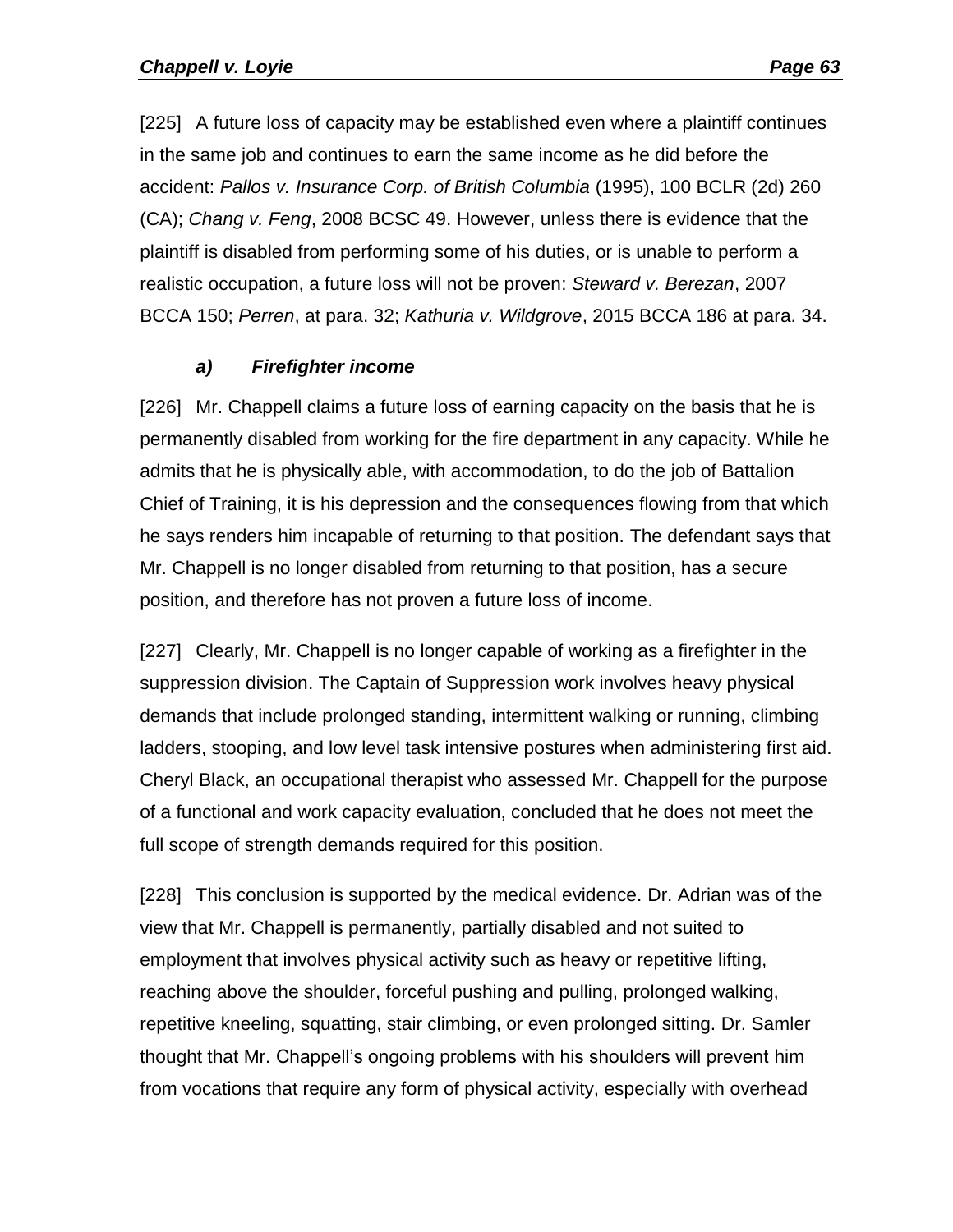lifting. My view is that would be so whether his problem was in one shoulder or both, in combination with all of his other accident-related problems.

[229] However, as I indicated above, there was a measureable risk that Mr. Chappell would not have been capable of continuing as Captain of Suppression at some point in any event. He has degenerative and age-related conditions unrelated to the accident, some of which have already manifested themselves. In my view, this risk had become a near certainty by the time of trial but it is not clear when he would have had to leave the Suppression Division absent the accident.

[230] I am not satisfied, however, that Mr. Chappell is no longer capable of working in the training division and returning to his position as Battalion Chief of Training. There is little, if any, medical opinion that Mr. Chappell is unable to do so, whether physically or mentally.

[231] Dr. Polyhronopoulos was of the view that Mr. Chappell was at a serious disadvantage in respect of his ability to advance his career as a firefighter. However, with respect to a more sedentary training position, he said only that there would be periods of time, due to intermittent episodes of neck or back pain, when Mr. Chappell would be unable to safely perform his duties. Dr. Kaushansky did not see Mr. Chappell as being competitively employable due to his severe depression and chronic pain but he did not specifically opine on his ability to return to his position as Battalion Chief of Training. Dr. Miller thought that Mr. Chappell should try a graduated return to work despite his depression.

[232] Only Cheryl Black concluded that Mr. Chappell does not meet the demands of the Battalion Chief of Training position. This was based on her assessment that he could not meet the full range of heavy strength demands and standing capacity and he could not manage the cognitive demands.

[233] On a strict application of work capacity demands, Ms. Black's assessment is supportable. However, the Corporation of Delta's Deputy Fire Chief testified that this position is largely sedentary and others would be available to assist with any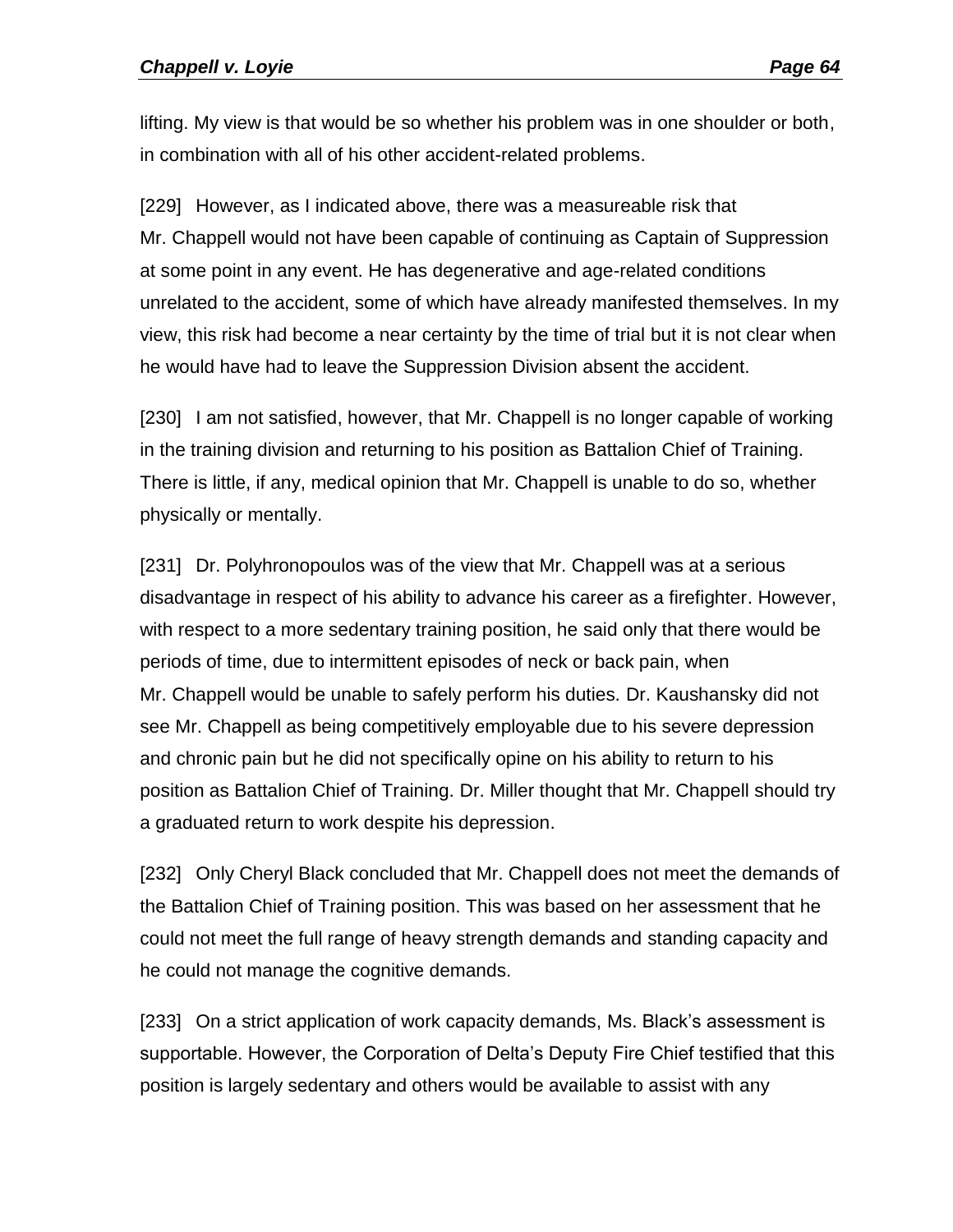physical demands in the field, and the Manager of Human Resources confirmed that Mr. Chappell would be accommodated for any of his physical requirements. With respect to the cognitive issues, Ms. Black's opinion was based only on the testing she administered, which included a behavioural memory test and a modified multiple errands test. Although her results indicated some difficulties, this kind of testing is quite limited, and I do not consider Ms. Black to be sufficiently qualified to assess whether the problems she identified render Mr. Chappell permanently disabled from his position. To her credit, Ms. Black said that she would defer this issue to a neuropsychologist. In any event, despite these findings, Ms. Black was of the view that Mr. Chappell is capable of full-time employment within certain limitations and restrictions to accommodate his capacity.

[234] I am satisfied that Mr. Chappell has established a real and substantial possibility that he will suffer a future income loss. The evidence is clear that he has been rendered less capable as a result of his injuries. In addition to being disabled from working in the suppression division, he is disabled from performing some of his duties as the Battalion Chief of Training. I am not satisfied, however, that he is permanently disabled from performing all of those duties. Mr. Chappell said that he was very happy when he was promoted to this position and he thought he was doing well in the first six months. Dr. Miller thought that Mr. Chappell's psychiatric prognosis would probably have been better if he could have continued in his job.

[235] To address his depression, the essence of the recommendations from both Dr. Miller and Dr. Kaushansky is that Mr. Chappell requires a concentrated treatment program that includes continued monitoring on anti-depressant medication, ongoing psychological counselling, and active rehabilitation at a multi-disciplinary pain clinic. It is my view that with this kind of focused treatment, there is a substantial possibility that Mr. Chappell's psychological condition will improve sufficiently to allow him to return to his position as Battalion Chief of Training. I encourage him to do this, as my clear impression is that this man will be a happier one if he is able to make a successful return to work.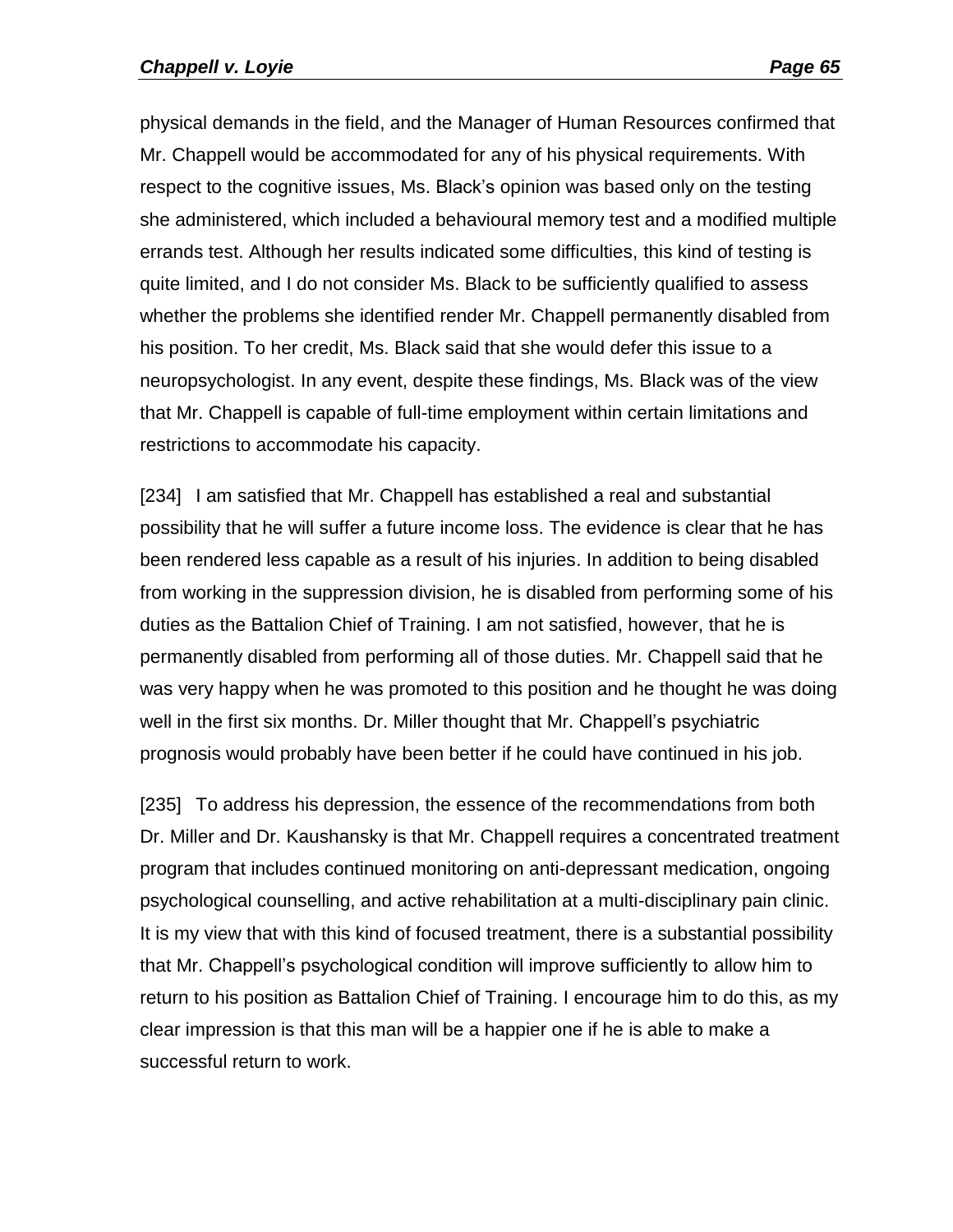[236] The defendant submitted that with effective treatment, Mr. Chappell could return to work within one year. However, there is no medical evidence that assists me to determine how long this will take. In such a circumstance, how do I assess Mr. Chappell's future loss of capacity? Both counsel assumed an earnings approach, which makes sense here. In *Pallos* at para. 43, the court referred to various means of assigning a dollar value to the loss of capacity to earn income:

One method is to postulate a minimum annual income loss for the plaintiff's remaining years of work, to multiply the annual projected loss times the number of years remaining, and to calculate a present value of this sum. Another is to award the plaintiff's entire annual income for one or more years. Another is to award the present value of some nominal percentage loss per annum applied against the plaintiff's expected annual income. In the end, all of these methods seem equally arbitrary. It has, however, often been said that the difficulty of making a fair assessment of damages cannot relieve the court of its duty to do so.

[237] In the circumstances here, I consider it appropriate to award Mr. Chappell his annual income for a period of approximately two years, to the end of 2018. This takes into account the positive contingencies that he may be capable of working sooner as well as the negative contingencies that he may continue to have difficulty with his depression for a longer period of time. It also takes into account the fact that Mr. Chappell will be disabled for up to six months due to his impending right knee surgery and rehabilitation, which is unrelated to the accident but which will likely have a negative effect on the progression of his treatment program for depression.

[238] The annual salary for Battalion Chief in Training in 2016 is \$132,384. The present value of this annual amount to the end of 2018 is \$317,589.

# *b) Construction income*

[239] Mr. Chappell claims a future loss of capacity to earn construction income on the basis that he would have carried on with this work until the age of 70. The defendant says that there is no future loss because Mr. Chappell would have been prevented from carrying on any construction projects due to his unrelated injuries.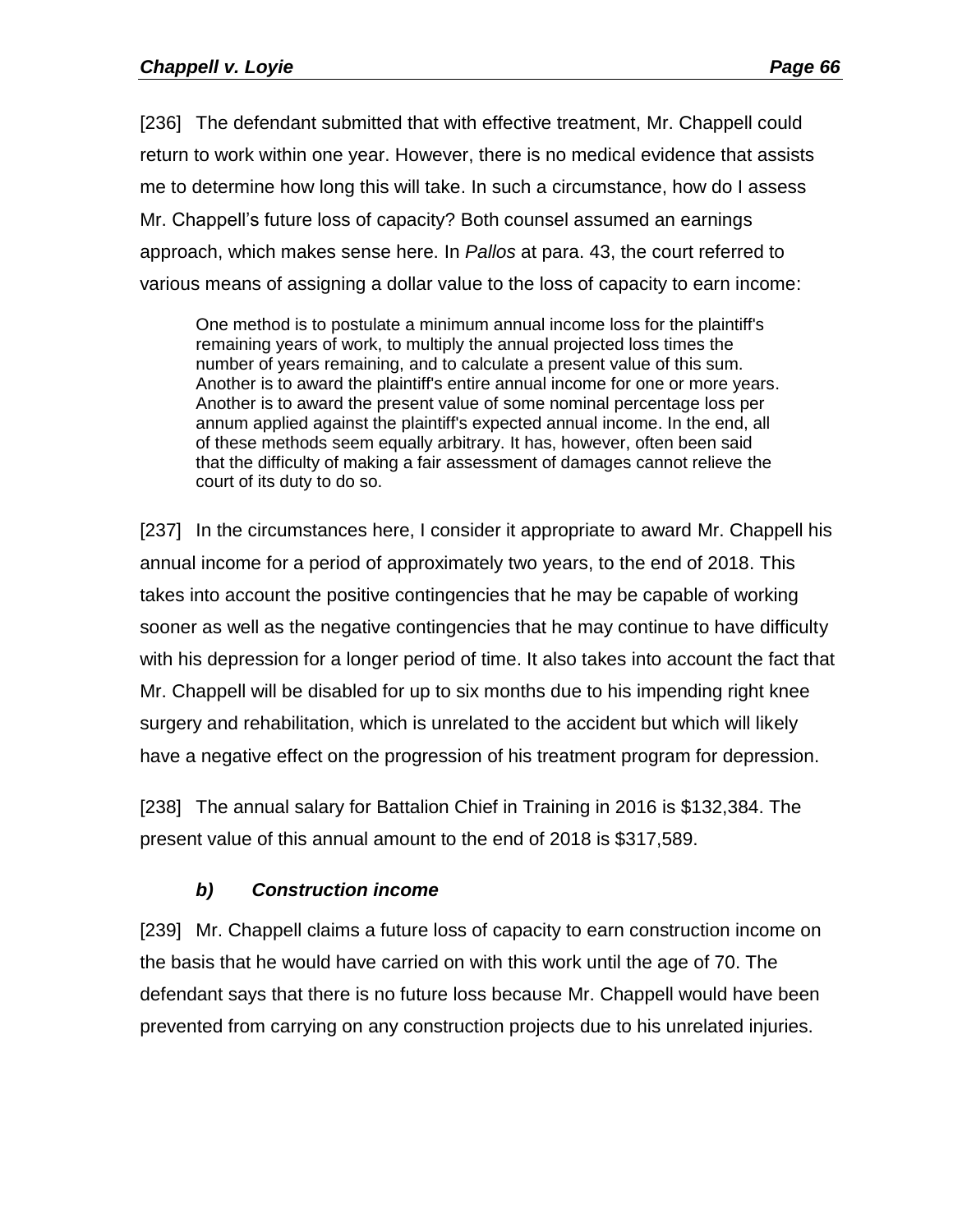[240] My view is that Mr. Chappell has established a substantial possibility of a future loss of this income stream but not to the age of 70. The wear and tear on this man's body from his work as a firefighter as well as all of his other activities has been quite significant, and due to the physical demands of construction work, I do not think there is a real possibility that Mr. Chappell would have continued to work for others beyond the age of 65, and if he did, he would not have continued at the same pace as previously. The approximate present value of an income of \$17,500 per year until age 65 is \$197,505. There are positive contingencies (he would have earned more) and negative ones (he would have earned less, and there is a measureable risk that he would not have been able to resume this work to the same extent or at all due to his degenerative and age-related injuries, particularly to the left shoulder and right knee). I consider the negative contingencies to be a more substantial possibility, justifying a deduction to this amount by 40%, for a loss of \$118,503.

#### *c) Pension*

[241] Mr. Chappell seeks compensation for a notional pension loss, based on the principles discussed in *IBM Canada Limited v. Waterman,* 2013 SCC 70. Because his pension entitlement under the Municipal Pension Plan was protected under the terms of his collective agreement, he says that such a "collateral benefit" should not accrue to the defendants. The defendant disputes this on the basis that the principles regarding collateral benefits do not apply in this circumstance since Mr. Chappell has not yet received his pension and has suffered no loss.

[242] The parties agree that Mr. Chappell will suffer no actual loss on the basis of an agreed statement of facts, which I summarize as follows:

a) From June 30, 2014 to February 16, 2016, Mr. Chappell received short and long term sick leave benefits, during which time he continued to accrue pensionable service, both employer and employee contributions to his pension plan continued, and his salary and cost of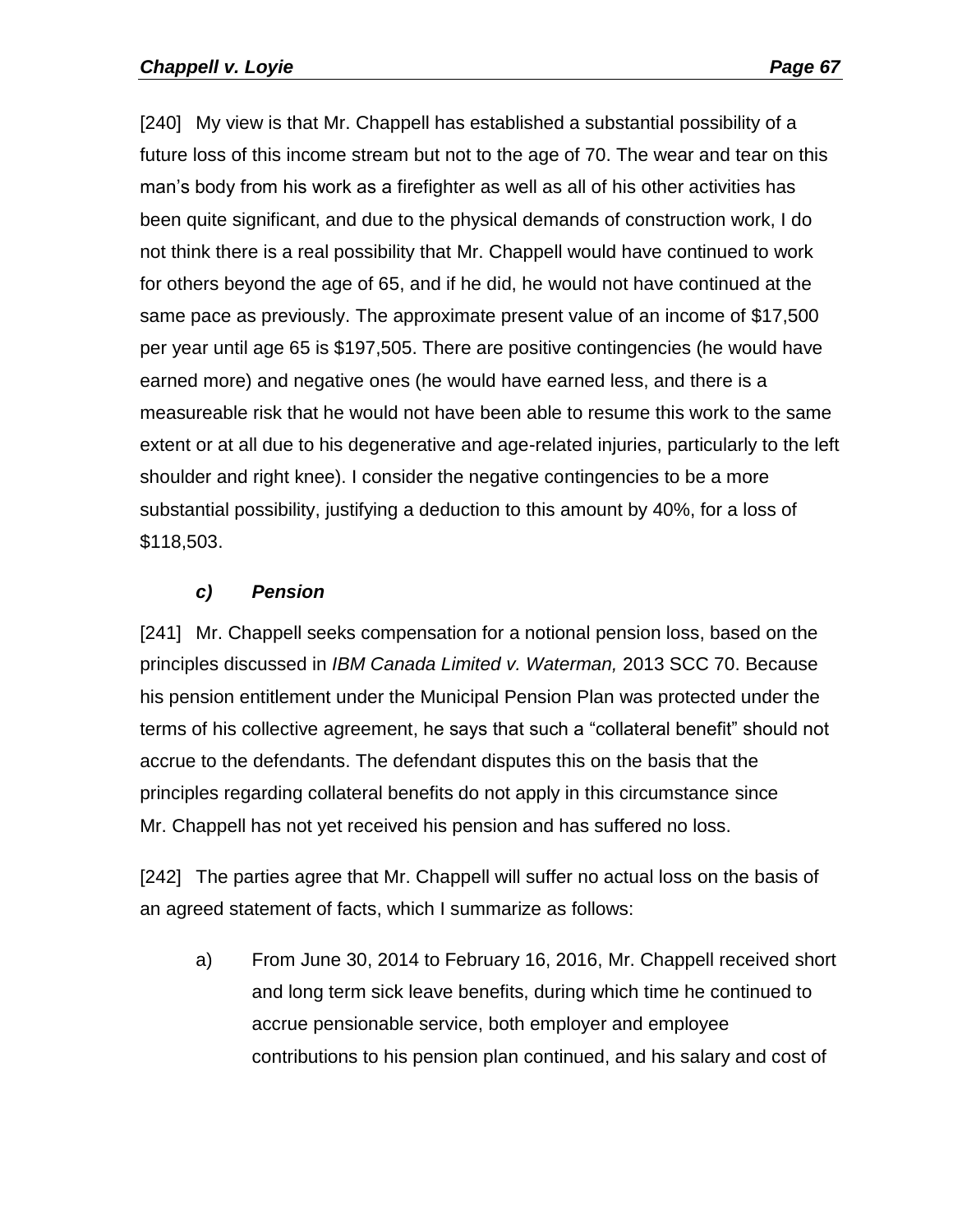living adjustments counted towards the five best years in calculating pension benefits.

- b) Since February 16, 2016, Mr. Chappell has received long term disability benefits, during which time he continues to accrue pensionable service but he is not required to make contributions to the pension plan and his salary and cost of living adjustments do not count towards the five best years in calculating pension benefits.
- c) While receiving long-term disability benefits, any losses to Mr. Chappell's pension entitlement are offset by the savings in pension contributions.

[243] The amount of this claim depends in part on the court's determination of when Mr. Chappell would have retired absent the accident and when he will actually retire and start collecting pension benefits. It is not necessary to make those determinations, as I have concluded that there is no basis for this claim.

[244] As I understand Mr. Chappell's position, the issue is whether he should be compensated for the pension loss he would have incurred had his employment benefits not indemnified him. He says the continuation of his pension entitlement is part of an employment benefit that should not be taken into account in calculating his damages. His estimated pension loss is \$325,531 to \$108,612 (based on a retirement age of 55 and 60 respectively).

[245] *IBM Canada Limited* involved a wrongful dismissal action in which the plaintiff was required to draw on his pension at the time of his dismissal. The issue was whether the receipt of those benefits reduced the damages otherwise payable for breach of contract. The court held that there should be no deduction. Cromwell J., for the majority, discussed the principles of "collateral benefit" or "compensating advantage" in relation to various kinds of payments. He defined a collateral benefit as "a gain or advantage that flows to the plaintiff and is connected to the defendant's breach" (at para. 15) and a collateral benefit problem as "whether some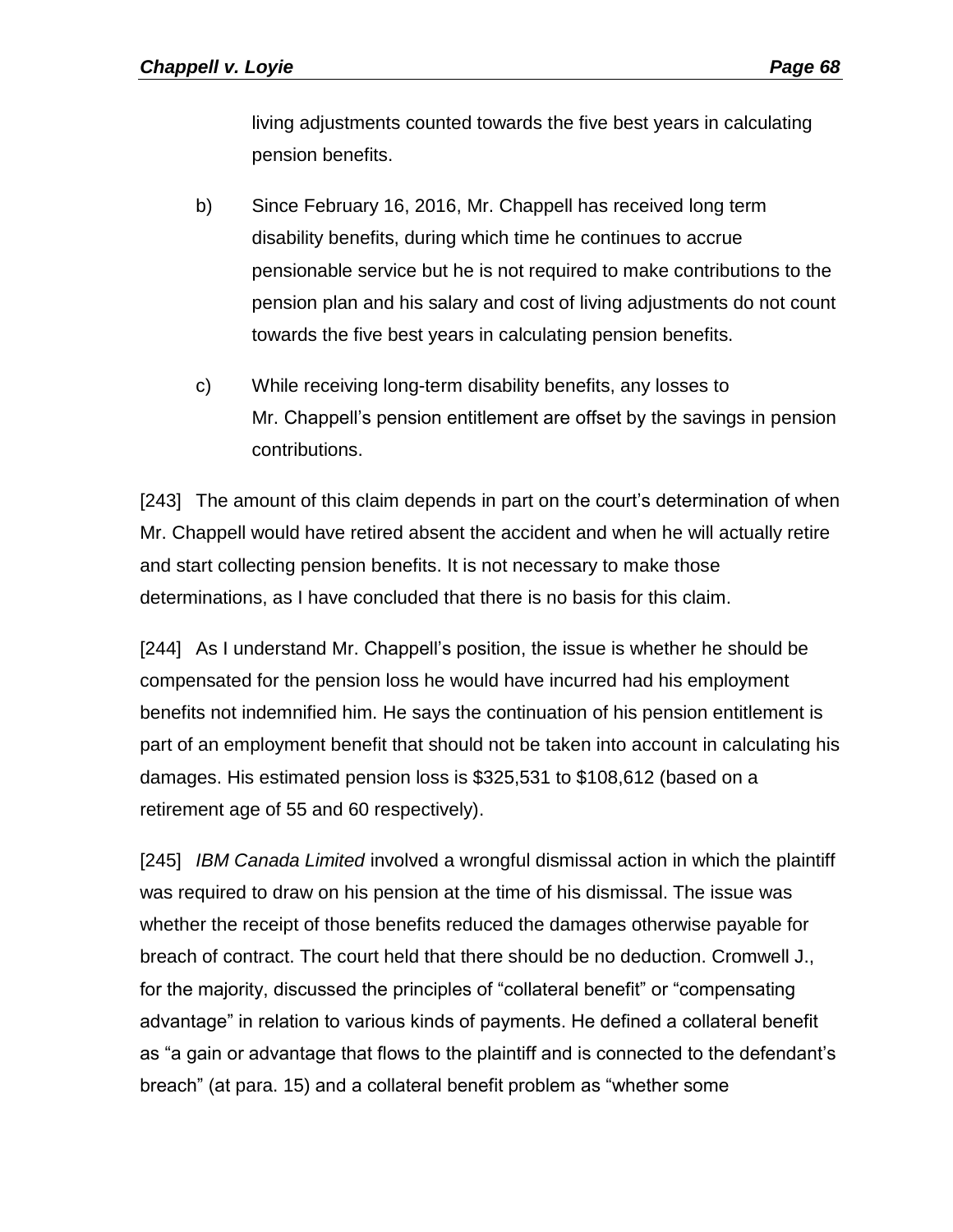compensating advantage that was in fact received by the plaintiff … should be taken into account in assessing the plaintiff's damages" (at para. 22).

[246] It is important, in my view, that before there can be any consideration of these principles, the plaintiff must have actually received a benefit, and that benefit must constitute some form of excess recovery for his loss. This is clear from the judgment throughout. For example, at para. 23:

Not all benefits received by a plaintiff raise a collateral benefit problem. Before there is any question of deduction, the receipt of the benefit must constitute some form of excess recovery for the plaintiff's loss and it must be sufficiently connected to the defendant's breach of legal duty.

[247] In this case, Mr. Chappell has not retired and has not received any pension benefits; he simply retains the right to receive those benefits when he chooses to retire. That his entitlement to those benefits is not reduced due to the application of the sick leave and disability provisions in the collective agreement does not constitute a form of excess recovery. Thus no collateral benefits problem arises in the first place.

[248] Mr. Chappell submits that the employment benefits contained in the sick leave provisions in the collective agreement, which have negated a pension loss, constitute a collateral benefit or compensatory advantage that is akin to private insurance, within the principles set out in *Cunningham v. Wheeler* (cited above) and confirmed in *IBM Canada Limited*.

[249] There is no dispute here that the sick leave and long-term disability benefits contained in the collective agreement are collateral benefits that are not to be deducted from an award for loss of income. I also accept that any pension benefits received under the Municipal Pension Plan would likely fall into the category of benefits that would not be deducted from a damage award. *IBM Canada Limited* establishes that the receipt of pension benefits that are not intended to be an indemnity for lost wages, or where the plaintiff has made contributions to his entitlement, should not be deducted. However, these are different benefits that must be analyzed in their own right. *IBM Canada Limited* does not establish that a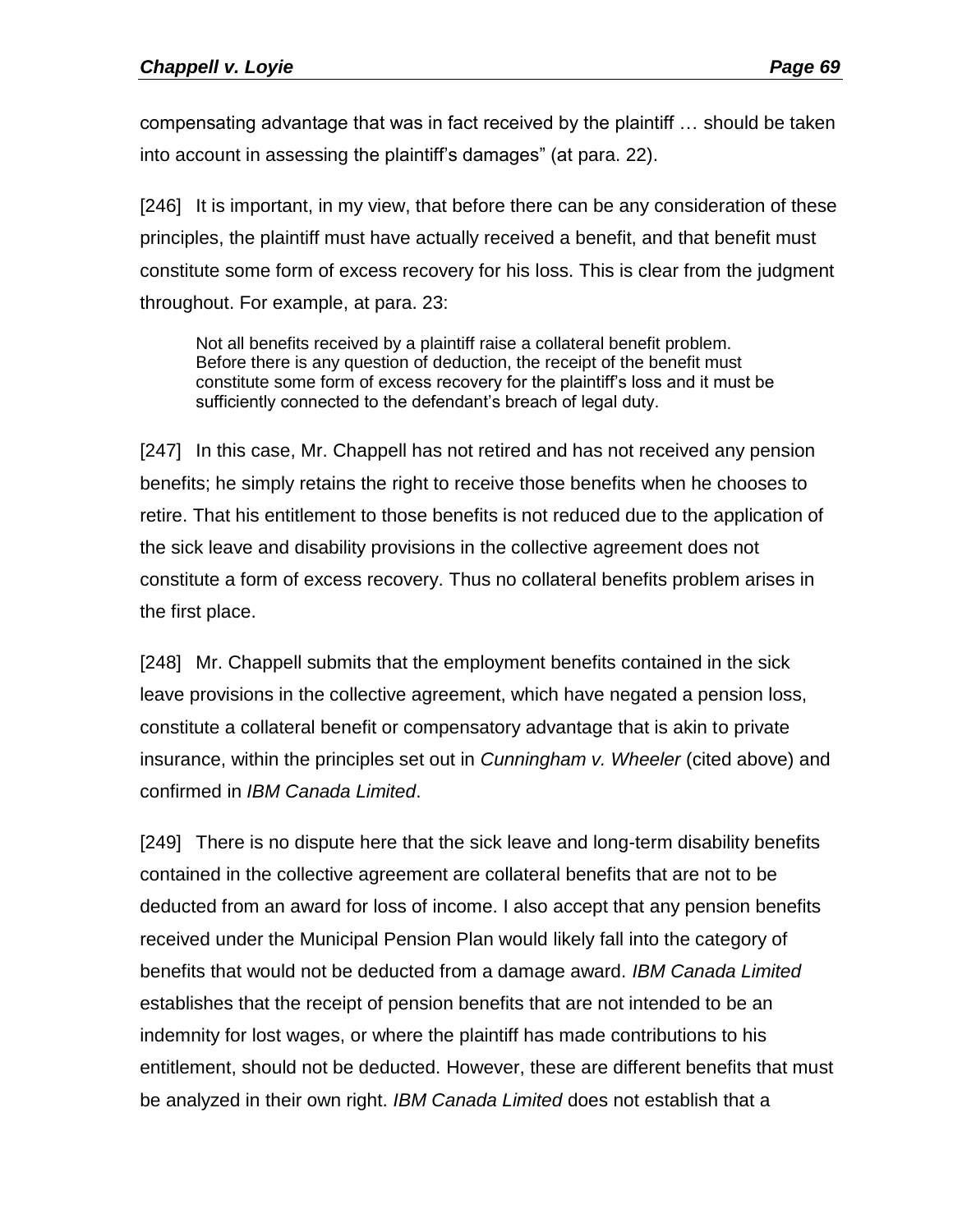collateral benefits problem arises where a plaintiff suffers no loss of entitlement to a pension right, whether that right is protected by sick leave or long term disability benefits or otherwise.

[250] The defendant's characterization of this claim as a "reverse" insurance exemption to the collateral benefits rule that attempts to create a loss where one does not exist is probably apt. A similar argument was rejected in *Wangert v. Saur*, 2013 BCSC 99. The plaintiff claimed a pension loss based on a contribution he had to make in order to maximize the amount of his pension. He argued that the collateral benefits principle applied so that his actual pension benefits should not be used to calculate his loss, otherwise he would be forced to share the benefits of his contributions with the defendant. Abrioux J. concluded (at para. 80) that *Cunningham v. Wheeler,* did not apply because the case did not involve the type of wage loss or disability benefits paid to a plaintiff under a plan of insurance:

Rather, it involves the operation of CP Rail's pension plan and the calculation of benefits thereunder. In calculating the benefits, the retiree receives credit for monies actually earned together with notional credits for certain types of leave including being sick or unfit to work. There is no element of insurance. There is also no link or nexus between the pension amount paid and the alleged losses flowing from the injuries sustained in the Accident. The plaintiff's pension is not a "benefit" in the sense that term is used in *Cunningham v. Wheeler* and its companion authorities.

[251] While Abrioux J. did not have the benefit of the reasoning in *IBM Canada Limited*, his conclusion is consistent with Cromwell J.'s analysis.

[252] Clearly, none of the jurisprudence about collateral benefits addresses a benefit that had not in fact been received because the issue is whether such benefit should be deducted from a damage claim so as to prevent double recovery. In no case were these principles applied to compensate for a notional loss. In each case, the court must determine whether the plaintiff has received a collateral benefit or compensating advantage that should or should not be deducted, applying the principles set out in *Cunningham v. Wheeler* and *IBM Canada Limited*.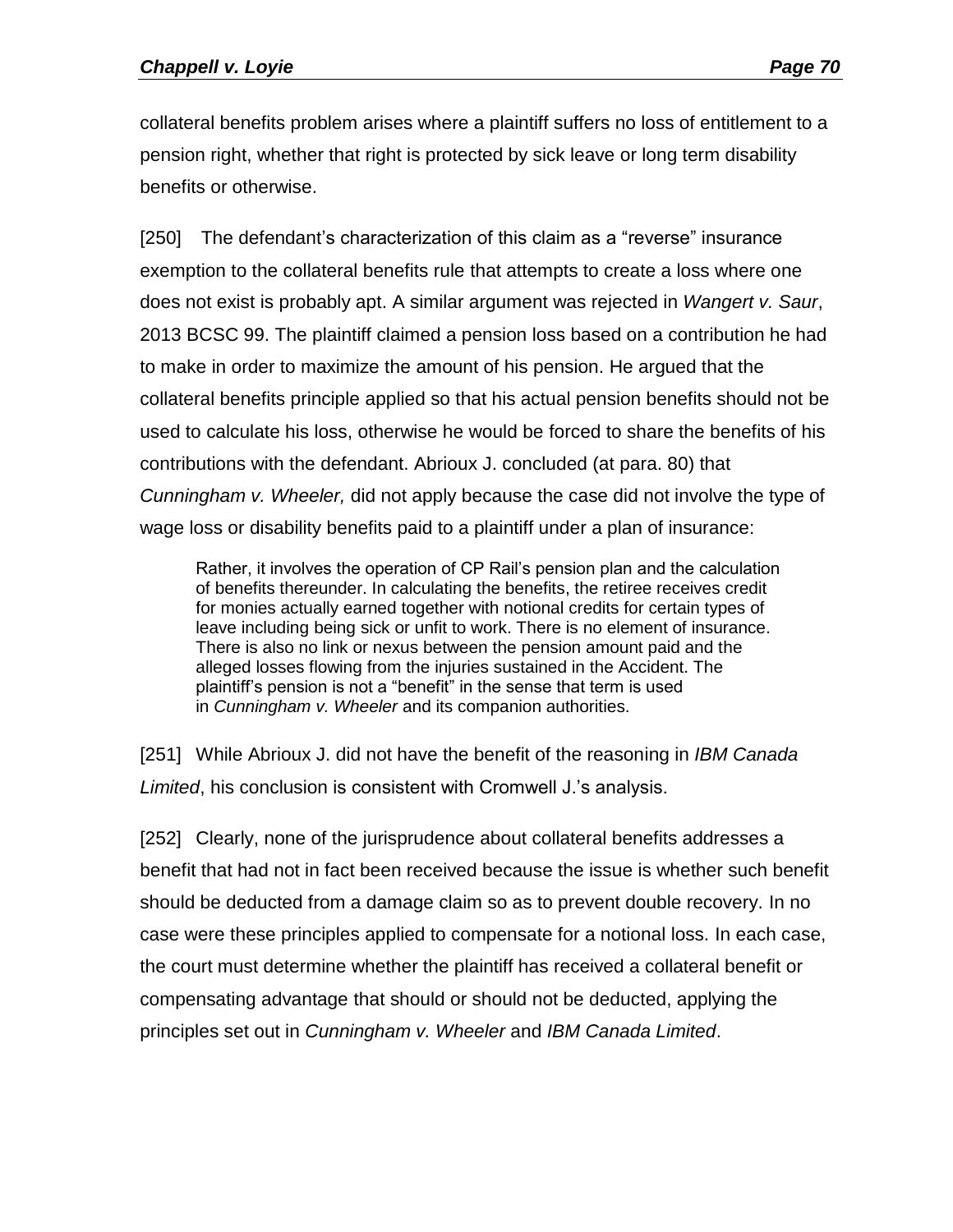[253] Mr. Chappell has not received a collateral benefit that constitutes an excess form of recovery and is therefore not entitled to damages for his notional pension loss.

### **Loss of housekeeping capacity & home maintenance, repair and renovation costs**

[254] A claim for loss of housekeeping capacity is for the loss of the value of work that a plaintiff would have performed, but which because of his injuries, he can no longer perform. The basis for such a claim is the loss of the ability to work in a manner that would have been valuable to himself and to others. Because it is the loss of a capacity (an asset) that is compensated, such an award does not depend on whether replacement housekeeping costs are actually incurred. An award may be quantified by assessing the cost to replace the plaintiff's services, but damages are typically modest, and care must be taken not to compensate for more than can reasonably be said to have been lost: *Kroeker v. Jansen* (1995), 4 BCLR (3d) 178, leave to appeal to SCC refused (1995), 11 BCLR (3d) xxviii; *McTavish v. MacGillivray et al.*, 2000 BCCA 164. The same principle applies to past and future claims of this nature.

[255] In *Kroeker*, Gibbs J.A. provided this caution at para. 29:

There is much merit in the contention that the court ought to be cautious in approving what appears to be an addition to the heads of compensable injury lest it unleash a flood of excessive claims. But as the law has developed it would not be appropriate to deny to plaintiffs in this province a common law remedy available to plaintiffs in other provinces and in other common law jurisdictions. It will be the duty of trial judges and this Court to restrain awards for this type of claim to an amount of compensation commensurate with the loss. With respect to other heads of loss which are predicated upon the uncertain happening of future events measures have been devised to prevent the awards from being excessive. It would be reasonable to expect that a similar regime of reasonableness will develop in respect of the kind of claim at issue in this case.

[256] Mr. Chappell claims a loss of past and future housekeeping capacity in the amount of \$100,000 on the basis that he is no longer capable of managing the outside yard work and some of the interior work. He also claims \$50,000 to compensate him for his loss of capacity to perform his own home maintenance,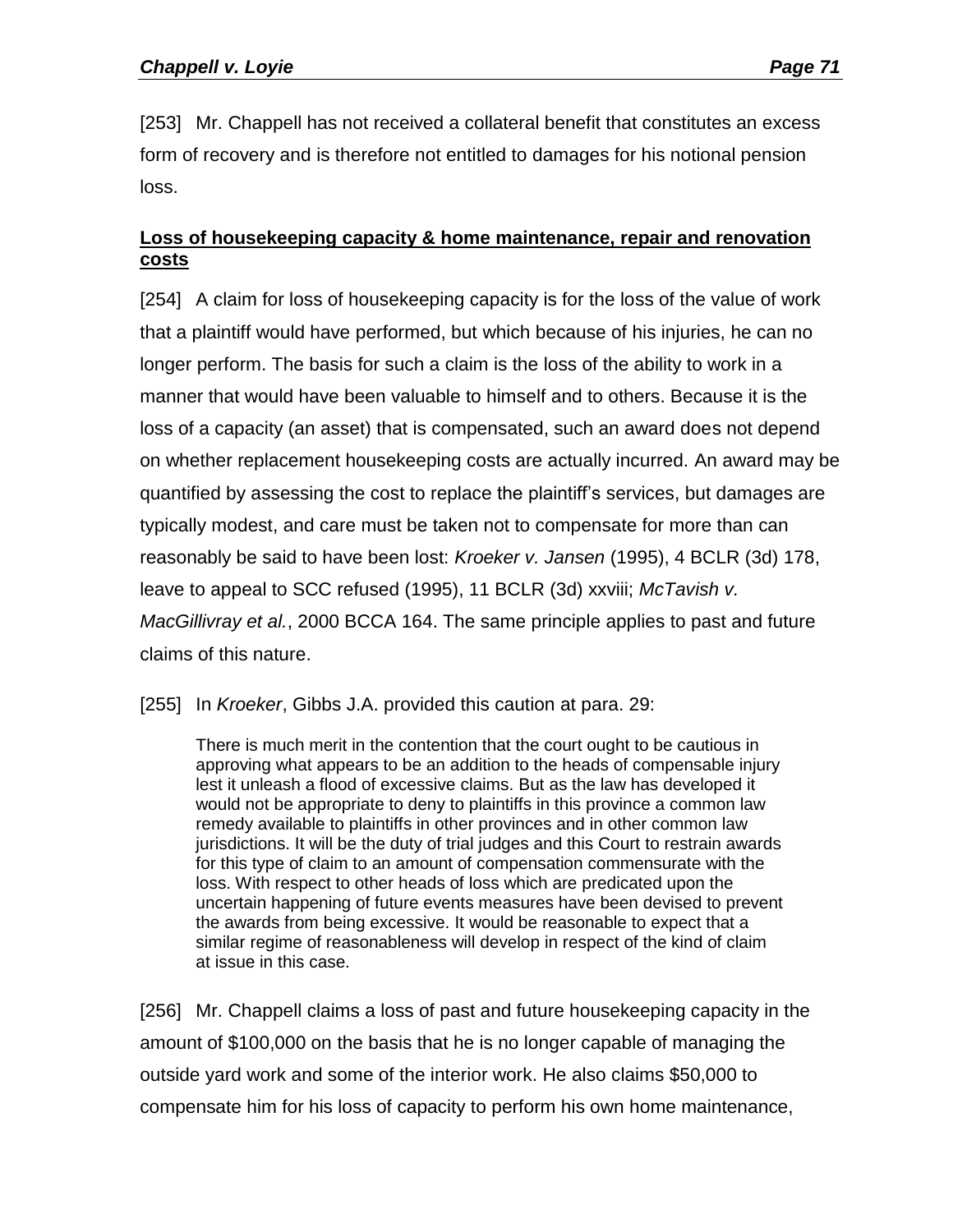repair and renovation work. This was not framed as a claim for loss of housekeeping capacity but it appears to be based on similar principles, and it also appears to be a claim for a future loss only. The defendant did not challenge the legal basis for this latter claim, just the amount, and seemed to include it as a future care cost.

[257] In my view, the claim for home maintenance, repair and renovations falls within the claim for the loss of housekeeping capacity, as such damages are intended to compensate for the loss of the value of work that would have been done by the plaintiff himself. This is to be contrasted with a future care cost, which is intended to compensate the plaintiff for the value of services rendered to him.

[258] Home maintenance, repair and renovation costs have been included in claims for past loss of housekeeping capacity: see *Reynolds v. M. Sanghera & Sons Trucking Ltd.,* 2015 BCCA 232, where the court accepted that under *McTavish,* a plaintiff can be compensated for the value of home repairs, maintenance and improvements he would have performed but for the accident. They have also been included in claims for future loss of housekeeping capacity, but these claims have generally been very modest: see for example, *Beagle v. Cornelson*, 2012 BCSC 1934 (\$5,000); *Mojahedi v. Friesen*, 2016 BCSC 1225 (\$4,000).

[259] Therefore, I have considered these claims together under this head of damage.

[260] It is clear that Mr. Chappell has lost much of his capacity to do the outside yard work, home maintenance, repair and renovation work. He said that he used to do all of the yard and garden work, and his wife did the inside housekeeping, although he would often help her with things like window washing and vacuuming. Mrs. Chappell confirmed that her husband took responsibility for the outside work and she the inside, but they shared these responsibilities on occasion. Both testified about his many repair and renovation projects and his limitations in all these things since the accident, and I accept that evidence.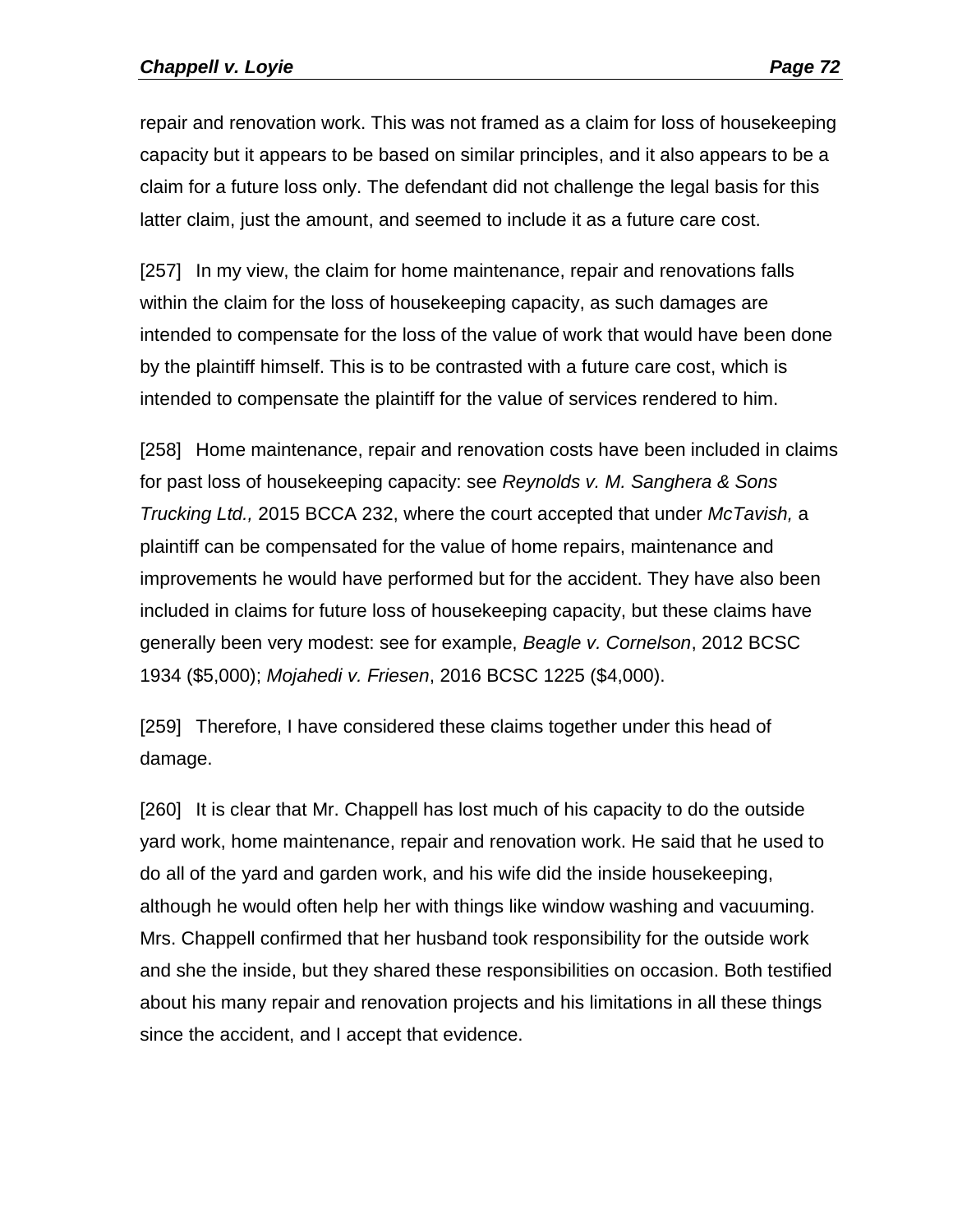[261] Dr. Polyrhonopoulos opined that Mr. Chappell is likely to remain limited in household activities and Dr. Samler was of the view that his ongoing shoulder problems will affect his ability to perform regular household duties. I am satisfied that this would be so with problems in either one or both shoulders, in combination with his other accident-related injuries.

[262] Mr. Chappell quantifies these claims based on the recommendations of Ms. Black, who provided costs for gardening and yard care, heavier and seasonal housecleaning functions, home renovations and maintenance. These recommendations were made in the context of a report for future care costs. While an award for loss of housekeeping capacity may be assessed on the basis of the costs for replacement services, it is important to note that such an award is quite different from one for future care costs: see *O'Connell v. Yung*, [2012 BCCA 57](http://www.canlii.org/en/bc/bcca/doc/2012/2012bcca57/2012bcca57.html) at paras. 64-67, and as noted above, the court must be cautious in making an award that is commensurate with the loss of capacity.

[263] Some of the replacement services recommended by Ms. Black are not supported by the evidence, such as heavier and seasonal housework (neither Mr. Chappell nor his wife testified about what kind of seasonal work he did) and some are quantified for very lengthy time period (to age 75). Moreover, Ms. Black thought that Mr. Chappell was able to contribute to regular weekly housecleaning, and I find this is so albeit with the limitations described above.

[264] Ms. Black estimated annual costs for yard care services at \$4,200 to \$4,800, home maintenance services at \$1,940 to \$2,435, and renovation services at \$6,000 to \$7,500 (based on 150 hours per year). She recommended yard care to age 75, home maintenance to age 70 and a reduced amount to age 75, and renovation services for three years. My view is that these estimates are high, there may be some duplication among these services, and they do not take into account the measureable risk that Mr. Chappell's non-accident related conditions would have prevented him from doing some or much of this work in any event.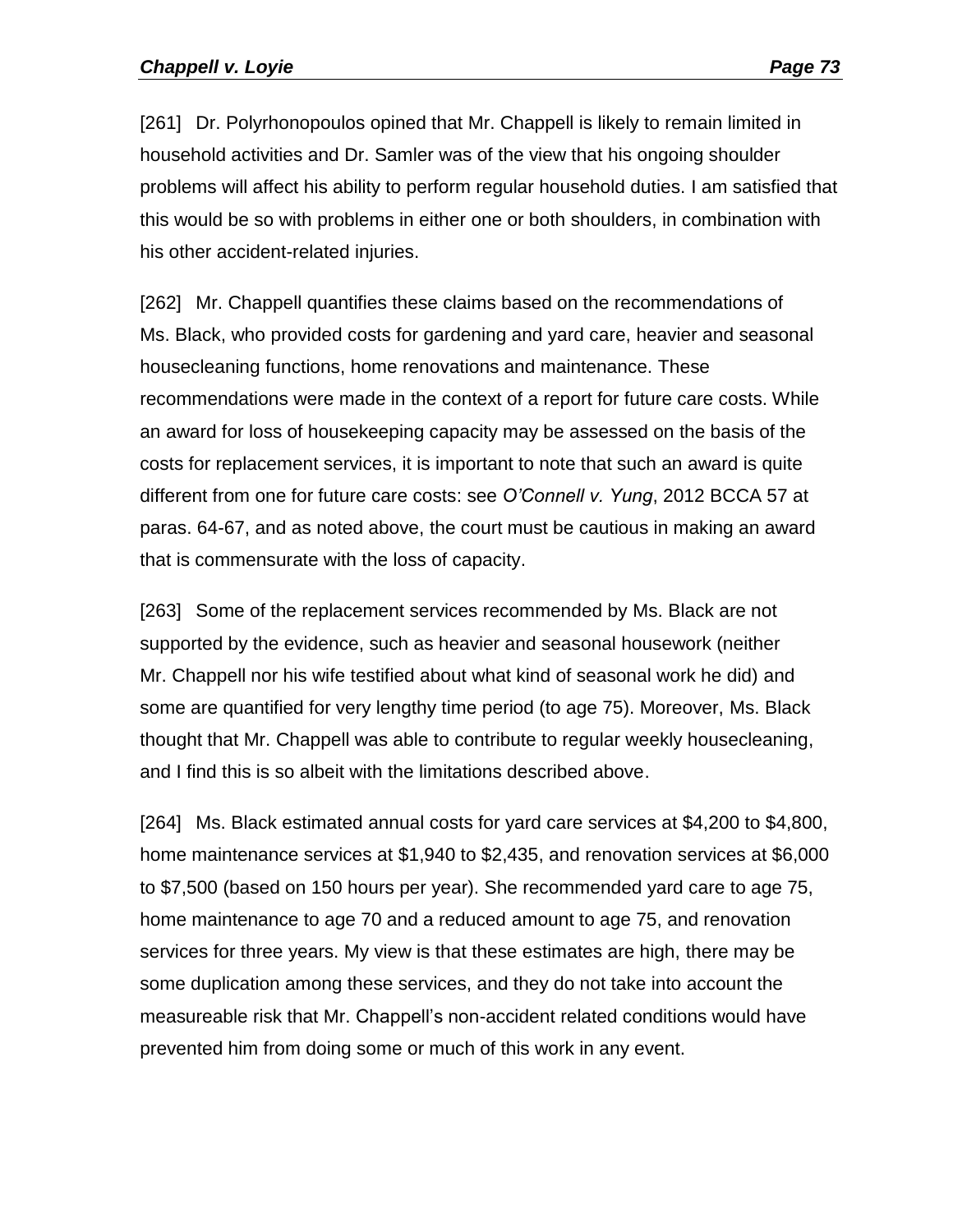[265] In these circumstances, I consider an award of \$50,000 to provide fair compensation for the past and future loss of housekeeping capacity, which includes the future loss of capacity to do home maintenance, repairs and renovations.

#### **Future care costs**

[266] Future care costs are intended to compensate a plaintiff for expenses that are reasonably necessary for his future medical care. These expenses must be reasonable and they must be medically justified: *Milina v. Bartsch* (1985), 49 BCLR (2d) 33 (SC) at 84, aff'd 49 BCLR (2d) 99 (CA).

[267] To be reasonably necessary, items and services must be ones that the plaintiff is likely to use: *Izony v. Weidlich*, 2006 BCSC 1315; *Maltese v. Pratap*, 2014 BCSC 18. To be medically justifiable, courts will accept opinions from a variety of health care professionals, and while physicians are not required to testify about the necessity of all items claimed, there must be an evidentiary link between a physician's assessment of pain, disability and recommended treatment and the care recommended by another professional: *Gregory v. Insurance Corporation of British Columbia*, (cited above) at paras. 38-39. Additionally, common sense should inform these claims: see *Penner v. Insurance Corporation of British Columbia*, 2011 BCCA 135; *Travis v. Kwon*, 2009 BCSC 63; *Kallstrom v. Yip*, 2016 BCSC 829 at para. 429.

[268] It is important to note that an award for the cost of future care is notional and imprecise in nature. The court is to consider what care is likely in the plaintiff's best interest and calculate its present cost, with appropriate adjustments for contingencies: *Kuskis v. Hon Tin*, 2008 BCSC 862 at para. 163.

[269] Cheryl Black recommended future care costs for a number of things, including flare-up treatments, psychological counselling, exercise instruction, medications, occupational therapy intervention and a pain program. With some modifications, I consider these recommendations to be both medically justified and reasonably necessary. I do not consider her recommendations for vocational counseling and post-surgical support and rehabilitation to be appropriate given my finding that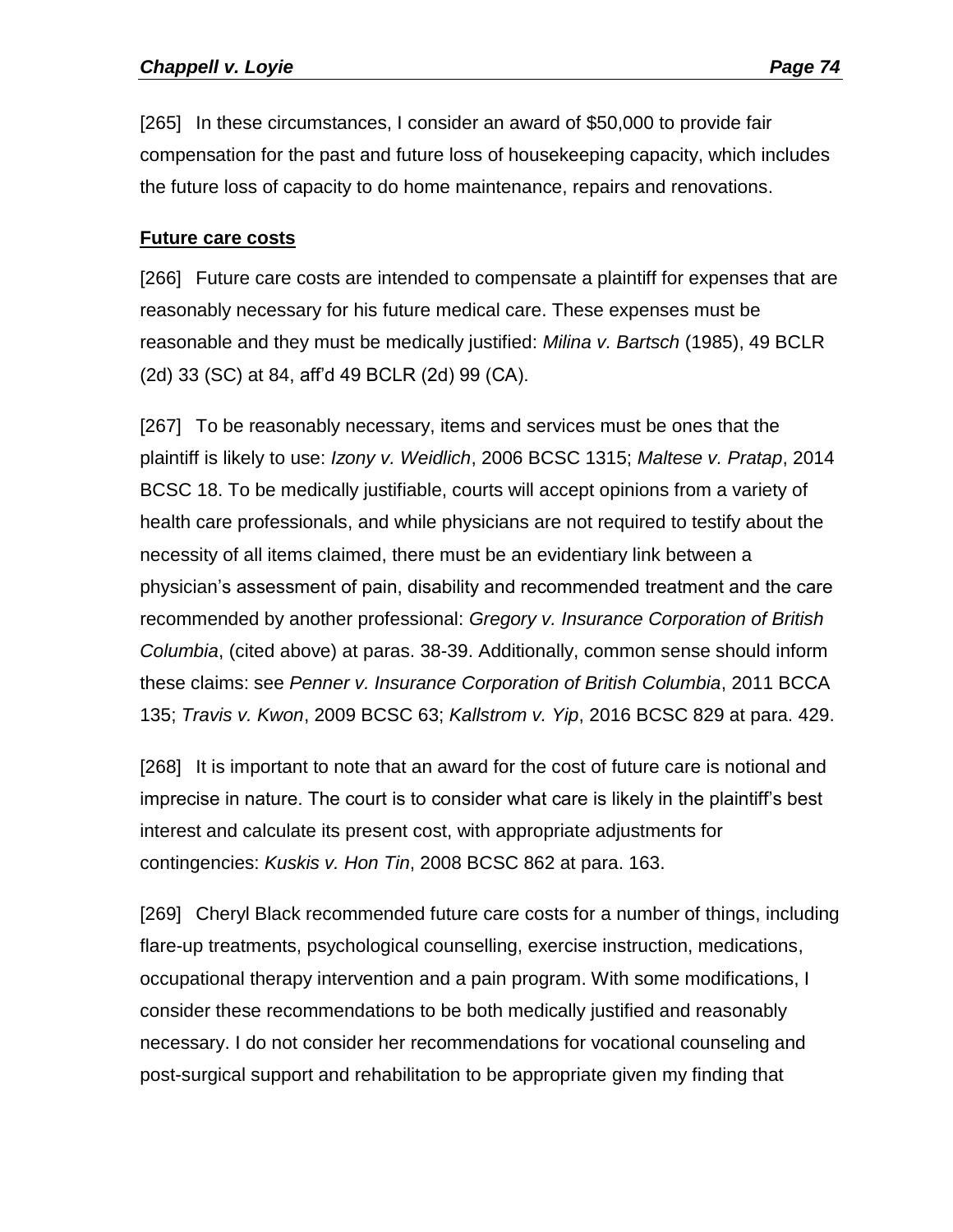Mr. Chappell is not permanently disabled from returning to his employment and the fact that the further surgery he requires is not related to his accident-caused injuries.

# **Flare-up treatments**

[270] The evidence shows that Mr. Chappell has had the most success with physiotherapy and I agree with Ms. Black that provision for eight treatments annually is reasonable. This is an annual cost of approximately \$600.

[271] The medical evidence does not address how long such treatments may be needed. Dr. Adrian recommended that physiotherapy be continued until Mr. Chappell reaches a plateau. Given the poor prognosis for a full recovery from all of his accident-related injuries, I think an award to age 65 is justified, the present value of which is approximately \$7,000.

# **Psychological counselling**

[272] Mr. Chappell seeks future costs for counselling of \$2,000. I think that is too low given the seriousness of his depression.

[273] Mr. Chappell's current counsellor charges \$90 per hour. If Mr. Chappell returns to the lower mainland I expect he will incur higher fees than this. Ms. Black advised that \$200 is the fee recommended by the B.C. Psychological Association.

[274] I would base this award on monthly counselling sessions for two to three years and I consider \$6,000 to be required.

# **Exercise instruction**

[275] Mr. Chappell seeks an award of \$12,000 for exercise instruction. All of the medical evidence supports ongoing exercise. Ms. Black's recommendation, based on six sessions with a kinesiologist and an annual pass to a gym or exercise facility, is entirely reasonable. Since some of Mr. Chappell's physical problems are not related to the accident, I consider a reasonable award to be \$10,000.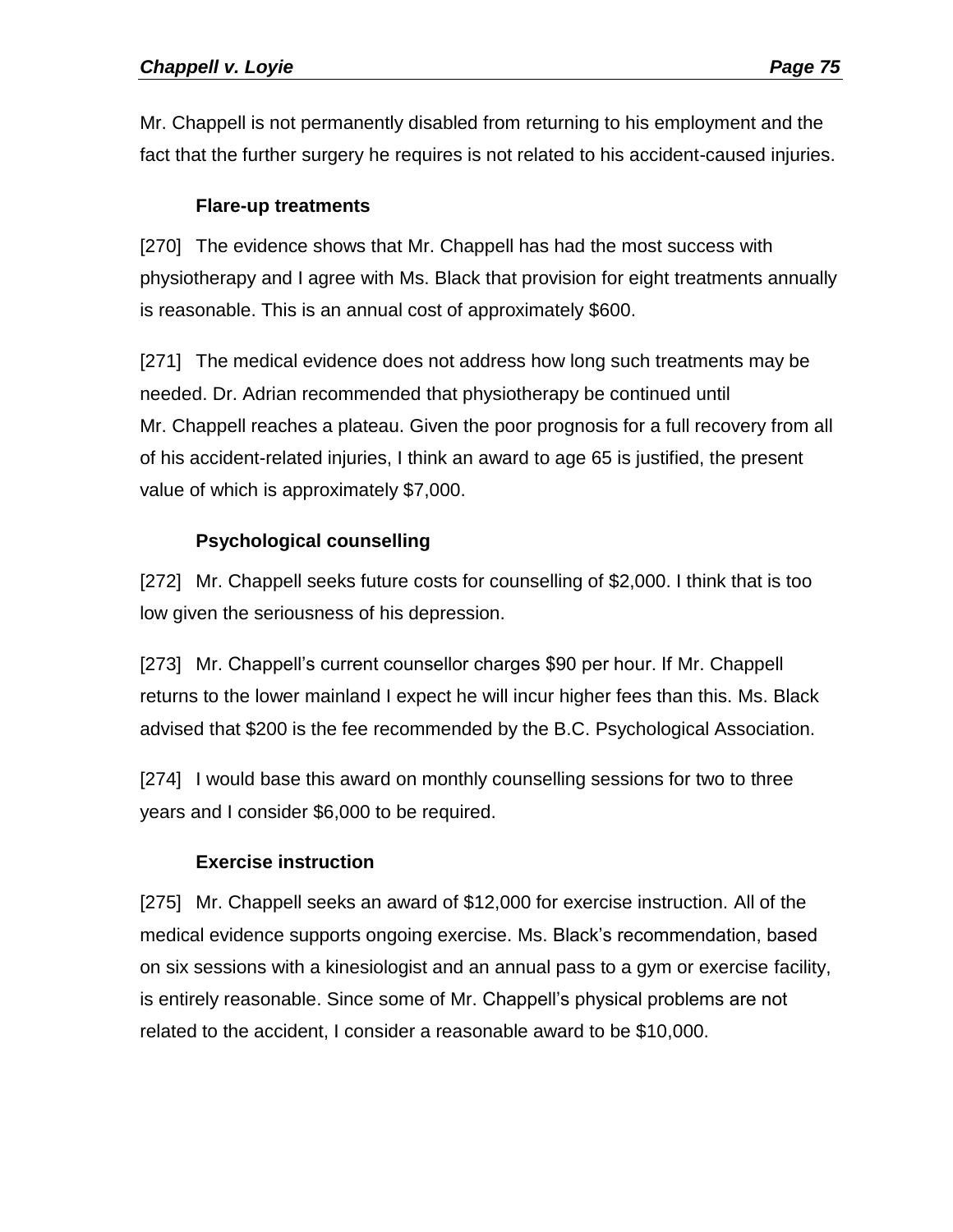## **Medications**

[276] Mr. Chappell claims \$50,000 for medications. In my view, this does not sufficiently take into account the fact that his extended medical benefits cover 80% of this cost to age 60 while he remains employed by the Corporation of Delta. Given this, as well the need for medications related to non-accident injuries, this amount must be reduced further and I consider an award of \$25,000 to be reasonable.

## **Occupational therapy**

[277] Ms. Black recommended the services of an occupational therapist for three months to assist Mr. Chappell with compensatory strategies to optimize his function at home and in the community. I think that Mr. Chappell could get significant benefit from this and Ms. Black's cost estimate of \$4,946 is reasonable. I would round this up and award \$5,000.

## **Pain program**

[278] Access to a pain program is clearly needed. Ms. Black estimated this cost at \$14,500, which is entirely reasonable. I would not add anything for travel costs in order to take into account the non-accident related injuries.

### **Summary of future care costs**

[279] Accordingly, Mr. Chappell is entitled to future care costs as follows:

| Flare-up treatments       | \$7,000  |
|---------------------------|----------|
| Psychological counselling | \$6,000  |
| Exercise instruction      | \$10,000 |
| Medications               | \$25,000 |
| Occupational therapy      | \$5,000  |
| Pain program              | \$14,500 |
| Total                     | \$67,500 |